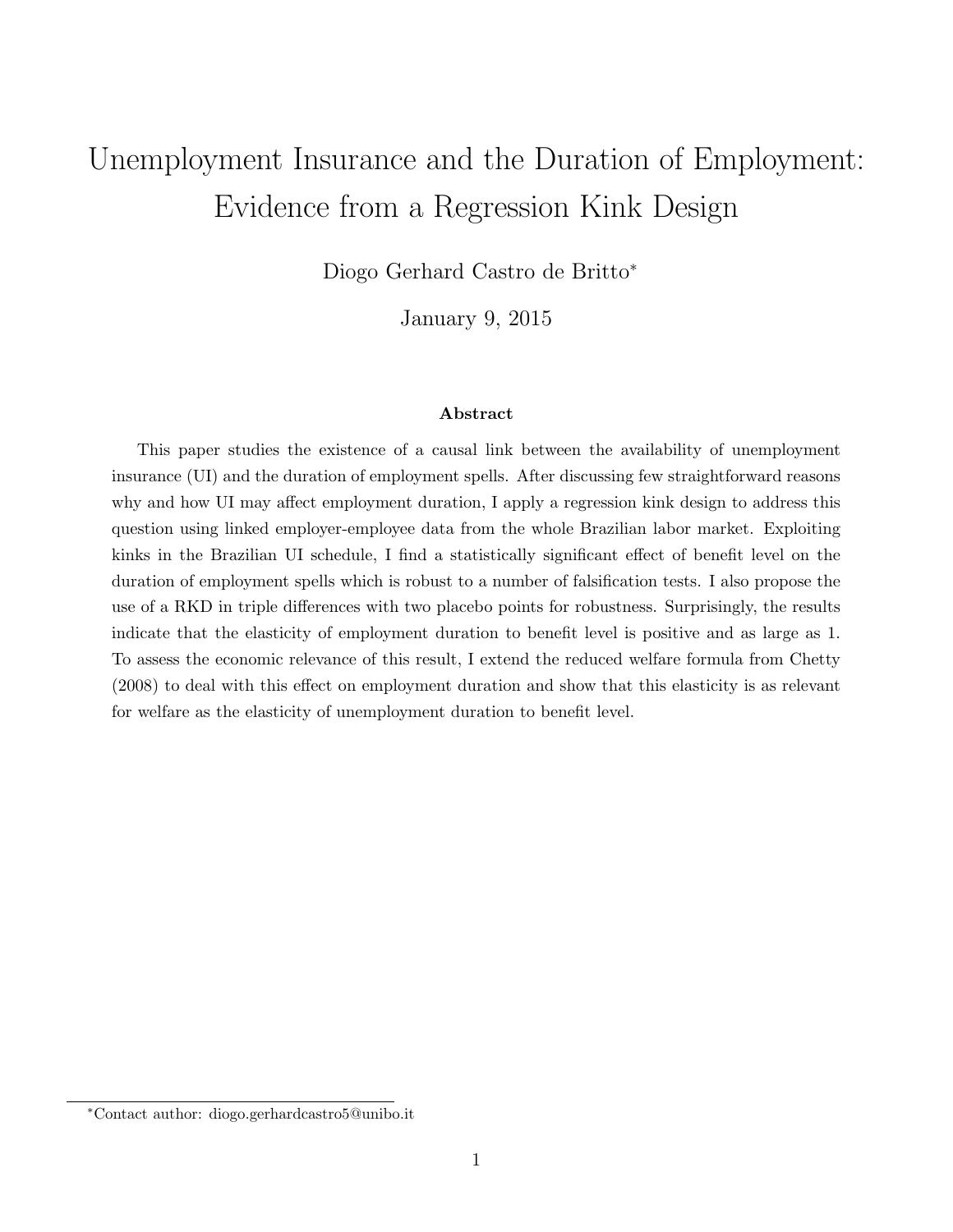### 1 Introduction

There is a large body of both theoretical and empirical literature studying a number of issues related to unemployment insurance (UI). Perhaps its most well-established result is that more generous UI creates a moral hazard problem on search which increases the duration of unemployment spells. Instead, the question of whether (or how) unemployment insurance affects the duration of employment spells has been much less studied. In this paper, by applying a regression kink design (RKD) using Brazilian data, I present evidence that the level of unemployment benefits significantly affects the duration of employment spells, with a positive elasticity of around 1. To assess whether the size of this effect is of any relevance for welfare, I provide a welfare formula based on sufficient statistics and show that its impact on welfare has the same magnitude of the distortion caused by moral hazard on search.

Even though we have little evidence on the issue, there are at least few straight forward reasons for one to suspect that the availability of UI may affect the duration of employment positively or negatively. The question of whether the magnitude of this effect is relevant will be addressed in the data. First, higher unemployment benefit increases the value of unemployment for employed workers. Therefore, it decreases the incentives for employed workers to put effort in keeping their jobs, decreasing the duration of employment. Second, in the vast majority of UI systems, only workers laid-off against their will are eligible to unemployment benefits. Therefore, it decreases the incentives for workers to quit because it means giving up unemployment benefits, especially if the reason for quitting is not engaging in a new job. Differently from the first, this mechanism would increase the duration of employment. Third, most UI systems have a minimum eligibility requirement (MER) in which only workers which are employed for a minimum length of time are eligible to benefits in the case of a lay-off. Such a feature creates incentives for workers to put effort in holding up their jobs until the minimum required period, and thus should increase the duration of the employment. Fourth, in many systems potential duration of benefits is an increasing function, often times discontinuous, of the duration of the employment spell prior to the dismissal. Similarly to MER, this provides an incentive for workers to put effort in holding their jobs for longer periods, increasing the duration of employment.

All these are simple theoretical predictions which can be made without the need to rely on any extreme assumption whatsoever. The real question however is whether one or more of these mechanisms are able to create any economically sizeable effects on the duration of employment spells. Notice that, in principle, such effect could be positive or negative. To answer to this question avoiding the interference of confounding factors, I exploit the assignment rule for benefit level in the Brazilian UI system by implementing a regression kink design. By taking advantage of four years of linked employer-employee data from the whole Brazilian formal market, I find that the elascity of employment duration to benefit level is surprisingly positive and as large as one. Even though the RKD is extremely data demanding, the very sizeable dataset containing more than 50 millions observations per year allows me to have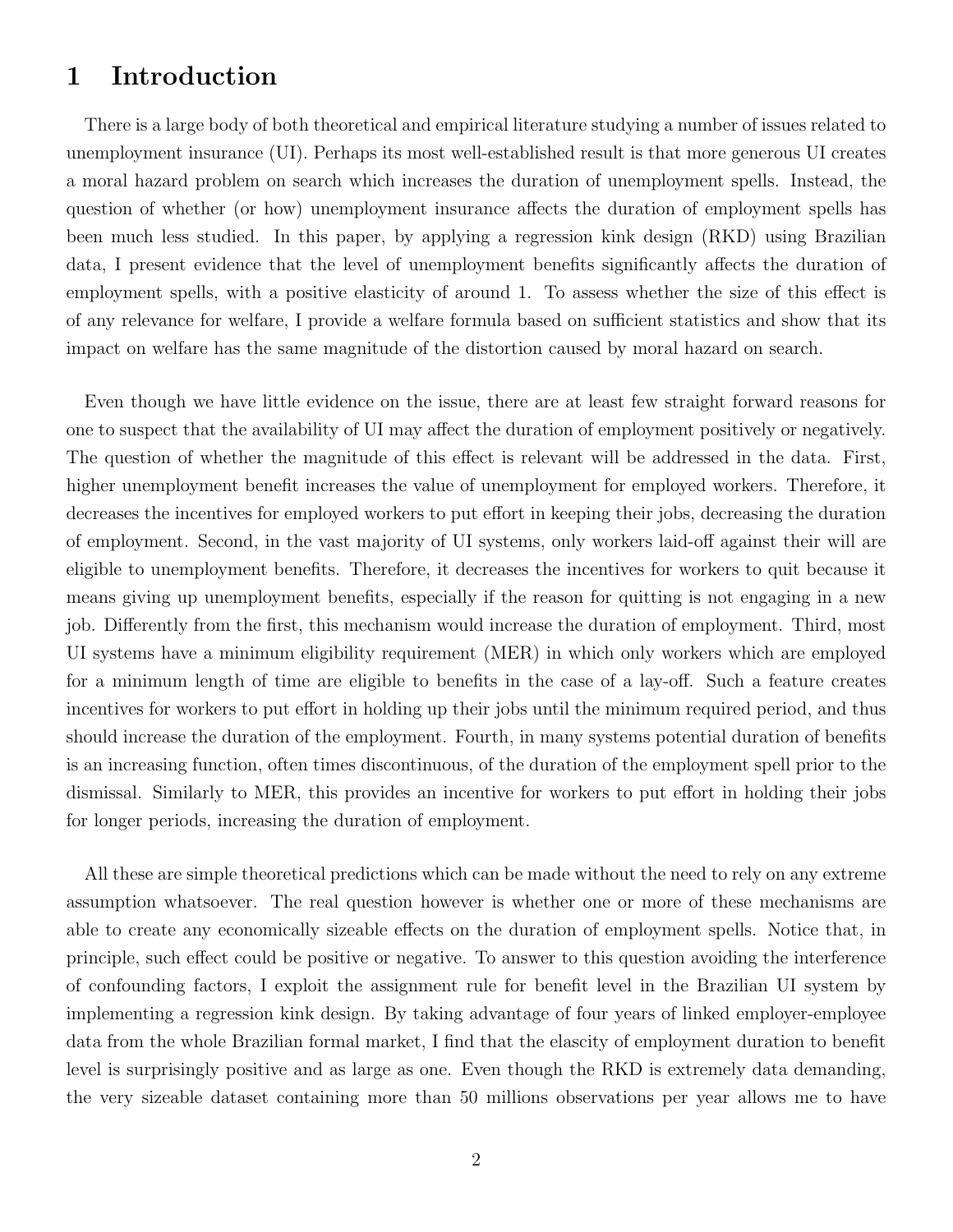enough precision on the estimates. Moreover, on the top of the standard tests on the validity of the RKD, I provide robustness tests on placebo variables and estimates of a RKD in triple differences. To the best of my knowledge, this is the first paper to address the question of how UI affects the duration of employment spells with a credible quasi-experimental setup.

The remaining issue though is whether this result is of any relevance for welfare. To address this question, I modify the reduced-form welfare formula provided by Chetty (2008) in a way that it can deal with UI distortions on the duration of employment. I show that the latter affects welfare with the same order of magnitude as the well-known distortion on search, measured by the elasticity of unemployment duration to benefit level. Therefore, this result suggests that the effect of benefit level of the duration of employment spells is as relevant for policy as the moral hazard of search.

The paper is organized as follows. In section 2, I present the model from which the reduced-form welfare formula is derived and discuss its key differences and results with respect to Chetty (2008). In section 3, I describe the institutional background and present the identification strategy. In section 4, I show the results and provide a variety of robustness checks such as placebo variables and the regression kink design in triple differences. In section 5, I discuss the results and how they link to welfare.

### 2 Theory

The goal of this model is to derive a reduced form welfare formula which can deal with potential distortions of benefit level on the duration of employment spells. It builds as close as possible to the setup proposed by Chetty (2008). It features incomplete markets where workers are not able to privately insure against unemployment and have a limited ability to borrow against the future. These elements provide the rational for government intervention with unemployment insurance policy. If, otherwise, credit and insurance markets were complete, workers would be able to perfectly insure against unemployment and would face no liquidity constrains. In such world, there would be no reason for the government to intervene. Below, I present the model setup and the agent's problem.

#### 2.1 Model Setup and Agent's Problem

The model runs in discrete time and agents live for T periods  $\{0, 1, \ldots, T-1\}$ . For a matter of simplicity, I further assume that the agent's discounting rate and interest rates are equal to zero, as in Chetty (2008). In this economy, all agents start the model employed with a wage equal to w and have to pay a tax  $\tau$  which finances the UI system. They face a lay-off risk which negatively depends on the level of effort  $e_t$  that they put in keeping their job. The idea is that workers can make costly decisions which may help them holding their jobs. For instance, workers can decide how punctual they are or how willing they are to make extra hours. It can also be understood under the framework of a standard shirking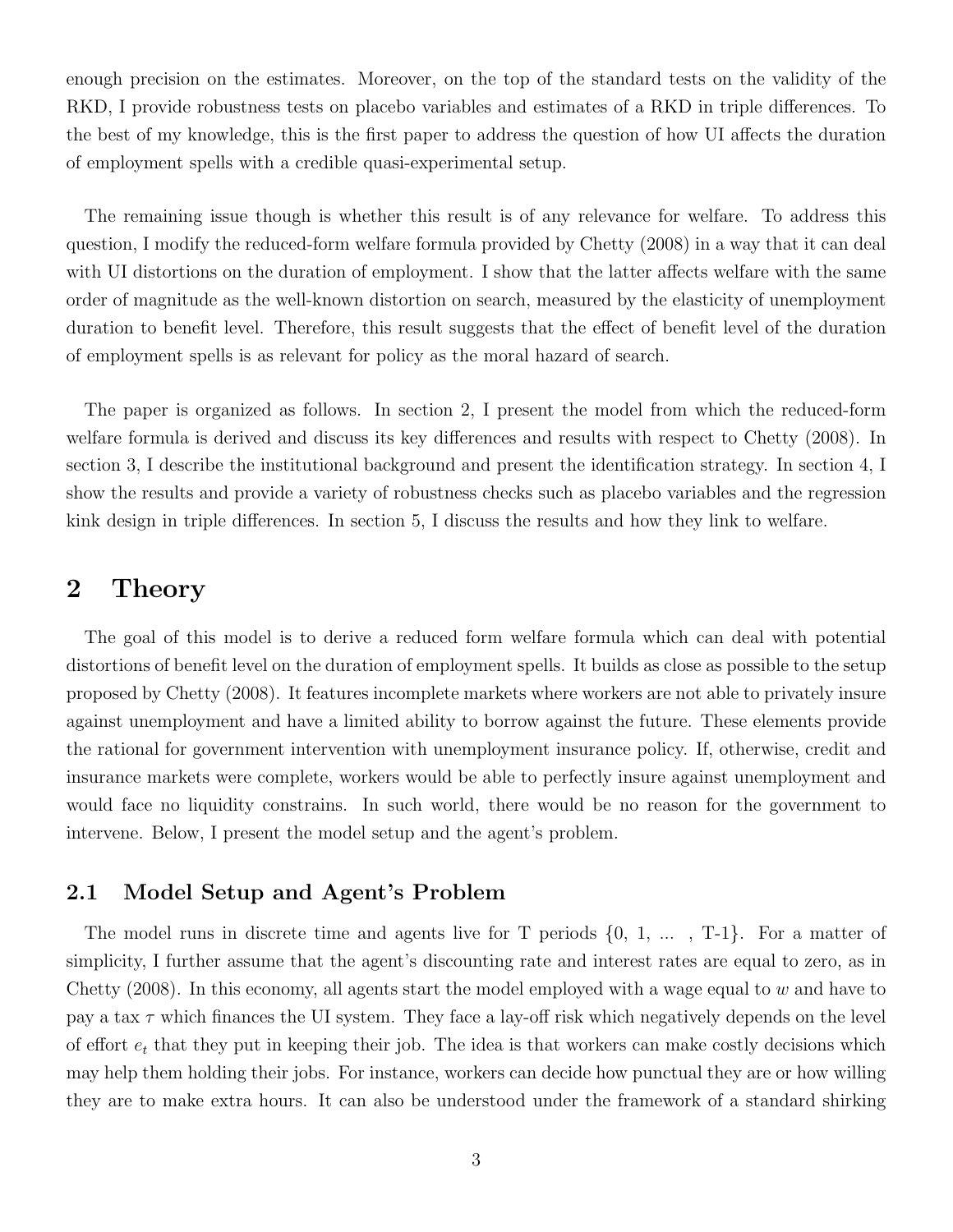model: firms use the threatening of firing to motivate workers to exert effort. The more effort the worker puts in his job, the lower the probability of being fired. It is worth noticing, however, that this model is silent with respect to the fact that variations in effort may affect firm productivity. Work effort  $e_t$  is costly for the workers and its cost is given by the function  $c(e_t)$ , which is assumed to be continuous and convex  $(c'(e_t) > 0$  and  $c''(e_t) > 0)$ . Furthermore, without loss of generality,  $e_t$  is normalized in such a way that it directly represents the probability of a lay-off. The problem of the worker who keeps his job is given by:

$$
V_t(A_t) = \max_{A_{t+1} \ge L} v(A_t - A_{t+1} + w_t - \tau) + J_{t+1}^V(A_{t+1})
$$
\n(1)

$$
J_t^V(A_t) = \max_{e_t} e_t V_t(A_t) + (1 - e_t) U_t(A_t) - c(e_t)
$$
\n(2)

 $V_t$  defines the value of the job the worker has at the beginning of the model.  $A_t$  defines the worker's asset level at period t. Such a level is constrained by a lower bound  $L$ , which defines the maximum amount the worker is able to borrow against the future.  $v(.)$  defines the utility from consumption of the employed worker. With probability  $e_t$  he keeps his job, which yields the value  $V_t$ . With probability  $(1-e_t)$  he loses his job and becomes unemployed immediately at period t, which yields the value  $U_t$ <sup>1</sup>

In the case where the worker is laid-off, he receives unemployment benefits equal to  $b_t < w_t$ , provided that he has worked for at least k periods; otherwise,  $b_t = 0$ . This characterizes a minimum eligibility requirement (MER) for UI, which is a typical feature of many UI systems.<sup>2</sup> Nevertheless, since k is a parameter which can take any value, the model is also able to suit the case of systems which do not have MER. At this point, the unemployed worker chooses his level of search effort  $s_t$  in order to find a new job. As for work effort,  $s_t$  is normalized to equal the probability that the worker finds a new job at period t. The cost of search effort is defined by  $\psi(s_t)$  which is assumed to be continuous and convex  $(\psi'(s_t) > 0$  and  $\psi''(s_t) > 0$ . Thus, with probability  $s_t$  the unemployed worker finds a new job which immediately starts at period t and yields value  $E_t$ . With probability  $(1 - s_t)$  he fails to find a job at period t and remains unemployed, which yields him the value  $U_t$ . His problem is given by:

$$
U_t(A_t) = \max_{A_{t+1} \ge L} u(A_t - A_{t+1} + b_t) + J_{t+1}^U(A_{t+1})
$$
\n(3)

$$
J_t^U(A_t) = \max_{s_t} s_t E_t(A_t) + (1 - s_t) U_t(A_t) - \psi(s_t)
$$
\n(4)

<sup>&</sup>lt;sup>1</sup>A more intuitive and conventional assumption would be that a lay-off at period t leads to unemployment at period t+1. However, here I shall assume that unemployment comes immediately for a matter of tractability of the model.

<sup>&</sup>lt;sup>2</sup>More precisely, to the best of my knowledge, I am not aware of any UI system which does not require a minimum number of working months for workers to be granted with UI benefits.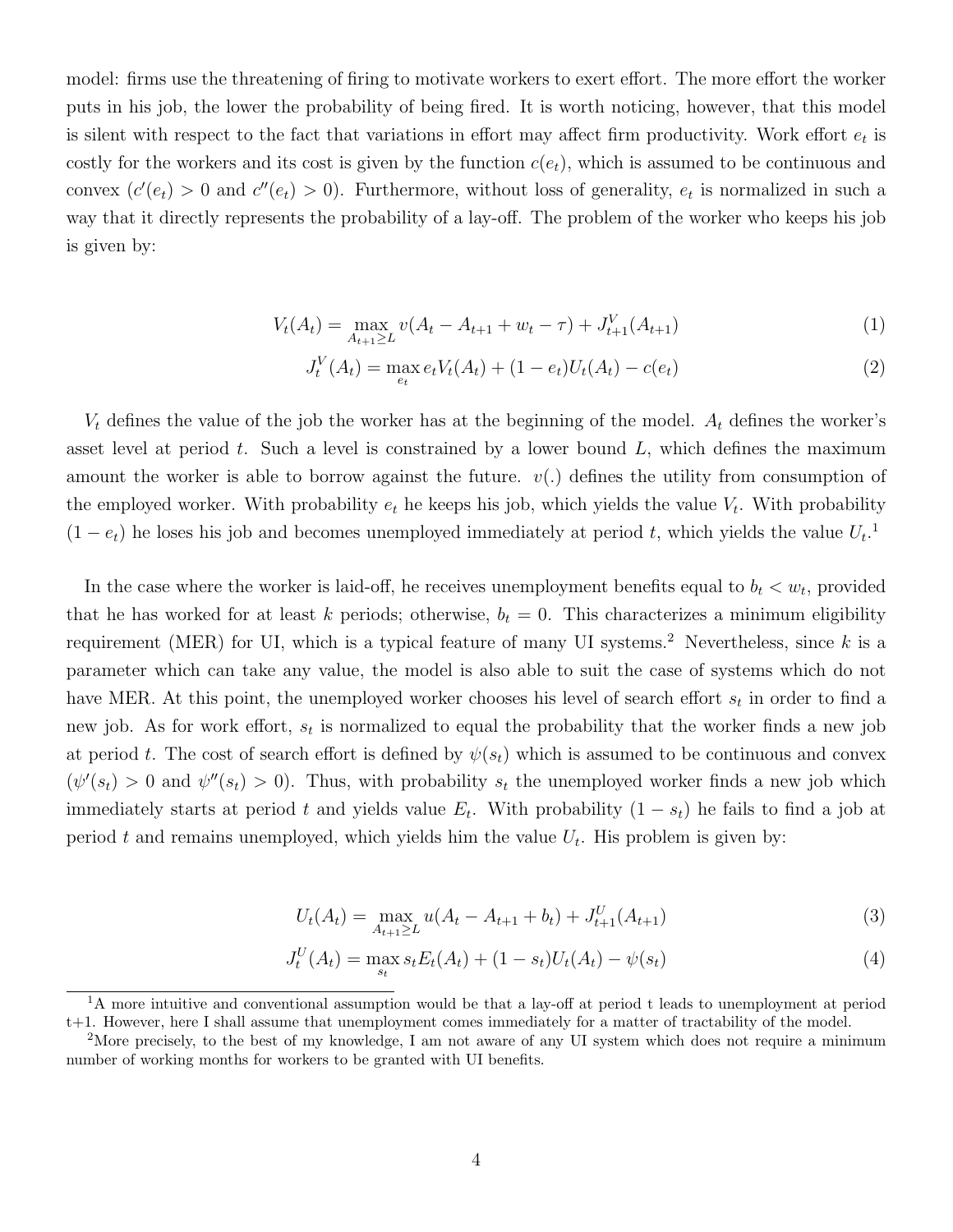$E_t$  is defined as the value of employment subsequent to unemployment. Following the same spirit of Chetty (2008), I assume this to be an absorbing state. It means that once an unemployed worker finds a new job, he remains employed indefinitely. Furthermore, once reemployed, workers no longer have to contribute for UI since his job now lasts forever.

$$
E_t(A_t) = \max_{A_{t+1} \ge L} v(A_t - A_{t+1} + w_t) + E_{t+1}(A_{t+1})
$$
\n(5)

(6)

The underlying idea of this setup is that the UI system can be properly represented by a initial period where employed workers contribute to the system, and a subsequent period where workers who have lost their jobs are benefited from the insurance. This also seems to be the appropriate order of facts because any UI system requires workers first to work and, only then, they can become eligible for UI. In other words, new entrants in the labor market are not entitled to benefits when they first start looking for a job. Therefore, in this model, for a matter of simplicity, the third state is neutral with respect to the UI system exactly because the initial employment and subsequent unemployment period are enough to capture the relevant features of the system. Making a link with the "real world", once workers are reemployed after enjoying UI benefits, it works as if they were starting their first employment again, for all that matters for UI.

In sum, the model defines an economy with incomplete credit and insurance markets. All workers are employed at  $t = 0$  with a net wage of  $w_t - \tau$  and face a lay-off risk which negatively depends on their choice level of work effort, period after period. If a worker becomes unemployed, he has to choose a level of search effort in order to find a new job. While unemployed, he is entitled to UI benefits  $b_t$ , which last for a maximum of B periods, provided that he has worked for more than k periods (MER), otherwise he receives zero benefits. Once the worker leaves unemployment, he falls into an absorbing state where his new job lasts indefinitely and he has no longer to contribute for the UI system.

#### 2.2 The Reduced-Form Welfare Formula

I leave the solution for the worker's problem in each state of the model to appendix B.1 and B.2, and move to the social planner's problem to derive the welfare formula. The social planner aims to maximize expected utility by choosing the level of unemployment benefits and a tax level  $\tau$  on employed workers in order to finance the system. In principle, the profile of benefit levels and duration could vary over time, however for a matter of simplicity I focus on "constant benefit, constant duration", as in Chetty(2008).<sup>3</sup> Therefore, I here assume  $b_t$  to be constant over time and that benefits last for a maximum of B periods.

 ${}^{3}$ Chetty(2008) also remarks that most UI policies indeed provide constant benefits with finite duration. This is also the case for Brazil, which is analyzed in the empirical section.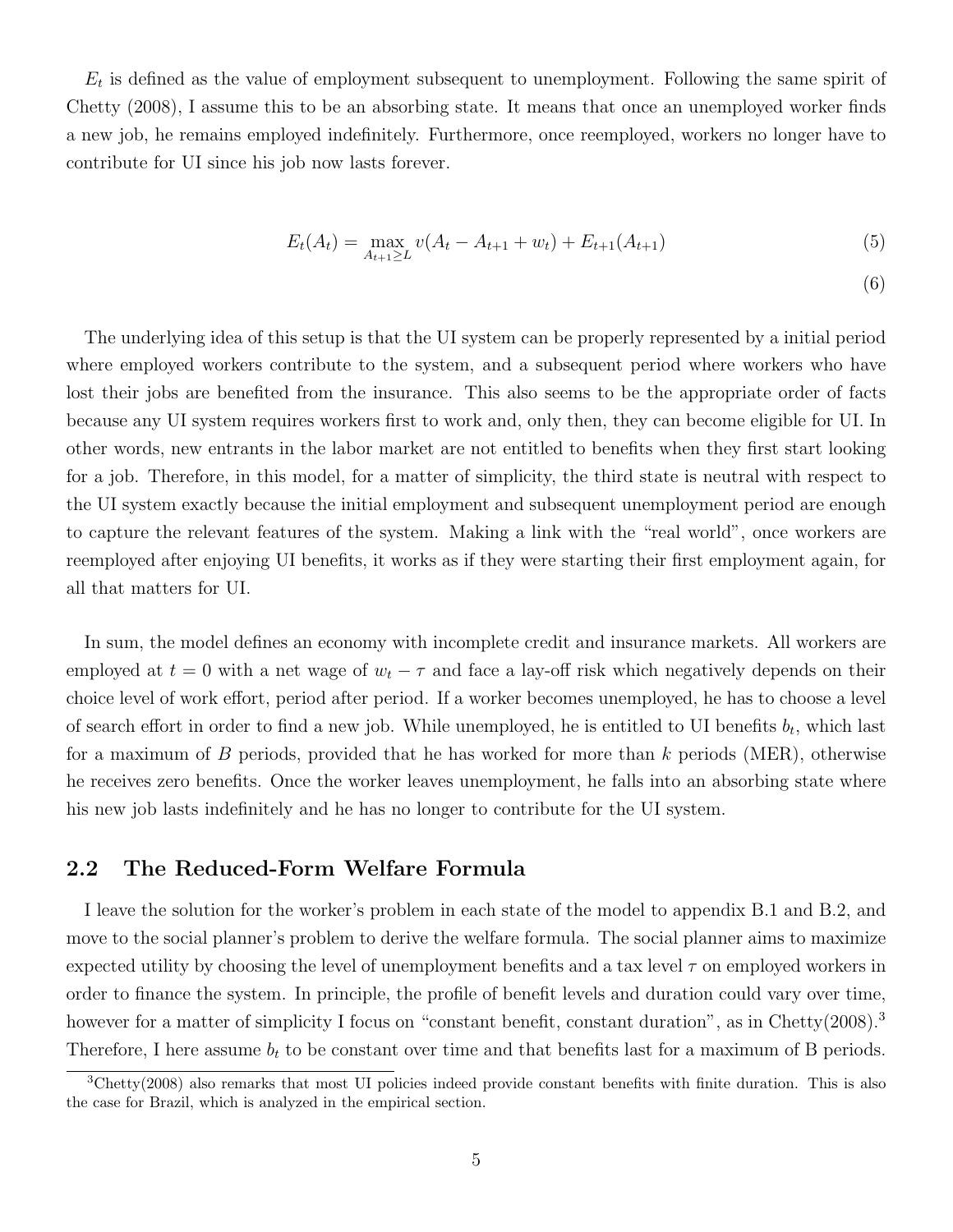The general social planner's problem is given below:

$$
\max_{b,\tau} J_0^V(b,\tau) = e_0 V_0(b,\tau) + (1 - e_0) U_0(b,\tau) - c(e_0)
$$
\n(7)

$$
s.t. \t f^{UI} D_B b = D_E \tau \t\t(8)
$$

The goal of the social planner is to maximize  $J_0^V$  which defines the representative worker's expected utility, which is assumed to start the model employed. Since the choice of effort at period 0 can lead to a lay-off at the same period as discussed before, expected utility is the weighted sum of the expected utility of workers who keep their jobs at the initial period,  $V_0$ , and of those who enter unemployment already at period 0,  $U_0$ ; minus the cost of effort. Weights are of course the probability of keeping the job at the initial period, and the probability of being dismissed, respectively.

The constraint assures that the government budget is balanced.  $D<sub>E</sub>$  describes the expect duration of the agent's employment at the beginning of the model. Only this duration matters for the government budget's revenue because, as stated before, upon reemployment workers remain employed forever and no longer contribute to the system.  $D_B$  defines the agent's expected unemployment duration under UI benefits and  $f^{UI}$  is the fraction of workers meeting MER. The former differs from the simple unemployment duration because when the unemployment spell exceeds the maximum duration of benefits  $(B \text{ periods})$ , workers no longer receive benefits. Thus, once the unemployment spell exceeds the maximum duration of benefits, its duration no longer matters for the government budget. Therefore, the left-hand-side of the budget constraint in (8) denotes the expected cost of the policy, while the right-hand-side represents the expected amount received in taxes, which are levied on employed workers.

At this point, it is possible to evaluate how a marginal change in the level of benefits impacts on welfare. In the same spirit of Chetty (2008), I assume that the consumption path during employment is constant since unemployment is unlikely to cause large losses on life cycle earnings. Furthermore, since there is no reason to believe that the liquidity to moral hazard ratio or the probability of finding a job at the initial period of unemployment should vary depending on when individuals have become unemployed, I assume these to be constant over time. Together with the results from the agent's optimal choice of work and search effort, it is possible to derive the final welfare formula (see Appendix B.4 for details):

$$
\frac{dW}{db} = f^{UI} \frac{D_B}{D_E} \left\{ \frac{1}{1 - s_0} \left( \rho + 1 \right) - \left( 1 + \epsilon_f v_{I,b} + \epsilon_{D_B, b} - \epsilon_{D_E, b} \right) \right\} \tag{9}
$$

where  $f^{UI} = \sum_{i=k}^{T-1} \left[ \prod_{j=0}^{i-1} e_j \right] (1 - e_i)$  is the share of laid-off workers eligible for UI due to MER and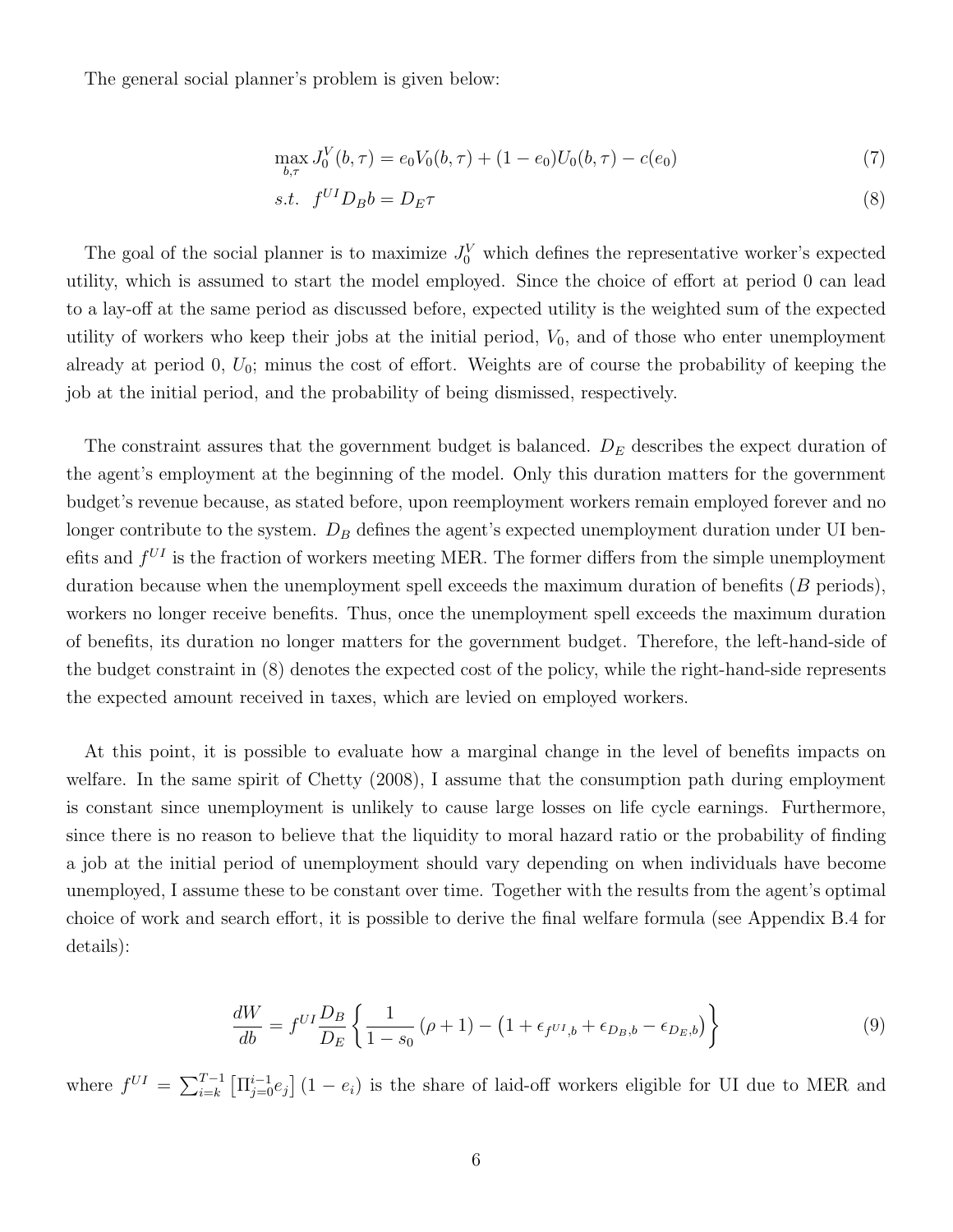$$
\rho = -\frac{\frac{\partial s_i}{\partial A_i}|B}{\frac{\partial s_i}{\partial W_i}|B}
$$
 is the liquidity to moral hazard ratio for each *i*.

This formula shows the net welfare effect from increasing UI benefits by \$ 1. Welfare effects are a trade-off between the benefits from the liquidity provided to unemployed workers and the costs from higher taxes imposed on employed workers. The benefit from providing liquidity to the unemployed is captured by the liquidity-to-moral hazard ratio  $\rho$ . It is also weighted by the fraction of unemployed workers actually eligible for UI, since those not meeting MER are not entitled to benefits. On the cost side  $\epsilon_{D_B,b}$  captures the behavioral response from higher benefits on the duration of unemployment under benefits; and  $\epsilon_{D_E,b}$  captures the behavioral response from higher benefits on the duration of employment. Furthermore, there is also the behavioral response on the fraction of workers meeting MER,  $\epsilon_f v_{IJ}$ . The last three terms captures exactly the distortionary effect of UI on employment and is the key difference from this result to the original formula provided by Chetty (2008).

The formula shows that  $\epsilon_{D_E,b}$  affects welfare exactly with the same magnitude of  $\epsilon_{D_B,b}$ . In the empirical section, I show that  $\epsilon_{D_E,b}$  can take values as large as one, which is similar to the size of  $\epsilon_{D_B,b}$  found in other studies.

### 3 Institutional Background and Identification Strategy

To recover the effect of benefit level on the duration of the employment spell without the interference of confounding factors, I implement a regression kink design to explore kinks on the policy rule which conditions benefit level on previous wage in Brazil. Throughout this section, I introduce the main characteristics of the UI system in Brazil and the benefit level schedule; explain the identification strategy - the regression kink design; and present the data.

#### 3.1 UI Schedule in Brazil

The Brazilian unemployment insurance system is a federal program established in 1986. It offers temporary income for formal sector workers who are dismissed against their will and meet minimum eligibility requirements. These are: (i) have been employed in all the last 6 months prior to the lay-off; (ii) have no other source of income ; (iii) have not been granted with UI benefits for the last 16 months, couting from the date of the last lay-off which enacted benefits. It is important to notice that benefits are granted only for workers dismissed *without a just cause*. This is the most common type of dismissal in Brazil, since employers by law are free to dismiss workers without a just cause in the sense that they need no authorization from any tribunal or government agency to do so. Furthermore, even though dismissing with a just cause is less cost for employers, the conditions for this type of dismissal are very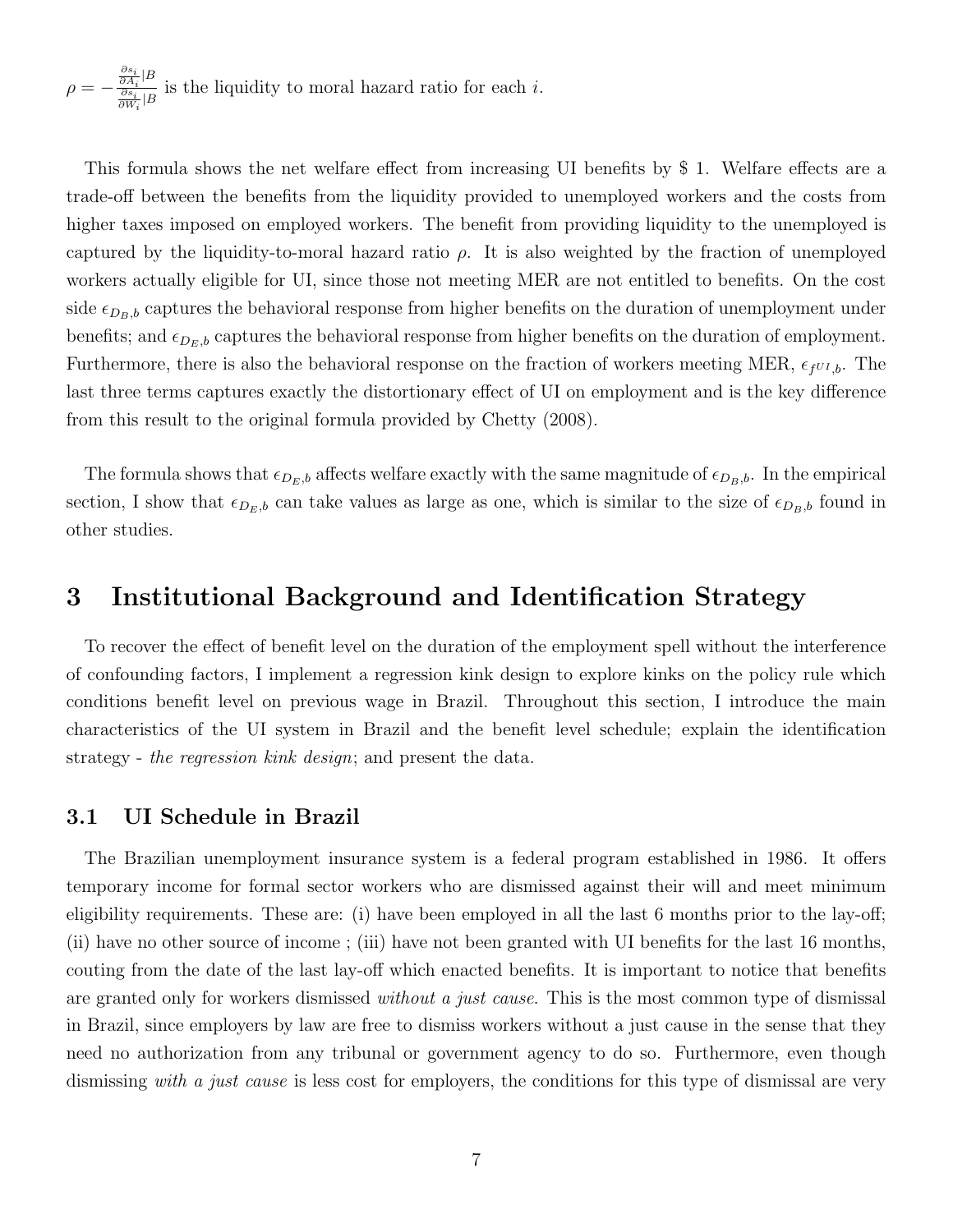tight and it is very hard to collect enough proof to back up cause.<sup>4</sup> Also notice that workers quitting their jobs are not entitled to benefits.

The level of benefits is defined by a rule based on the 3-months average of previous wages prior to the dismissal. The schedule varies in values on a yearly basis, but its shape remains always the same. I choose to present the schedule with numbers from 2010 for illustrative purpose. The schedules for other years are follow the very same shape but are yearly increased by around 8%. Figure 1 shows the schedule for the year of 2010.



Figure 1: Benefit Level Assignment Rule - Year 2010

Monthly benefits are a function of a reference wage  $(r.w.)$  which is given by the average monthly wage in the last three months prior to the dismissal. Benefit level equals 80% of the reference wage if it is lower than R\$ 841.88. However, benefits can never be lower than minimum wage, R\$ 510 for the year of 2010. This generates the first kink in the assignment rule which can be seen by the red line at the left side of figure 1 (at R\$ 637.50). When the reference wage is higher than R\$841.88 but not larger than R\$1403.28, benefits are given by  $[(r.w. - 841.88) * 0.5 + 841.88 * 0.8]$ . It defines the second kink present in the assignment rule, at R\$841.88, which is indicated by the second red line in figure 1. For reference wages larger than R\$1403.28, benefits are always equal to R\$954.20. This cap defines the last kink in the assignment rule, which is indicated by the red line at the right side of figure 1. The values present in the schedule are updated every year, which changes the location of the three kinks from year to year.

<sup>&</sup>lt;sup>4</sup>In general, workers can only be fired on cause only if they: (a) are continuously absent from work (usually more than 30 days) ; (b) commit serious misconduct ; (c) go to work under the effect of alcohol; or (d) commit a large number of small infractions.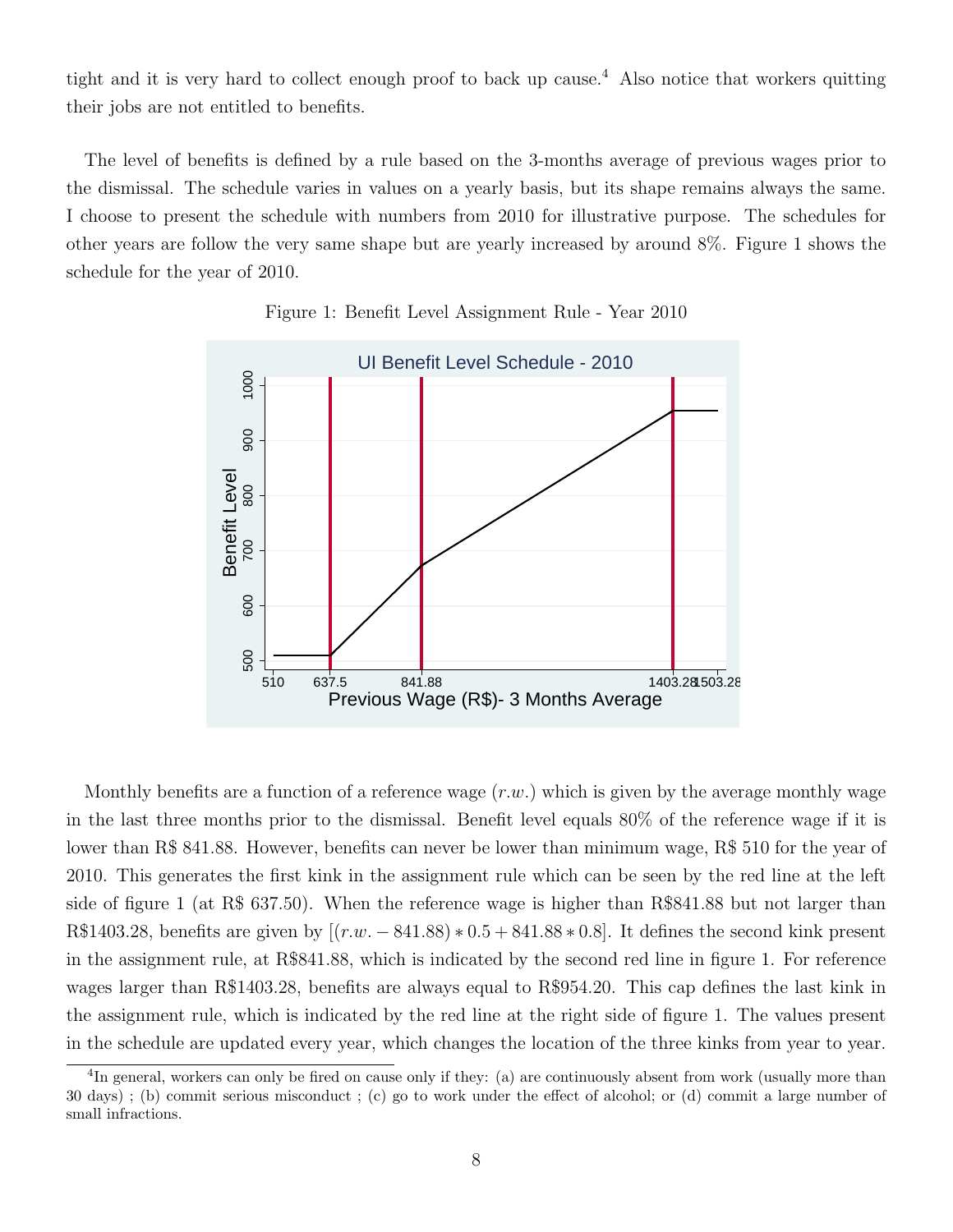These three kinks are the source of exogeneity which will be exploited by the empirical strategy which I implement. The details of the strategy are discussed in the next subsection.

As regards the maximum duration of benefits, it is a function of the number of months worked in the last 36 months prior to the lay-off. Table 1 presents the UI schedule of potential duration:

| Months worked in the last 36 months Months of Benefit |    |
|-------------------------------------------------------|----|
| from $6$ to $11$                                      | -3 |
| from $12$ to $23$                                     |    |
| More or equal 24                                      | h. |

Table 1: Potential Duration Assignment Rule

#### 3.2 The Regression Kink Design

The idea of the regression kink design (RKD) is to exploit kinks in the relationship between an assignment variable and a treatment variable, which are previous wages and the level of unemployment benefits in this application, respectively. Such kinks are present in the relationship explained above and illustrated by figure 1. The intuition of the strategy is that if the treatment variable has a causal effect on a given outcome variable, there should also be a kink in the relationship between the outcome variable and the assignment variable. Therefore, in our context, if we expect that there is a causal relationship between UI benefit level and employment duration, there should also be a kink relationship between employment duration and previous wage (the assignment variable) at the same kink points marked in red in figure 1.

The idea of this design is similar to a regression discontinuity design (RDD), except that in this case there is not a discontinuity in the level of the assignment rule, but in its slope (or first derivative). The intuition of why it is able to identify the treatment causal effect is exactly that in the vicinity of the kink, subjects have the same pre-treatment characteristics but are however assigned to different levels of treatment on the margin.

In figure 2 it is possible to see a graphic example of the RKD. The graph on the left illustrates the kink relationship between the treatment and the assignment variable when it equals 50. It illustrates a hypothetical case in which individuals to the right of the kink receive a linearly increasing level of treatment. The graph on the right side shows the three possible results which can be found by analyzing the relationship between a given outcome variable and the assignment variable. If the treatment yields no effect on the outcome, one should find no kink in the relationship around the kink point, as shown by the black line. In case the treatment has a positive effect on the outcome, one should expect to find a positive change of slope around the kink point, as shown by the blue line. In the case where the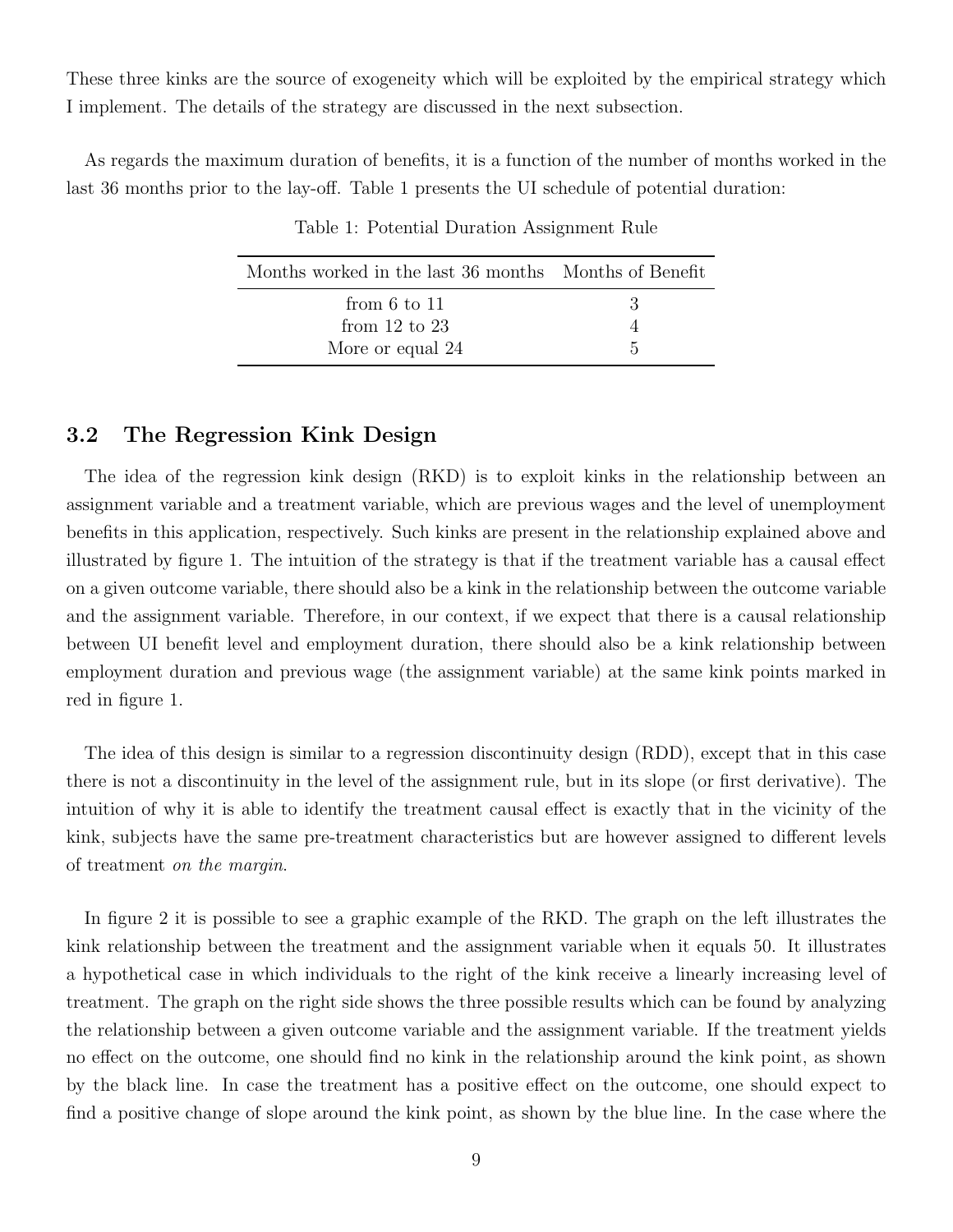treatment has a negative effect on the outcome, there should be a negative change in slope around the kink point, as shown by the red line.



Figure 2: RKD Graphic Example

The key assumption for the RKD is formalized by Card, Lee, Pei & Weber (2012) and requires that the density of the assignment variable is smooth conditional on unobserved characteristics around the kink point present in the policy assignment rule. As in the RDD, one crucial advantage for the credibility of this design is that its key assumption is testable in at least two ways. First, it is possible to test whether the empirical density function of the assignment variable is actually smooth around the kink point. I therefore provide evidence on whether the density of average previous wage is smooth around all the three kink points. Second, the key assumption described above implies that the conditional expectation function of any pre-determined characteristic is also smooth around the kink point. Therefore, I provide evidence on the smoothness of the conditional expectation function of pre-determined variables, such as age at hiring and years schooling, around all the three kink points.

In order to test and identify the presence of kinks in the data, I apply a local regression in the following parametric form:

$$
Y_i = c_0 + \left[\sum_{p=1}^P \gamma_p (w - k)^p + \beta_p (w - k)^p \cdot D\right] \text{ where } |w - k| \le h \tag{10}
$$

where  $w$  is the average previous wage in the year (the assignment variable) centered around the kink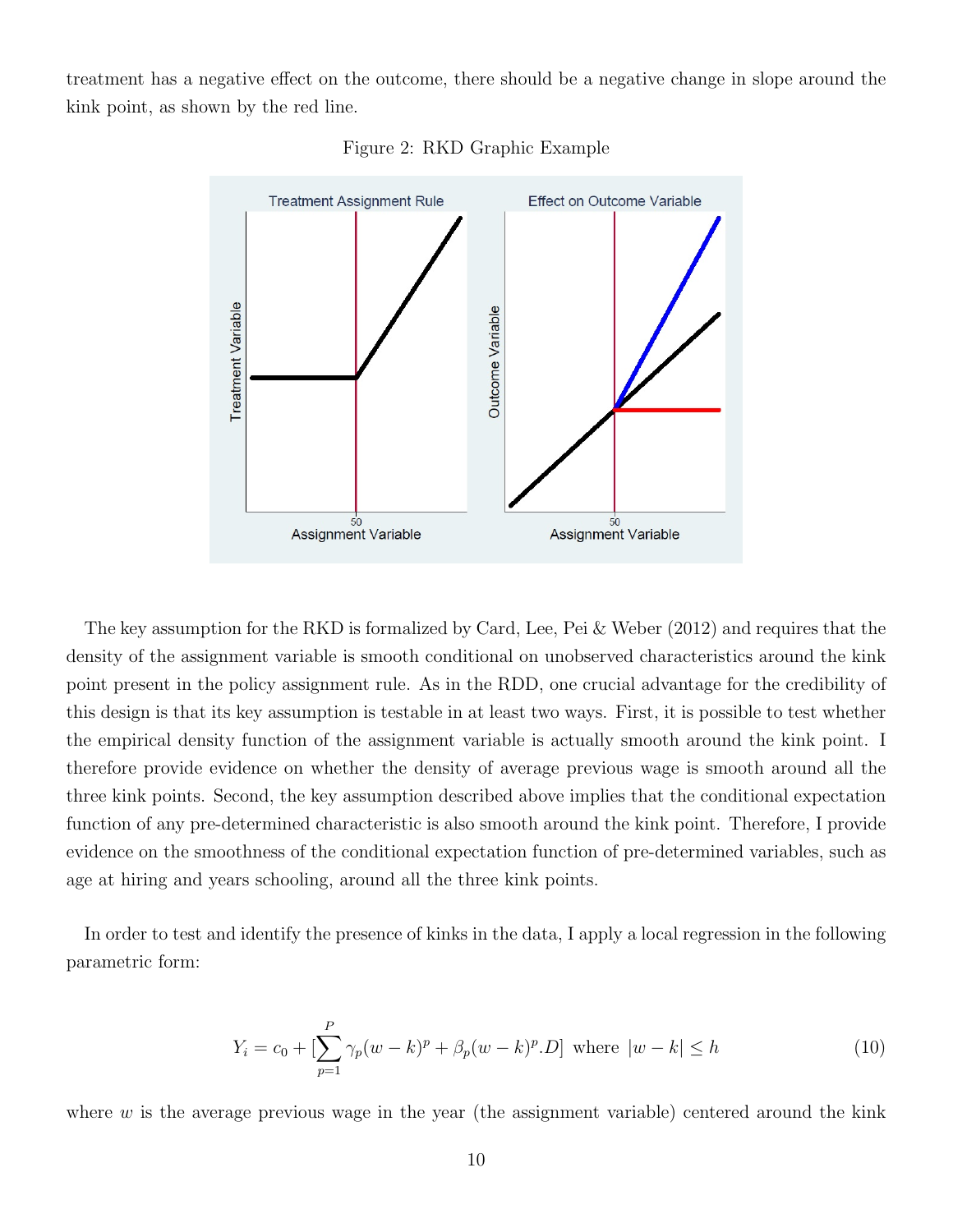point k, P is the polynomial order of the regression, h is the bandwidth used, and D is a dummy variable taking value 1 for  $(w - k) \geq 0$ . The estimate of interest is the slope change at the kink point, which is identified by  $\beta_1$ . Since the size of the dataset allows me to get extremely close to the threshold while still have many observations, I choose to use a linear polynomial for this estimation and to present robustness results to a variety of bandwidth choices<sup>5</sup>.

#### 3.3 Data

The data I use in this paper comes from the Relação Anual de Informações Sociais - RAIS. It is an administrative dataset covering all the employment relationships from the formal Brazilian Labor Market. I have access from the year of 2009 to 2012. It contains detailed information on the characteristics of each labor contract such as start and end date, type of labor contract, type of termination, firm size, municipality and industry; as well as information on workers, such as age, schooling, gender and wage. Furthermore, it is possible to identify workers and firms through an identification number.

### 4 The Effect of Benefit Level on Employment Duration

To assess the effect of benefit level on employment duration, I separately explore all three kinks in the UI schedule for each year from 2009 to 2012. I consider all workers from the private sector which were employed at the first day of the year in which the schedule is introduced. Then, since the schedule is again updated at the first day of the subsequent year, the duration of employment is constructed as the spell between the first and last day in which a yearly UI schedule is in place. For instance, for the 2009 schedule, I consider all workers employed in January 1st (2009), and count for how long they were employed in the year. In case a worker keeps his job for the entire year, I set the duration to be equal to 12 months, since the UI schedule changes again at the end of the year.

A drawback from the dataset is that it provides only the worker's average monthly wage for each year, while the assignment variable for the UI schedule is based on the average monthly wage only in the three months previous to dismissal. Due to that limitation, I use the average wage in the year as assignment variable for the RKD and need to expect that wages do not change to fast within a given year. In case wage evolution over the year is too step, it is likely that the RKD design would be compromised and it would be hard to identify a kink in the data. Instead, I show not only that it is possible to identify a kink for employment duration at the precise kink present in the UI schedule, but that results are robust when assessed in differences with respect to placebo kink points where no slope change is expected to be found: the rkd in triple-differences.

<sup>&</sup>lt;sup>5</sup>This choice is also consistent with Gelman and Imbens (2014) which suggest that higher order polynomial should be avoid in regression discontinuity designs.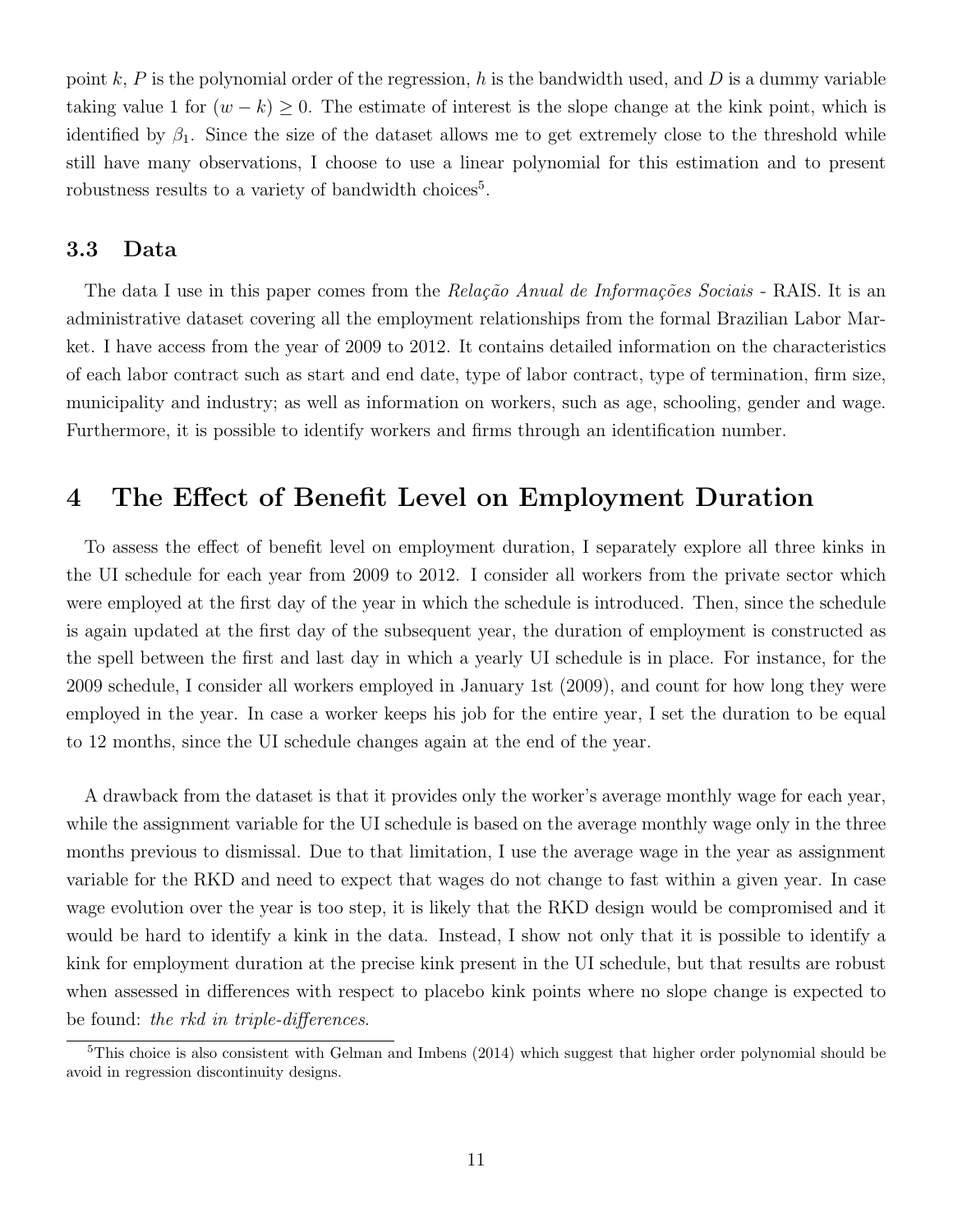I focus on the analysis of the first kink for two reasons. First, even if there is a large number of observation around all kinks, the precision of estimates on the second and third kink is too low. The only chance to reject the null of no effect, at the 5% significance level, is to have a elasticity of employment duration to benefits at least as high as 1.5 in the second kink and 2 in the third kink. Second, in these kinks, for all cases in which results are significant, robustness checks do not hold and point for the non validity of the design. Therefore, I focus on the results attained at the first kink which are robust to a variety of tests.

#### 4.1 Density Smoothness and Data Heaping

To evaluate whether the necessary conditions for the RKD hold, the density function of wages must be smooth and continuous around each of the kink points. However, the raw data contains a number of heaping points which are not precisely in line with the baseline setup of the RKD. These heapings points might be caused by large firms with rigid wage policy and because wages are usually initially set at round numbers. To deal with this, I drop these heaping points of the data. To do so, I count the number of observations at each point of the data at the most disaggregate level (R\$0.01), and compute the mean and the variance of the number of observations within a interval range of  $R$0.25$ , for each point in the data, without considering the point in question for the mean and variance calculation. I drop those points which statistically deviate from the mean at the 95% confidence level (more than 1.965 standard deviations). As indicated by Barreca et al (2014), this procedure allows one to identify the local average treatment effect (LATE) on the non-heaped types, even in the case in which sorting is endogenous. Since this procedure drops less than 25% of the data, the LATE recovered is still very meaningful for this population.

After this procedure, I first test for the continuity of the density function of wages around the kink, using McCrary (2008). Then, I extend the spirit of the test to check for the presence of a kink in the density of the assignment variable, as done in Landais (2014). The idea is to create bins of the assignment variable and count for the number of observations in each bin. Then, following Landais' specification, I run a regression as in equation (10) on the number of observations with a fourth order polynomial and allow for a slope change at each kink in order to test for the smoothness condition.

Figure 3 displays the density of average monthly wages and the test results for kink 1. From visual inspection, there seems not to be any evidence of slope changes around kink 1 for any of the years. This impression is supported by the first-derivative test reported in the graphs which does not allow us to reject the null hypothesis of no kink in any of the three cases. The same holds for the McCrary test on the discontinuity of the density function for the years of 2009 and 2010. In 2011 and 2012, the test detects a small but precise discontinuity. The latter results might be driven by the presence of remaining heaped observations around these kinks, ever after the procedure performed to deal with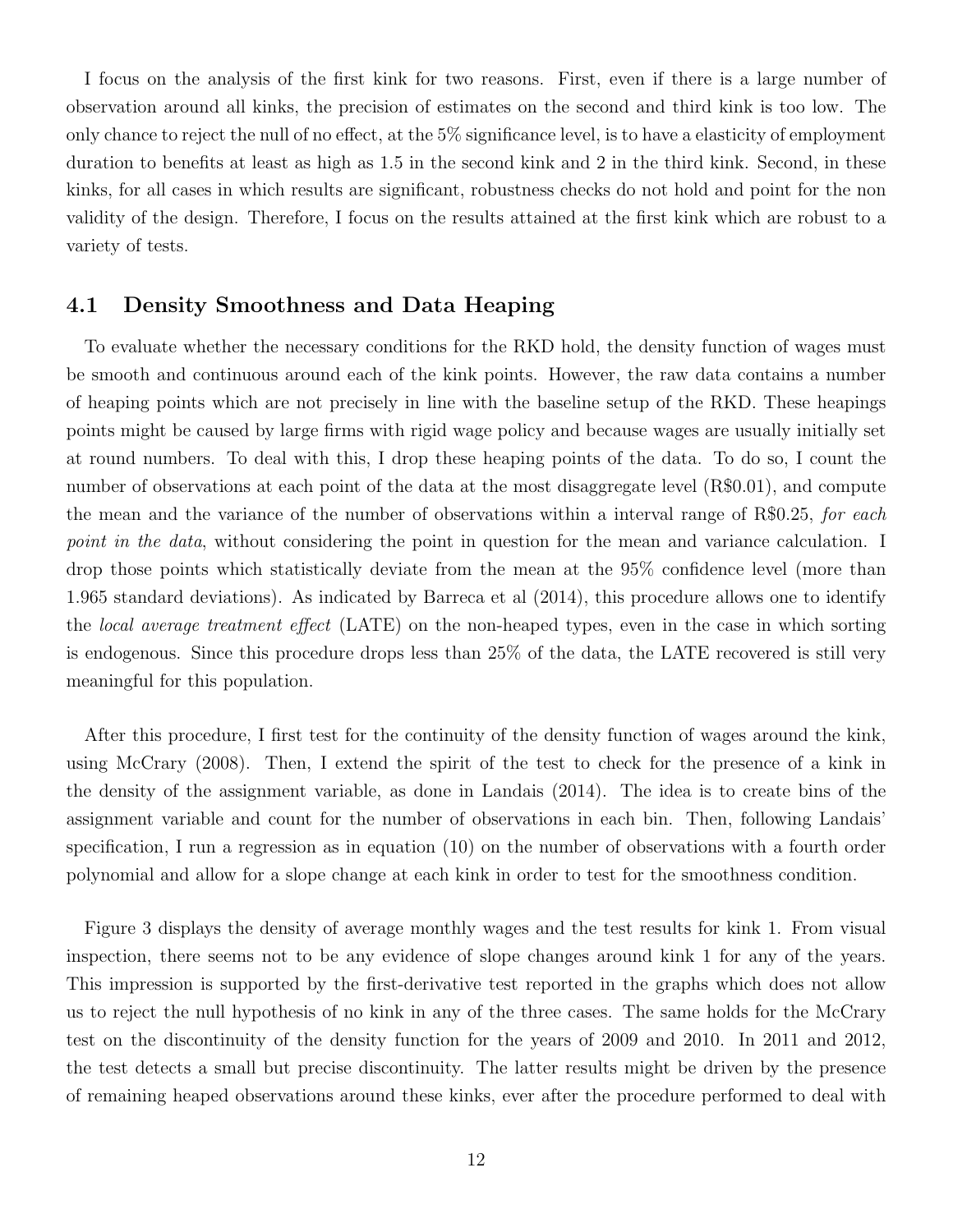this issue. Even though visual inspection on the graphs does not suggest any clear jump in the density, it suggests caution and particular attention for further robustness checks around these years. Figure A1-A2 show the same test for the second and third kink.

#### 4.2 Graphical Evidence

Figure 4 presents evidence on the kink relationship between previous wages and the duration of employment at kink 1. It displays evidence of a slope change around kink 1 for the years of 2009, 2011 and 2012. It suggests that there is positive slope change at kink 1 for the years of 2009 and 2012, while it points for a negative relationship for the year of 2011. For the year of 2010, the relationship seems much less clear. In contrast, Figures A5, A8, A11 and A14 in the appendix show that the evolution of covariates around kink 1 seems to be smooth <sup>6</sup>. I notice though that the graphical evaluation in the RKD seems to be a fairly harder enterprise with respect to its parallel in a regression discontinuity design for at least two closely related reasons. First, there is no clear way to display confidence intervals in these graphs. Second, the graphical evidence is fairly sensitive to the scale of the dependent variable. I therefore turn my attention to the regression analysis. Evidence on the evolution of employment duration and covariates for the other kinks are left to the appendix for the sake of brevity.

#### 4.3 Estimation Results

Finally, tables 2 and 3 show the LLR results from equation (10) for employment duration, the probability of lay-off without cause and quitting, and covariates at kink 1. The first thing to notice from table 2 is that results barely change when the covariates are included as control in the regressions. This works as first test in favor of the hypothesis that covariates evolve smooth around the kink. For the analysis of covariates smoothness, I use as many as possible pre-treatment variables available in the data. For the sake of robustness, I also create a covariate indicating worker tenure at the day in which the UI schedule is introduce, in each year. This works as a sort of placebo variable to detect whether there is any pre-existing kink on employment duration around the kink, prior to the introduction of the yearly UI schedule. Results on covariates cannot detect any violation of the smoothness condition for the year of 2009 and 2012 at the 5% significance level, which strongly supports the validity of the design around these two thresholds. For the years of 2010 and 2011, the smoothness condition of covariates is violated twice at the 5% significance level, this suggests caution on the results deriving from these kinks.

Thus, I mostly rely on the results found for the year of 2009 and 2012 at kink 1. They point for an elasticity of employment duration to benefit level of around 1, at the 1% significance level. Results on the probability of a lay-off and quit suggest that the main channel for this effect is the earlier. This finding is also very robust to the choice of bandwidth, as shown by figure 5. Therefore, these results

 $6$ Worker's age at hiring date is not available for the years of 2011 and 2012.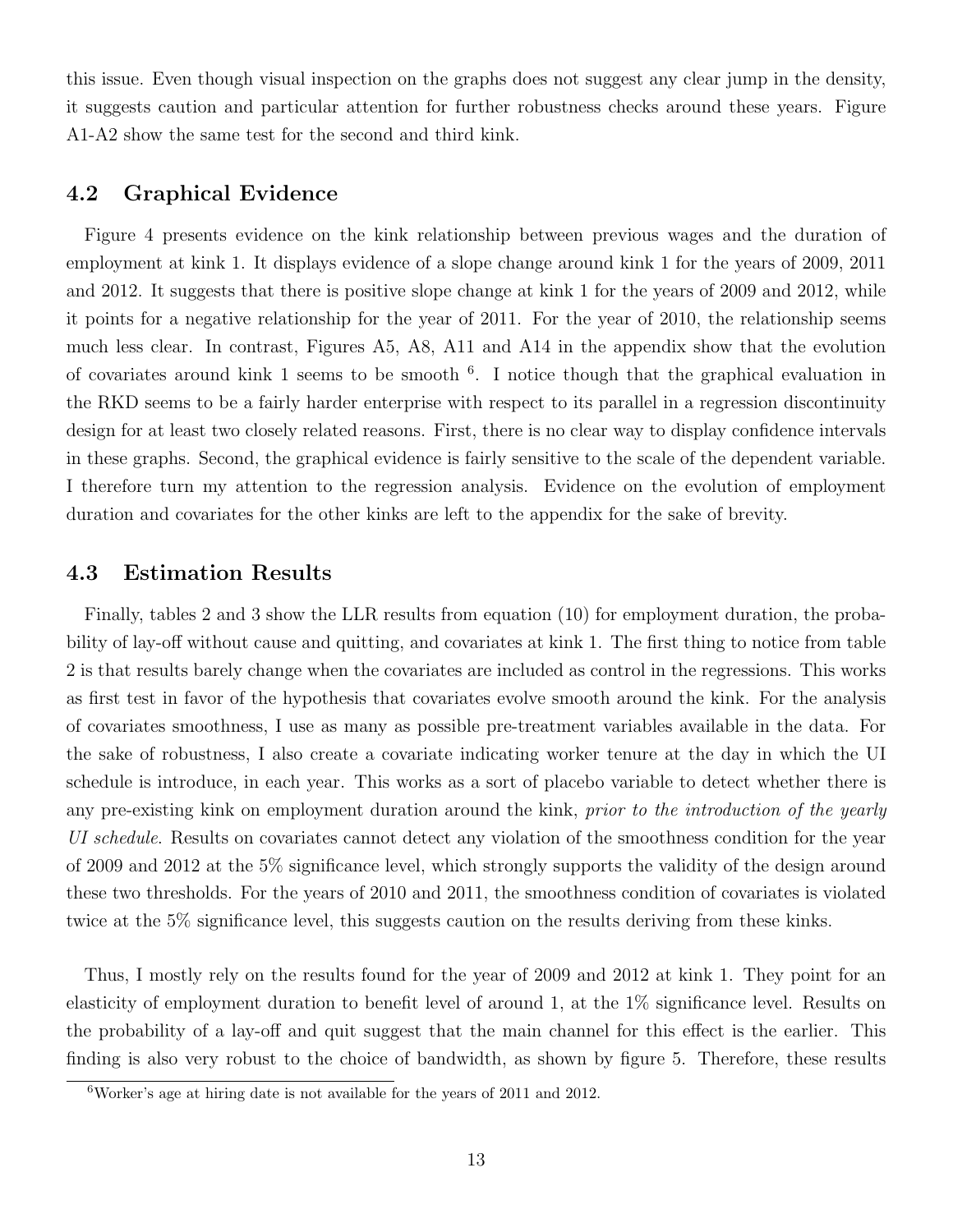based on the year of 2009 and 2012 are perfectly robust to all standard tests usually used in the RKD. Moreover, they cannot be explained by a pre-existing kinked relationship of employment duration since our placebo variable indicating tenure when the UI schedule is introduced displays smoothness.

Nevertheless, there could still be a concern that these results are capturing a simple pre-determined kinked or quadratic relationship between employment duration and average previous wage around the kink point. To address this issue, I propose a RKD in triple differences. First, for each year, instead of only considering the slope change around the true kink point, I consider the difference of the identified slope *vis-a-vis* the slope found in the data at the previous year, when there was no kink in assignment of benefit level. Notice that schedule increases from year to year, from 6 % to 12%, and thus one expect to find no kink at the previous year using the current schedule. Second, I estimate the difference of the just described difference with respect to the average slope change of two placebo points (from the year of the schedule to the previous year) placed just R\$ 20 ahead and before the true kink point. Therefore, the proposed triple differences displays the (i) slope difference around the kink at the year of the schedule,  $vis-a-vis$  (ii) the same slope difference in the previous year, when there was no true kink in benefit level, vis-a-vis (iii) the average slope change of the two placebo points from the year of the UI schedule to the previous year. Since it requires data on the year previous to the schedule, I cannot perform this analysis to the year of 2009.

Results are shown in table 4. It is comforting to see that estimates for the year of 2012 almost do not change and remain very significant at the 1% level for the duration of employment and for the probability of lay-off and quit. Furthermore, the same estimates of the covariates indicate no change as it should be. The only exception is for the variable gender which displays a very small statistically significant change at the 5% level. I interpret this finding as extremely strongly evidence that the effect found is truly a result of the availability of increased benefit level. They cannot be explained by a simple quadratic evolution of employment or a pre-existent kinked relationship around the kink point. The fact that the effect survives when compared to the slope difference in the previous year (when was no true kink) and to the change of two placebo points very close to the kink is a very compelling evidence of that. In contrast, results in triple differences for the year of 2010 and 2011 display a number of very significant changes on covariates, indicating that one should not rely on them. I notice however that this evidence is silent to what regards the true effect of benefit level on duration for the years of 2010 and 2011.

Overall, I interpret the results on kink 1 for the years of 2009 and 2012 as strong evidence that the level UI benefits affects the duration of employment for workers around this kink. All tests and graphic inspection point in favor of the validity of RKD at this threshold. This estimates suggests that an 1% rise in the level of potential benefits increases the duration of employment by roughly 1%. This is definitely a sizeable result for welfare as it will be discussed in the next section. Unfortunately results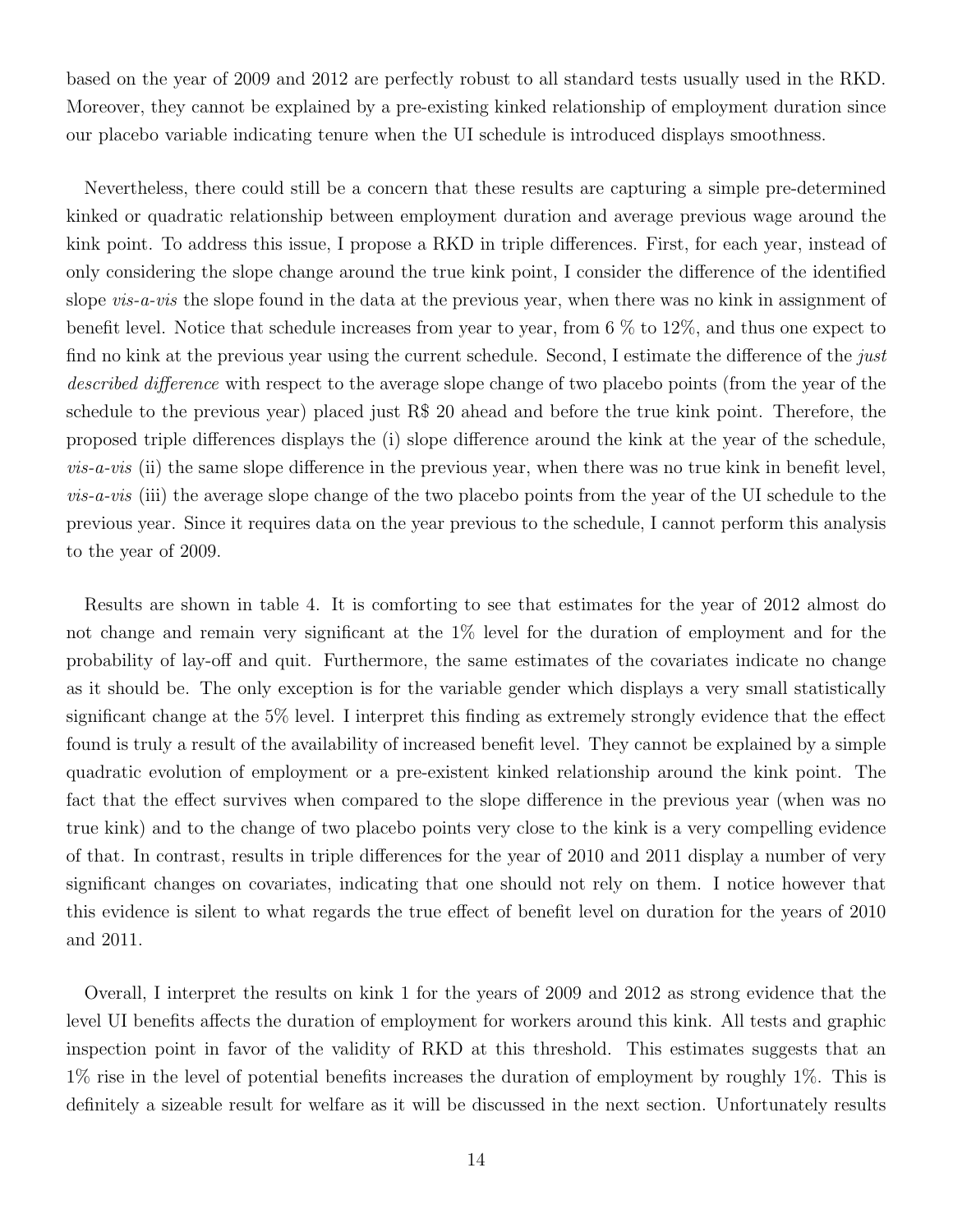on the second and third kink are either not robust or display standard errors which are too large to allows one to identify effects at a reasonable size.

### 5 Welfare Effects and Conclusion

Now I present a simple exercise on the evaluation of welfare effects based on the estimates of the previous section. Since estimates on the elasticity of UI covered unemployment duration to benefit level are not available for this data, I assume this to equal 1 which is line with the literature. For the liquidity to moral hazard ratio, I recover this estimate from Landais(2014). The goal of the exercise is to show that the size of the effect of UI on the duration of employment is clearly relevant for welfare.

The welfare formula as shown in (9) implies that are still gains from higher benefit level if:

$$
\frac{dW}{db} > 0 \iff \frac{1}{1 - s_0} \left( \rho + 1 \right) - \left( 1 + \epsilon_f v_{I,b} + \epsilon_{D_B, b} - \epsilon_{D_E, b} \right) > 0 \tag{11}
$$

From estimates around kink 1, consider  $\epsilon_{D_E,b} = 1$ . Consider  $\epsilon_{D_B,b} = 1$ , which is line with the literature, and recover  $\phi = 0.88$  from Landais(2014). Also, I estimate  $\frac{1}{1-s_0} = \frac{1}{0.97} = 1.04$ , where  $s_0$  is the fraction of workers finding a new job within one week of unemployment. To be conservative, assume  $\epsilon_{f^{UI},b}$  to equal zero. It implies that the effect of raising UI benefits on welfare by R\$1 is given by:

$$
\frac{dW}{db} > 0 \iff (0.88 + 1) - (1 + 0 + 1 - 1) = 0.88 > 0 \tag{12}
$$

If these values recovered from Landais (2014) were the true elasticities at kink 1, the welfare formula suggests that there would still be gains from raising benefit level. If one instead neglects UI effects on the duration of employment, the result would point otherwise:

$$
\frac{dW}{db} > 0 \iff (0.88 + 1) - (1 + 0.73 - \mathcal{J})) = -0.12 < 0 \tag{13}
$$

In any case, the main message from this simple exercise is that the effect found on the duration of employment is economically significant and clearly relevant for welfare. Recovering previous estimates from the literature on other elasticities, it becomes clear that it has at least the same magnitude of the other elements present in the welfare formula. Therefore, it strongly suggests that policy makers should be aware of such effect and take it into account in order to optimally set the level of unemployment benefits. Pherhaps the most surprising result from this analysis is that unemployment benefit increases the length of employment spells. Introducing this into welfare raises the marginal value for society of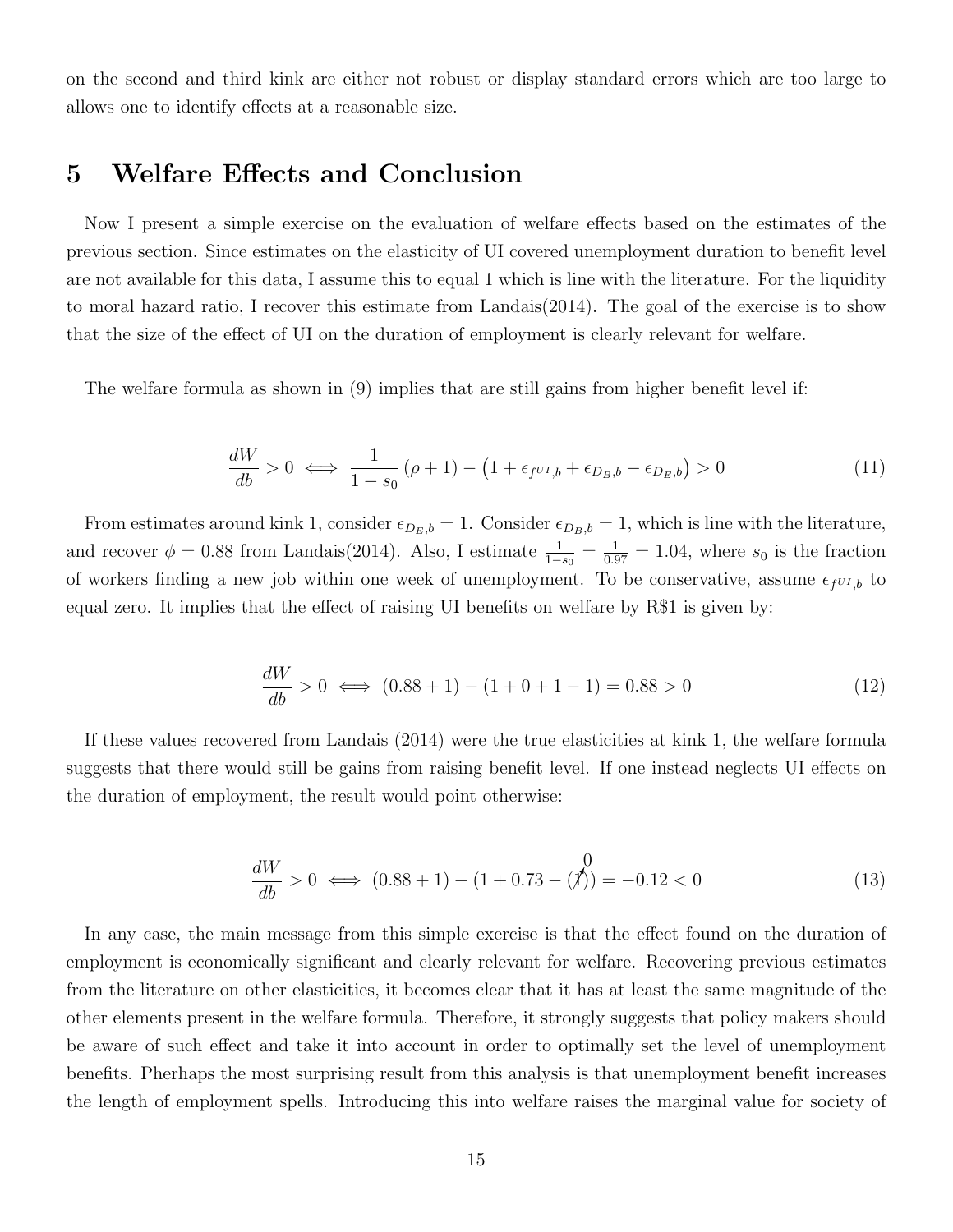providing UI, at least in this partial equibrilum analysis. Whether there are further elements to consider once we accept this effect to be relevant is certainly a question for future research. Such effect could have implications on the optimal job turnover rate and affect worker productive since it distorts the incentives to keep a job.

Of course, the analysis presented in paper applies to Brazil and represents LATE on workers on the very left of the skill distribution. However, this may not only be the case of a developing country. For instance, Rebollo-Sanz (2012) analyzes data from the Spanish labor market and supports the hypothesis that UI is related to labor turnover in Spain. He also reports spikes in lay-off probabilities once workers qualify for unemployment benefits. To conclude, I believe that the findings here presented suggest that future research should aim at evaluating whether the same effects are sizeable for other groups of workers and in countries with different contexts.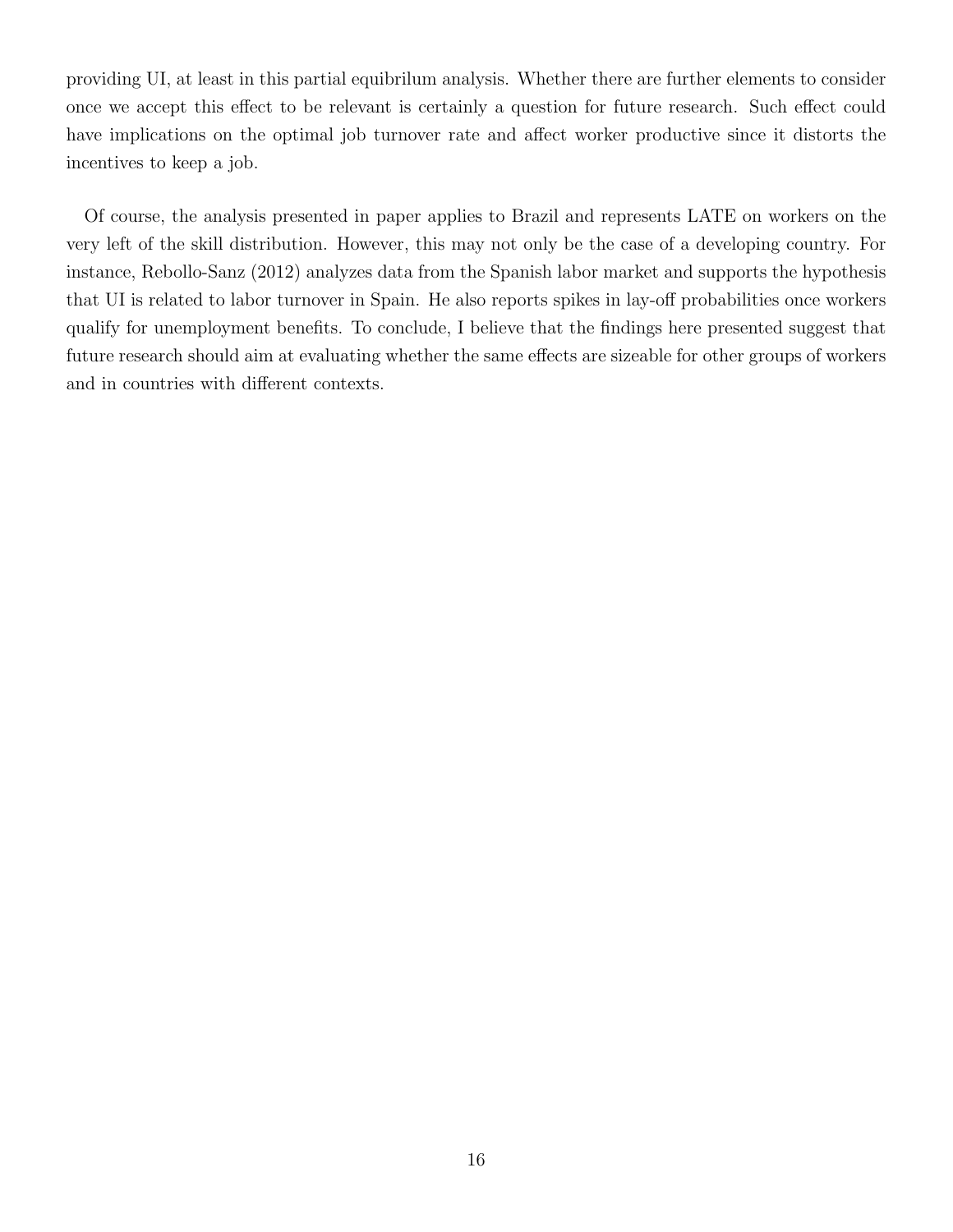# 6 Bibliography

Baily, M. (1978). Some Aspects of Optimal Unemployment Insurance, Journal of Public Economics 10 (December): 379-402.

Barreca, A., Lindo, J., Waddell, G., (2014) Heaping-Induced Bias in Regression-Discontinuity Designs. mimeo

Card, D., Lee, D., Pei, Z. and Weber, A. (2012). Nonlinear Policy Rules and the Identification and Estimation of Causal Effects in a Generalized Regression Kink Design. Working Paper 18564, National Bureau of Economic Research.

Chetty, R. (2008). Moral Hazard versus Liquidity Effects and Optimal Unemployment Insurance. Journal of Political Economy, 116(2): 173-234.

Gelman, A. and Imbens, G. (2014). Why High-order Polynomials Should not be Used in Regression Discontinuity Designs, NBER Working Paper No. 20405.

Landais, C. (2014). Assessing the Welfare Effects of Unemployment Benefits Using the Regression Kink Design. American Economic Journal: Economic Policy, forthcoming.

McCrary, J. (2008). Manipulation of the Running Variable in the Regression Discontinuity Design: A Density Test, Journal of Econometrics, Volume 142 , Issue 2.

Rebollo-Sanz (2012). Unemployment Insurance and Job Turnover in Spain, Labour Economics, 19, 403-426.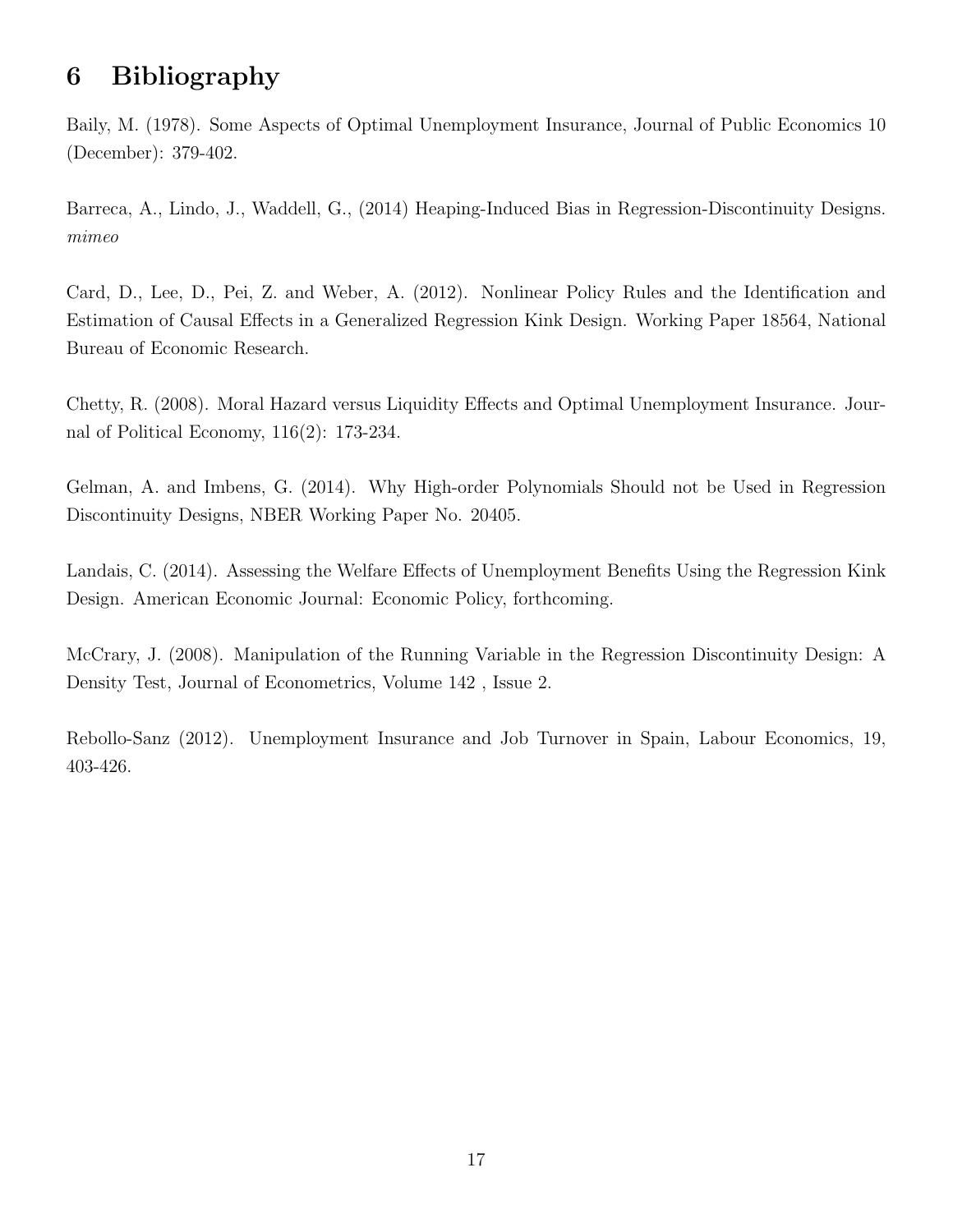

Figure 3: Density of Wages the Around Kink 1

Figure 4: Employment Duration Around Kink 1

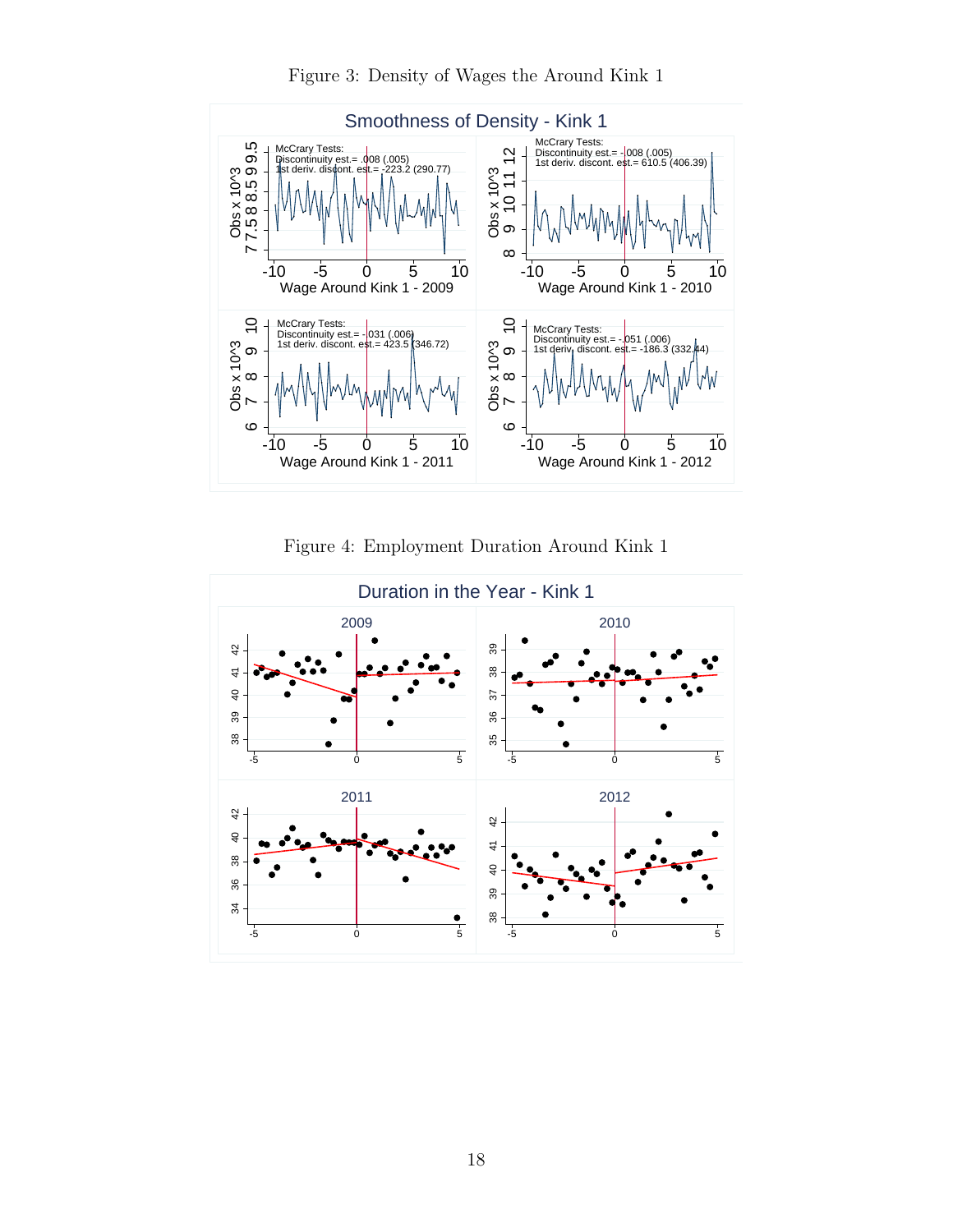

Figure 5: Robustness to Bandwidth Choice - Kink 1

The figure displays estimate of  $\epsilon_{D_E,b}$  according to equation (10) and the setup from table 2 for a variety of bandwidths.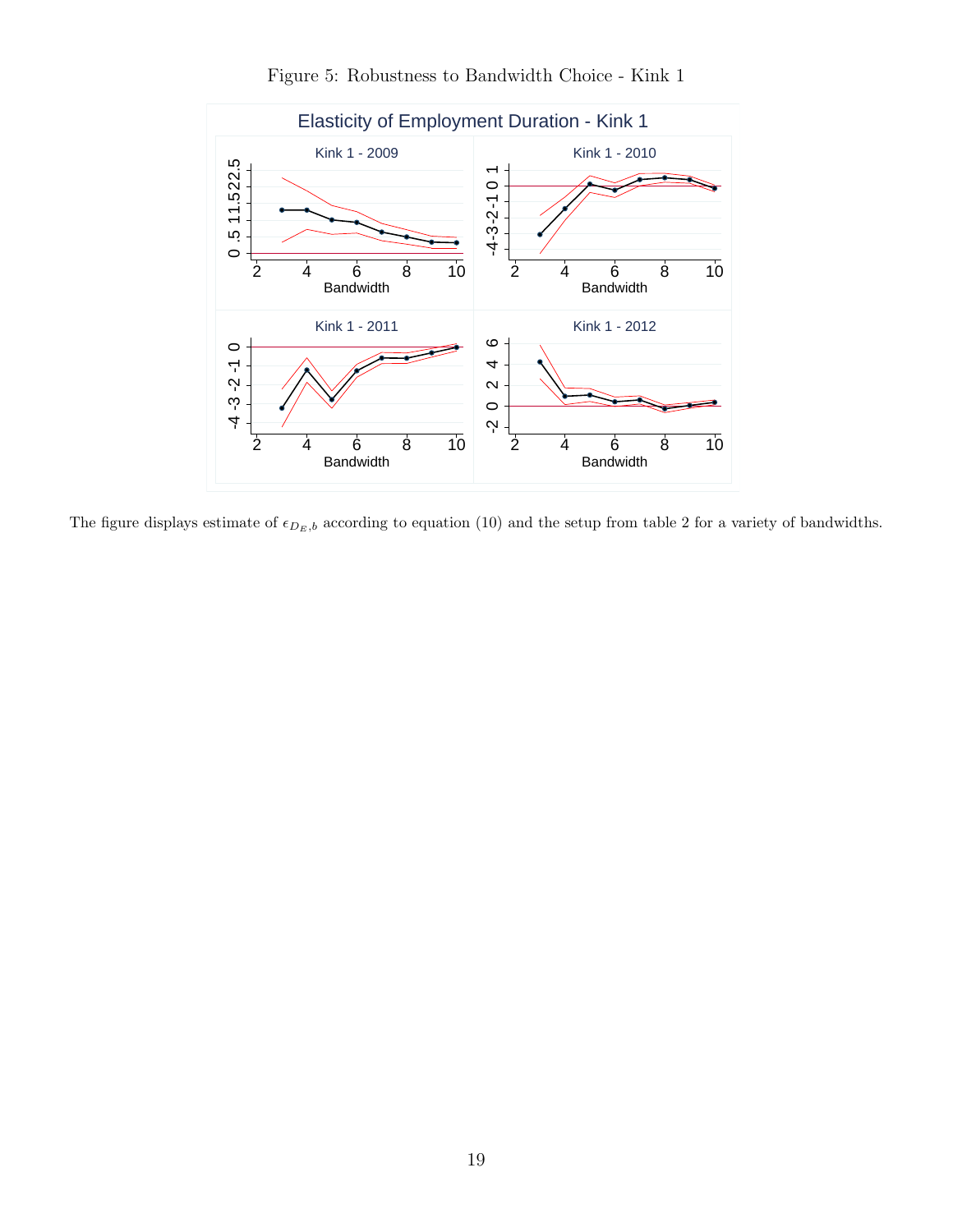|             | Employ.<br>Duration | Employ.<br>Duration | $Prob(Lay-$<br>$\text{off}$ ) | $Prob(Lay -$<br>off) | Prob(Quit)     | Prob(Quit)     |
|-------------|---------------------|---------------------|-------------------------------|----------------------|----------------|----------------|
|             |                     |                     | 2009                          |                      |                |                |
| $\epsilon$  | $1.01^{***}\,$      | $1.057^{***}\;$     |                               |                      |                |                |
|             | (0.219)             | (0.231)             |                               |                      |                |                |
| $\alpha$    | $0.38***$           | $0.398***$          | $-0.005***$                   | $-0.005***$          | $-0.001*$      | $-0.001*$      |
|             | (0.082)             | (0.087)             | (0.001)                       | (0.001)              | (0)            | (0)            |
|             |                     |                     | 2010                          |                      |                |                |
| $\epsilon$  | 0.123               | 0.126               |                               |                      |                |                |
|             | (0.269)             | (0.283)             |                               |                      |                |                |
| $\alpha$    | $0.039\,$           | 0.04                | $-0.005**$                    | $-0.005**$           | $\overline{0}$ | $\overline{0}$ |
|             | (0.085)             | (0.09)              | (0.002)                       | (0.002)              | (0.001)        | (0.001)        |
|             |                     |                     | 2011                          |                      |                |                |
| $\epsilon$  | $-2.767***$         | $-2.863***$         |                               |                      |                |                |
|             | (0.233)             | (0.242)             |                               |                      |                |                |
| $\alpha$    | $-0.866***$         | $-0.896***$         | $0.011***$                    | $0.012***$           | $0.002***$     | $0.002***$     |
|             | (0.073)             | (0.075)             | (0.001)                       | (0.001)              | (0.001)        | (0.001)        |
|             |                     |                     | $\it 2012$                    |                      |                |                |
| $\epsilon$  | $1.081***$          | $1.111^{***}$       |                               |                      |                |                |
|             | (0.315)             | (0.35)              |                               |                      |                |                |
| $\alpha$    | $0.295***$          | $0.303^{***}\,$     | $-0.006***$                   | $-0.006***$          | $\theta$       | $\overline{0}$ |
|             | (0.086)             | (0.095)             | (0.001)                       | (0.002)              | (0.001)        | (0.001)        |
| Controls    | Y                   | ${\rm N}$           | Y                             | $\mathbf N$          | Y              | ${\bf N}$      |
| <b>Band</b> | $\overline{5}$      | $\overline{5}$      | $\overline{5}$                | $\overline{5}$       | $\overline{5}$ | $\overline{5}$ |
|             |                     |                     |                               |                      |                |                |

Table 2: The Effects of Benefit Level - Kink 1

Duration is expressed in weeks. The table report the estimates of equation (10) with a first-degree polynomial where standard errors are clustered at firm level. Standard errors are reported in parentheses and p-values smaller than %10, %5 and %1 are indicated by \*,\*\*,\*\*\*, respectively. Control variables are all variables present in the covariates table.  $\alpha = \frac{dY}{db}$  is the marginal effect of an extra R\$ of benefit level.  $\epsilon = \frac{dY}{db}$ db  $\frac{b}{\tilde{Y}}$  is the elasticity with respect to the dependent variable.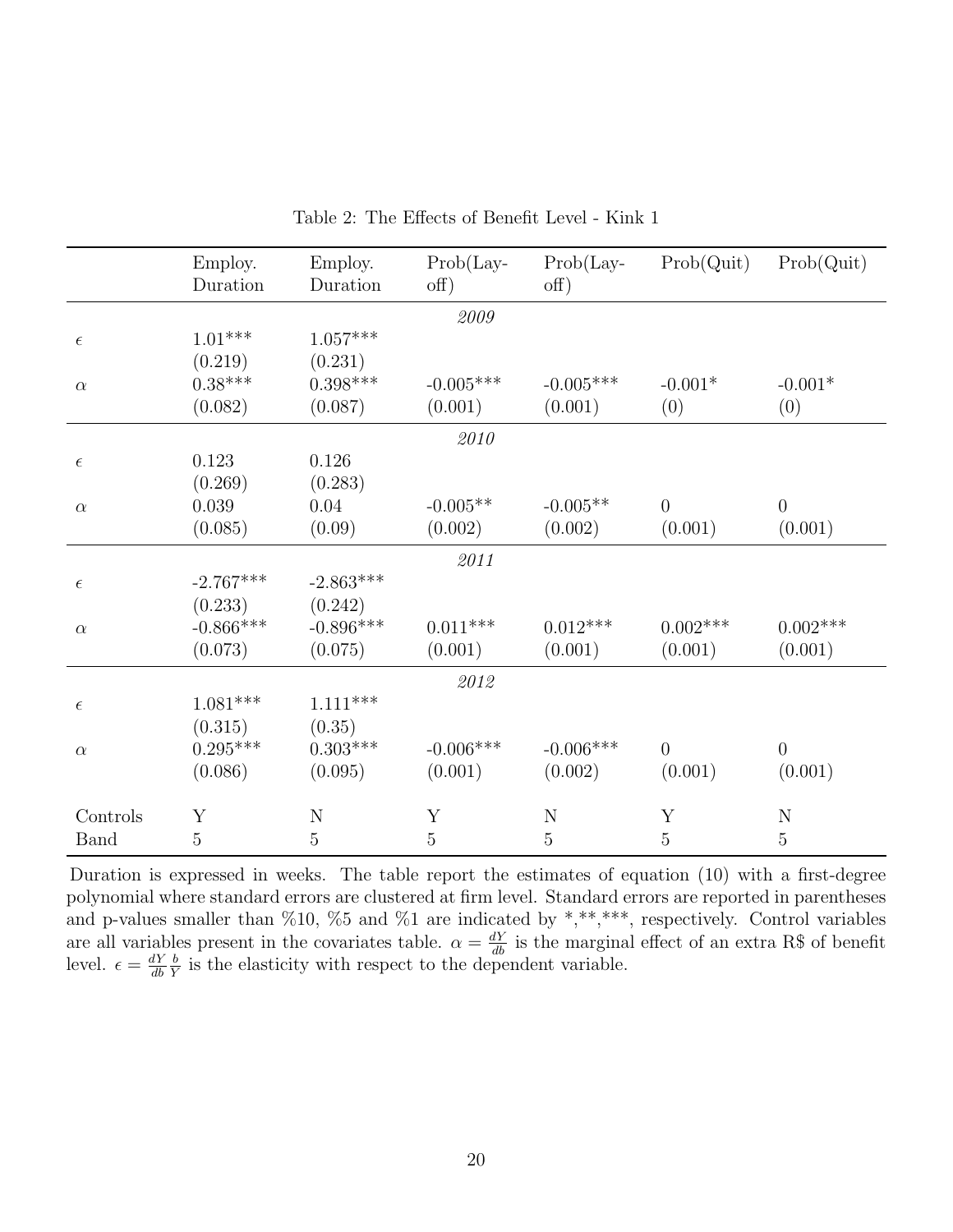|          | Placebo<br>Emp.<br>Dur. | Age                 | Years<br>Educ.       | Gender              | Firm<br>Size 1       | Firm<br>Size 2       | P(White)              | Work<br>Hours        |
|----------|-------------------------|---------------------|----------------------|---------------------|----------------------|----------------------|-----------------------|----------------------|
|          |                         |                     |                      | 2009                |                      |                      |                       |                      |
| $\alpha$ | 0.529<br>(0.833)        | $-0.006$<br>(0.039) | 0.018<br>(0.011)     | 0.001<br>(0.002)    | $-8.859$<br>(11.847) | 262.42<br>(208.858)  | $-0.004*$<br>(0.002)  | $-0.008$<br>(0.019)  |
|          |                         |                     |                      | 2010                |                      |                      |                       |                      |
| $\alpha$ | 0.978<br>(0.652)        | $-0.039$<br>(0.039) | $0.027**$<br>(0.013) | $-0.002$<br>(0.002) | 19.047<br>(19.079)   | 232.032<br>(209.888) | 0.003<br>(0.002)      | $0.033**$<br>(0.016) |
|          |                         |                     |                      | 2011                |                      |                      |                       |                      |
| $\alpha$ | $-0.426$<br>(0.423)     |                     | 0.004<br>(0.01)      | $-0.001$<br>(0.001) | $-6.277$<br>(7.496)  | 205.553<br>(221.117) | $0.005***$<br>(0.001) | $0.033**$<br>(0.015) |
|          |                         |                     |                      | 2012                |                      |                      |                       |                      |
| $\alpha$ | 0.155                   |                     | $\overline{0}$       | 0.003               | 18.228               | $-641.183$           | $\theta$              | 0.03                 |
|          | (0.582)                 |                     | (0.011)              | (0.002)             | (26.576)             | (543.271)            | (0.002)               | (0.02)               |
| Controls | Y                       | Y                   | Y                    | Y                   | Y                    | Y                    | Y                     | Y                    |
| Band     | 5                       | 5                   | $\overline{5}$       | 5                   | 5                    | 5                    | 5                     | $\overline{5}$       |

Table 3: Smoothness of Covariates - Kink 1

Duration is expressed in weeks. The table report the estimates of equation (10) with a first-degree polynomial where standard errors are clustered at firm level. Standard errors are reported in parentheses and p-values smaller than  $\%10, \%5$  and  $\%1$  are indicated by \*,\*\*,\*\*\*, respectively. Control variables are all variables present in the covariates table.  $\alpha = \frac{dY}{db}$  is the marginal effect of an extra R\$ of benefit level.  $\epsilon = \frac{dY}{db}$ db  $\frac{b}{\tilde{Y}}$  is the elasticity with respect to the dependent variable.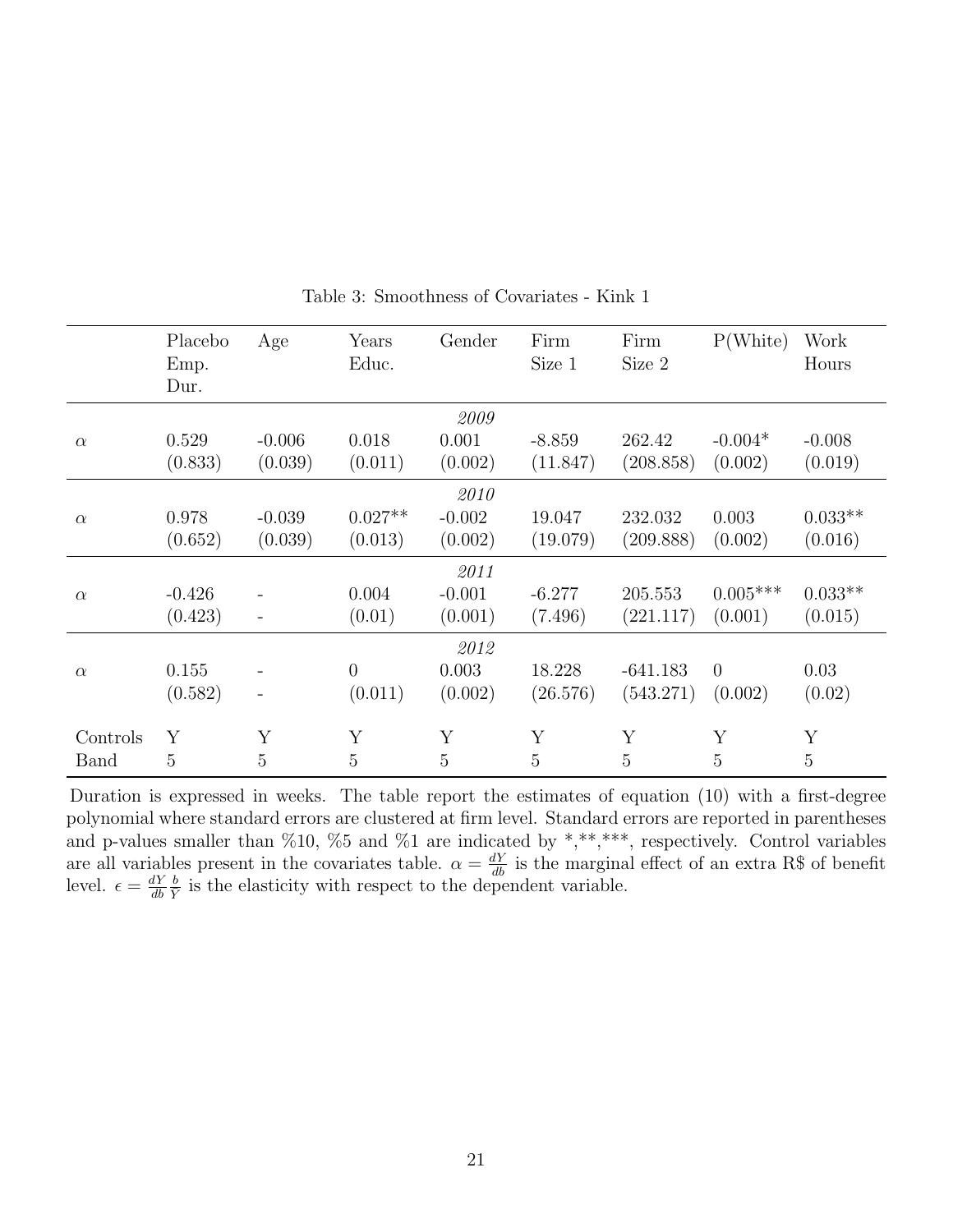| Employ. Duration |                       | Prob(Quit)                                                                                                                               |
|------------------|-----------------------|------------------------------------------------------------------------------------------------------------------------------------------|
|                  |                       |                                                                                                                                          |
| $-0.191$         |                       |                                                                                                                                          |
| (0.151)          |                       |                                                                                                                                          |
| $-0.06$          |                       | $\theta$                                                                                                                                 |
|                  |                       | (0)                                                                                                                                      |
|                  |                       |                                                                                                                                          |
| $-0.35**$        |                       |                                                                                                                                          |
| (0.17)           |                       |                                                                                                                                          |
|                  |                       | $\boldsymbol{0}$                                                                                                                         |
| (0.053)          |                       | (0)                                                                                                                                      |
|                  |                       |                                                                                                                                          |
| $0.895***$       |                       |                                                                                                                                          |
| (0.182)          |                       |                                                                                                                                          |
| $0.244***$       |                       | $-0.001***$                                                                                                                              |
| (0.049)          |                       | (0)                                                                                                                                      |
|                  |                       | Y                                                                                                                                        |
|                  |                       | 10                                                                                                                                       |
|                  | (0.048)<br>$-0.109**$ | $Prob(Lay-off)$<br>2010<br>$\boldsymbol{0}$<br>(0.001)<br>2011<br>$0.002**$<br>(0.001)<br>2012<br>$-0.005^{***}\,$<br>(0.001)<br>Y<br>10 |

Table 4: The Effects of Benefit Level - RKD in Triple Differences - Kink 1

Duration is expressed in weeks. The table report the estimates of equation (10) with a first-degree polynomial in triple differences with respect to the previous year and the average slope change of two placebo points R\$20 ahead and before the kink point, where standard errors are clustered at firm level. Standard errors are reported in parentheses and p-values smaller than %10, %5 and %1 are indicated by \*,\*\*,\*\*\*, respectively. Control variables are all variables present in the covariates table for each kink point (two placebos and one actual) and year.  $\alpha = \frac{dY}{db}$  is the marginal effect of an extra R\$ of benefit level.  $\epsilon = \frac{dY}{dh}$ db  $\frac{b}{\tilde{Y}}$  is the elasticity with respect to the dependent variable.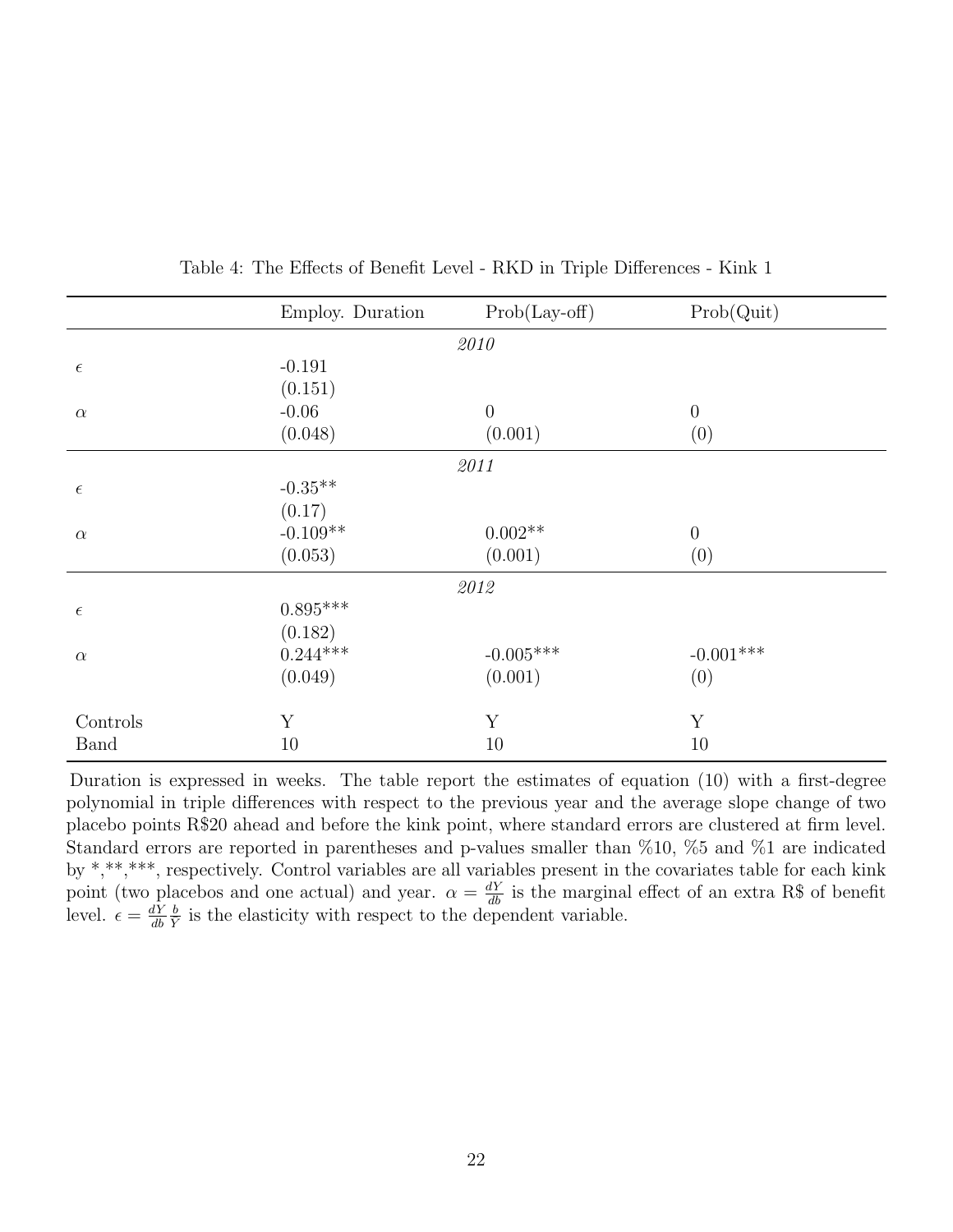|          | Placebo<br>Emp.<br>Dur. | Age                      | Years<br>Educ. | Gender    | Firm<br>Size 1 | Firm<br>Size 2 | P(White)  | Work<br>Hours |
|----------|-------------------------|--------------------------|----------------|-----------|----------------|----------------|-----------|---------------|
|          |                         |                          |                | 2010      |                |                |           |               |
| $\alpha$ | $-0.99***$              | 0.004                    | $0.013*$       | $-0.001$  | $-10.308$      | 145.199        | $0.003**$ | 0.011         |
|          | (0.376)                 | (0.022)                  | (0.007)        | (0.001)   | (8.863)        | (147.002)      | (0.001)   | (0.01)        |
|          |                         |                          |                | 2011      |                |                |           |               |
| $\alpha$ | $-0.422**$              |                          | $-0.015**$     | $0.002**$ | $-15.92**$     | $-528.193$     | $-0.001$  | $-0.013$      |
|          | (0.195)                 |                          | (0.007)        | (0.001)   | (7.878)        | (511.322)      | (0.001)   | (0.009)       |
|          |                         |                          |                | 2012      |                |                |           |               |
| $\alpha$ | 0.185                   |                          | 0.003          | $0.003**$ | $-0.823$       | $-629.558$     | $-0.001$  | 0.005         |
|          | (0.24)                  | $\overline{\phantom{a}}$ | (0.006)        | (0.001)   | (10.282)       | (571.591)      | (0.001)   | (0.01)        |
|          |                         |                          |                |           |                |                |           |               |
| Controls | Υ                       | Υ                        | Y              | Y         | Y              | Y              | Y         | Y             |
| Band     | 10                      | 10                       | 10             | 10        | 10             | 10             | 10        | 10            |

Table 5: Smoothness of Covariates - RKD in Triple Differences - Kink 1

Duration is expressed in weeks. The table report the estimates of equation (10) with a first-degree polynomial in triple differences with respect to the previous year and the average slope change of two placebo points R\$20 ahead and before the kink point, where standard errors are clustered at firm level. Standard errors are reported in parentheses and p-values smaller than %10, %5 and %1 are indicated by \*,\*\*,\*\*\*, respectively. Control variables are all variables present in the covariates table for each kink point (two placebos and one actual) and year.  $\alpha = \frac{dY}{db}$  is the marginal effect of an extra R\$ of benefit level.  $\epsilon = \frac{dY}{db}$ db  $\frac{b}{\tilde{Y}}$  is the elasticity with respect to the dependent variable.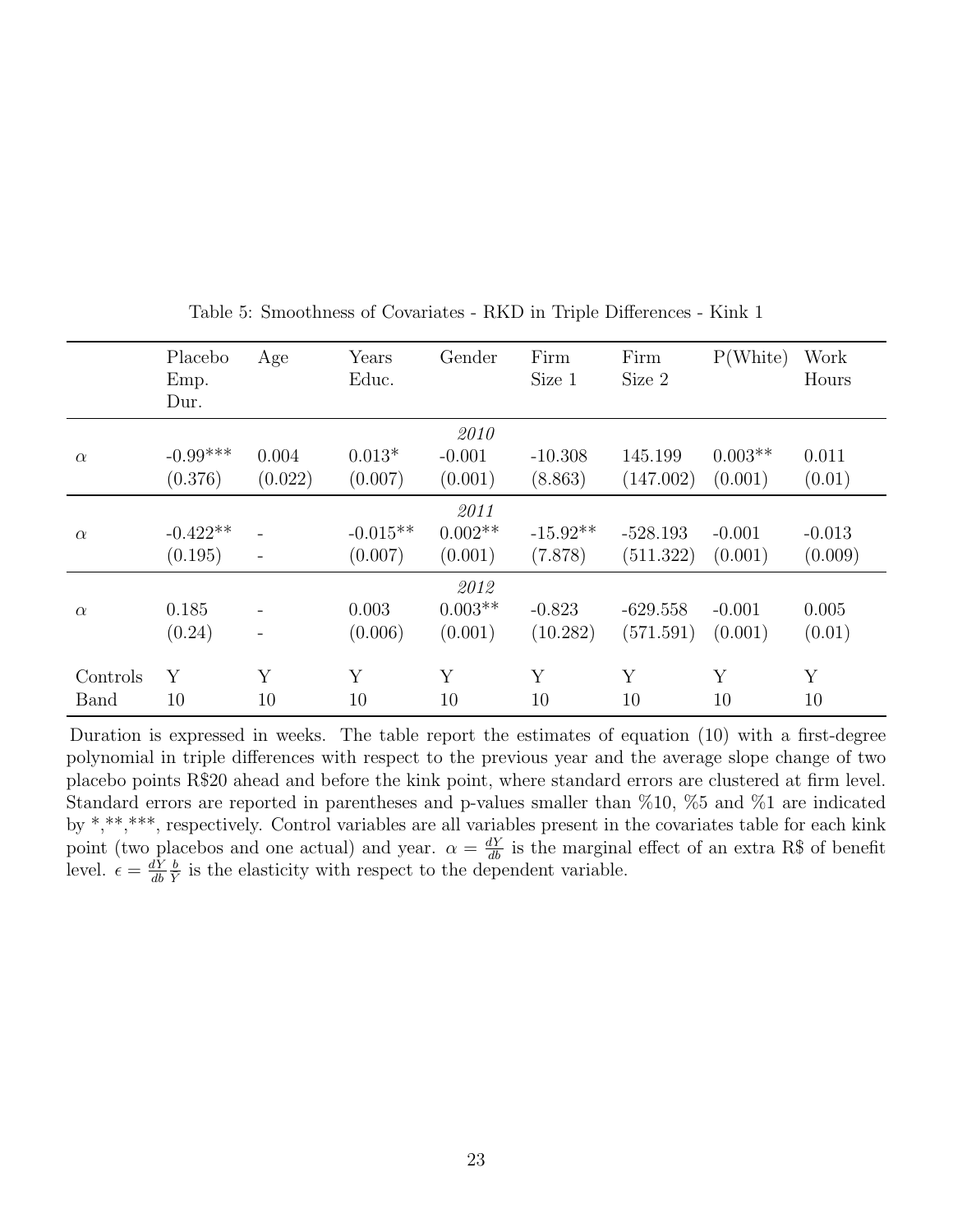## A Appendix

### A.1 Tables

|            | Employ.<br>Duration | Employ.<br>Duration | $Prob(Lay -$<br>off) | $Prob(Lay -$<br>$\text{off}$ ) | Prob(Quit)     | Prob(Quit) |  |  |  |
|------------|---------------------|---------------------|----------------------|--------------------------------|----------------|------------|--|--|--|
| 2009       |                     |                     |                      |                                |                |            |  |  |  |
| $\epsilon$ | $-2.232***$         | $-2.611***$         |                      |                                |                |            |  |  |  |
|            | (0.71)              | (0.728)             |                      |                                |                |            |  |  |  |
| $\alpha$   | $-0.652***$         | $-0.763***$         | $0.012**$            | $0.014***$                     | 0.002          | 0.003      |  |  |  |
|            | (0.207)             | (0.212)             | (0.004)              | (0.004)                        | (0.002)        | (0.002)    |  |  |  |
|            |                     |                     | $\it 2010$           |                                |                |            |  |  |  |
| $\epsilon$ | 0.492               | 0.159               |                      |                                |                |            |  |  |  |
|            | (0.861)             | (0.892)             |                      |                                |                |            |  |  |  |
| $\alpha$   | 0.124               | 0.04                | $-0.006$             | $-0.004$                       | $\overline{0}$ | 0.001      |  |  |  |
|            | (0.217)             | (0.225)             | (0.005)              | (0.005)                        | (0.003)        | (0.003)    |  |  |  |
|            |                     |                     | 2011                 |                                |                |            |  |  |  |
| $\epsilon$ | 0.445               | $0.358\,$           |                      |                                |                |            |  |  |  |
|            | (0.751)             | (0.78)              |                      |                                |                |            |  |  |  |
| $\alpha$   | 0.111               | 0.089               | 0.002                | 0.001                          | $-0.002$       | $-0.002$   |  |  |  |
|            | (0.188)             | (0.195)             | (0.005)              | (0.005)                        | (0.002)        | (0.002)    |  |  |  |
|            |                     |                     | 2012                 |                                |                |            |  |  |  |
| $\epsilon$ | $-0.95$             | $-1.093$            |                      |                                |                |            |  |  |  |
|            | (0.889)             | (0.945)             |                      |                                |                |            |  |  |  |
| $\alpha$   | $-0.209$            | $-0.241$            | 0.003                | 0.004                          | $-0.002$       | $-0.002$   |  |  |  |
|            | (0.196)             | (0.208)             | (0.005)              | (0.005)                        | (0.002)        | (0.002)    |  |  |  |
| Controls   | Y                   | N                   | Y                    | N                              | Y              | ${\rm N}$  |  |  |  |
| Band       | 5                   | $\overline{5}$      | $\overline{5}$       | $\overline{5}$                 | 5              | 5          |  |  |  |

Table A1: The Effects of Benefit Level - Kink 2

Duration is expressed in weeks. The table report the estimates of equation (10) with a first-degree polynomial where standard errors are clustered at firm level. Standard errors are reported in parentheses and p-values smaller than %10, %5 and %1 are indicated by \*,\*\*,\*\*\*, respectively. Control variables are all variables present in the covariates table.  $\alpha = \frac{dY}{db}$  is the marginal effect of an extra R\$ of benefit level.  $\epsilon = \frac{dY}{db}$ db  $\frac{b}{\overline{Y}}$  is the elasticity with respect to the dependent variable.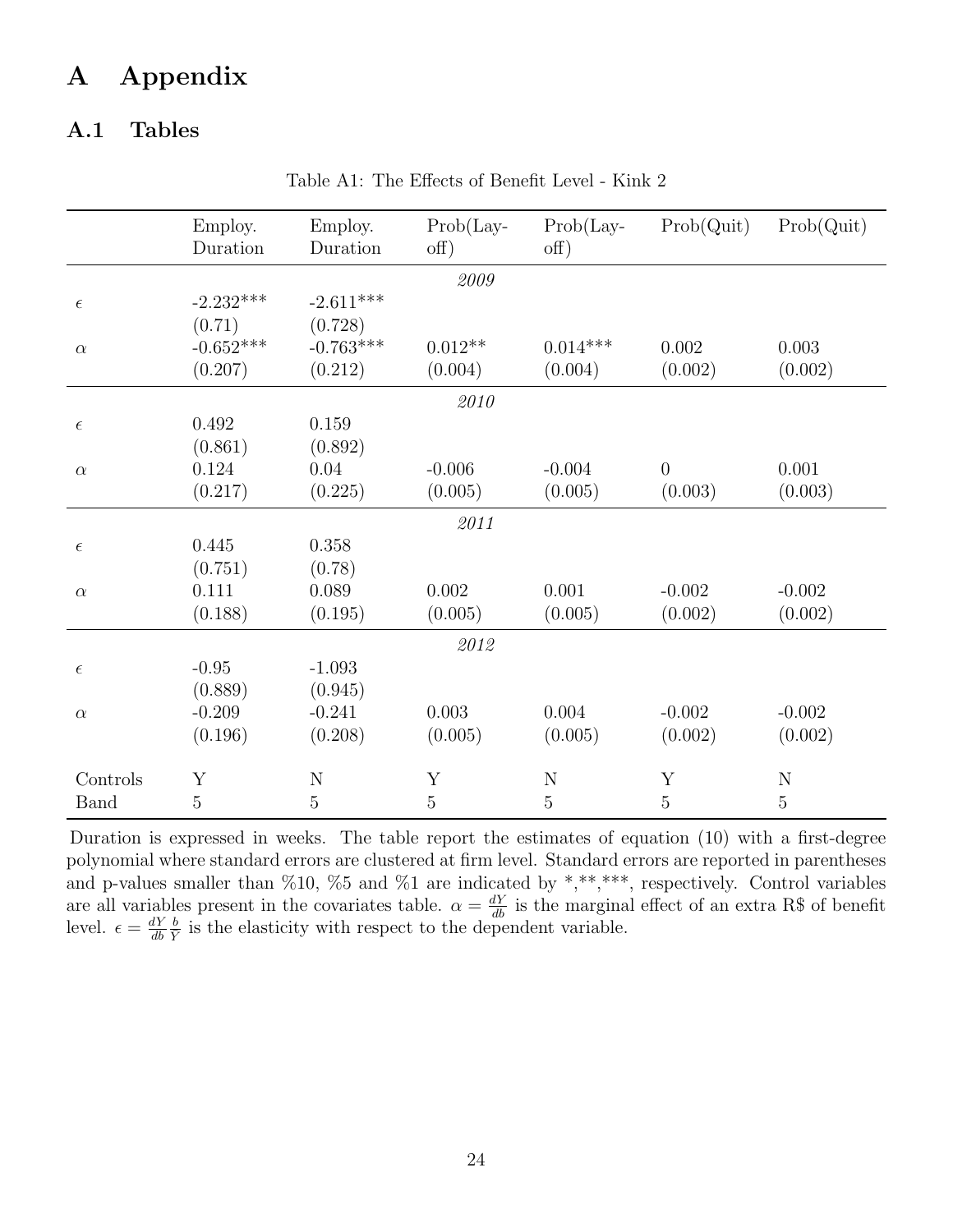|             | Employ.<br>Duration | Employ.<br>Duration | $Prob(Lay -$<br>$\text{off}$ ) | $Prob(Lay -$<br>off) | Prob(Quit)     | Prob(Quit)     |
|-------------|---------------------|---------------------|--------------------------------|----------------------|----------------|----------------|
|             |                     |                     | $\boldsymbol{2009}$            |                      |                |                |
| $\epsilon$  | 0.959               | 0.925               |                                |                      |                |                |
|             | (0.753)             | (0.759)             |                                |                      |                |                |
| $\alpha$    | 0.209               | 0.201               | $-0.001$                       | $-0.001$             | $\overline{0}$ | $\overline{0}$ |
|             | (0.164)             | (0.165)             | (0.004)                        | (0.004)              | (0.001)        | (0.001)        |
|             |                     |                     | $\it 2010$                     |                      |                |                |
| $\epsilon$  | $4.259***$          | $4.848^{***}\,$     |                                |                      |                |                |
|             | (1.104)             | (1.125)             |                                |                      |                |                |
| $\alpha$    | $0.802***$          | $0.913***$          | $-0.014***$                    | $-0.016***$          | $-0.004$       | $-0.004*$      |
|             | (0.208)             | (0.212)             | (0.005)                        | (0.005)              | (0.002)        | (0.002)        |
|             |                     |                     | 2011                           |                      |                |                |
| $\epsilon$  | $-0.556$            | $-0.555$            |                                |                      |                |                |
|             | (1.017)             | (1.024)             |                                |                      |                |                |
| $\alpha$    | $-0.103$            | $-0.103$            | $0.005\,$                      | 0.005                | $\overline{0}$ | $\overline{0}$ |
|             | (0.188)             | (0.189)             | (0.004)                        | (0.004)              | (0.002)        | (0.002)        |
|             |                     |                     | $\it 2012$                     |                      |                |                |
| $\epsilon$  | 0.822               | 0.826               |                                |                      |                |                |
|             | (1.061)             | (1.097)             |                                |                      |                |                |
| $\alpha$    | 0.134               | 0.134               | $-0.004$                       | $-0.004$             | $-0.002$       | $-0.002$       |
|             | (0.173)             | (0.179)             | (0.004)                        | (0.004)              | (0.002)        | (0.002)        |
| Controls    | Y                   | ${\rm N}$           | Y                              | $\mathbf N$          | Y              | N              |
| <b>Band</b> | 5                   | $\overline{5}$      | $\overline{5}$                 | $\overline{5}$       | $\overline{5}$ | $\overline{5}$ |
|             |                     |                     |                                |                      |                |                |

Table A2: The Effects of Benefit Level - Kink 3

Duration is expressed in weeks. The table report the estimates of equation (10) with a first-degree polynomial where standard errors are clustered at firm level. Standard errors are reported in parentheses and p-values smaller than %10, %5 and %1 are indicated by \*,\*\*,\*\*\*, respectively. Control variables are all variables present in the covariates table.  $\alpha = \frac{dY}{db}$  is the marginal effect of an extra R\$ of benefit level.  $\epsilon = \frac{dY}{db}$ db  $\frac{b}{\tilde{Y}}$  is the elasticity with respect to the dependent variable.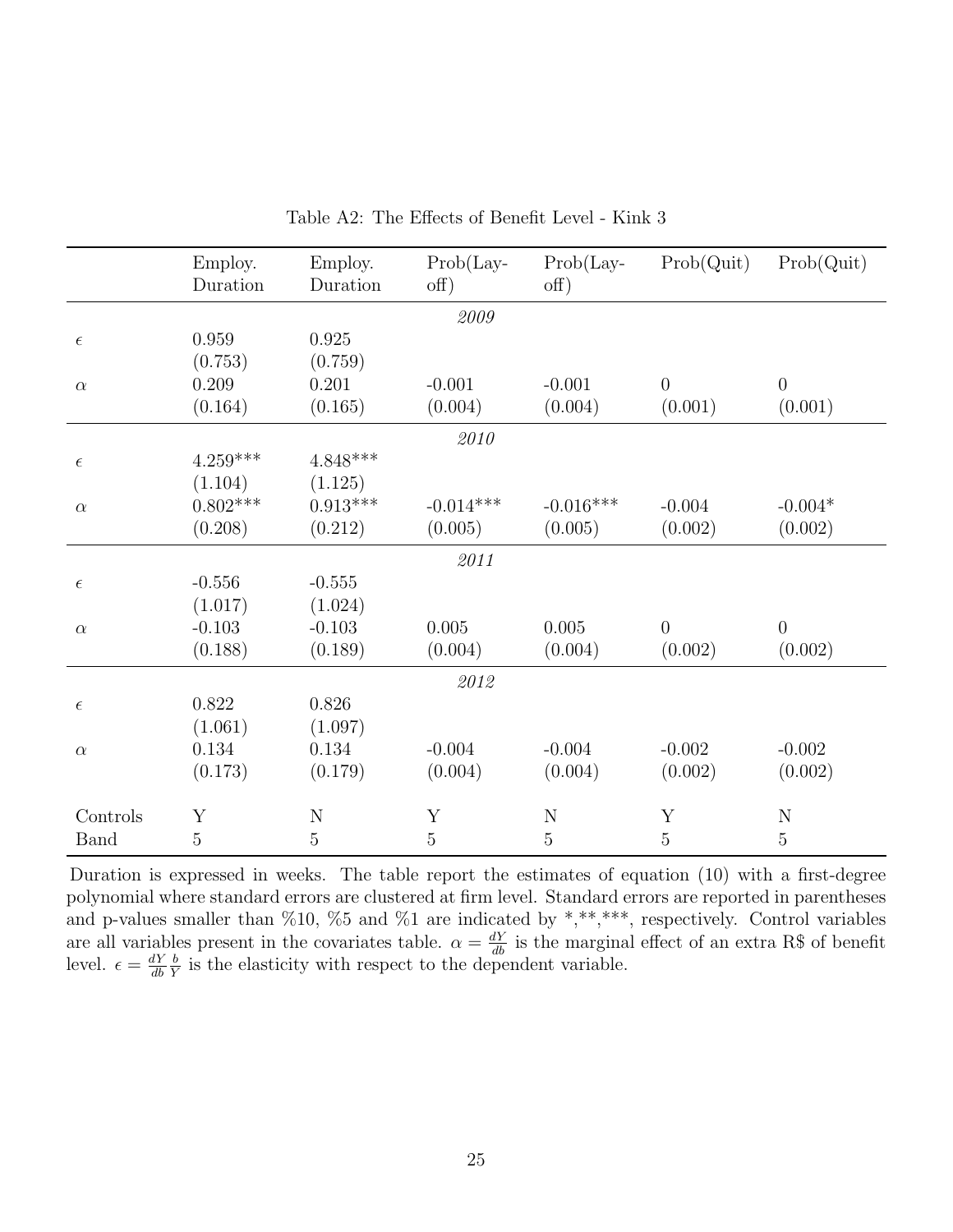|             | Placebo<br>Emp.<br>Dur. | Age            | Years<br>Educ. | Gender     | Firm<br>Size 1 | Firm<br>Size 2 | P(White) | Work<br>Hours  |
|-------------|-------------------------|----------------|----------------|------------|----------------|----------------|----------|----------------|
|             |                         |                |                | 2009       |                |                |          |                |
| $\alpha$    | $-6.15***$              | $-0.031$       | $-0.04$        | $-0.009*$  | 9.428          | $-54.49$       | 0.006    | $-0.022$       |
|             | (1.983)                 | (0.097)        | (0.032)        | (0.004)    | (21.251)       | (131.234)      | (0.005)  | (0.044)        |
|             |                         |                |                | 2010       |                |                |          |                |
| $\alpha$    | $-3.62*$                | $-0.136$       | $\overline{0}$ | 0.002      |                | $-540.417$     | $\theta$ | 0.047          |
|             |                         |                |                |            | 82.197**       |                |          |                |
|             | (2.026)                 | (0.104)        | (0.038)        | (0.005)    | (35.515)       | (602.736)      | (0.005)  | (0.067)        |
|             |                         |                |                | 2011       |                |                |          |                |
| $\alpha$    | $-0.417$                |                | $-0.049*$      | $-0.008$   | 72.338**       | $-858.443$     | 0.003    | $-0.08$        |
|             | (1.122)                 |                | (0.029)        | (0.005)    | (35.476)       | (835.267)      | (0.005)  | (0.065)        |
|             |                         |                |                | 2012       |                |                |          |                |
| $\alpha$    | 0.147                   |                | $-0.015$       | $-0.012**$ | $-30.53$       | 255.528        | $-0.003$ | $-0.009$       |
|             | (3.419)                 |                | (0.032)        | (0.006)    | (27.822)       | (379.723)      | (0.005)  | (0.061)        |
|             |                         |                |                |            |                |                |          |                |
| Controls    | Y                       | Y              | Y              | Y          | Y              | Y              | Y        | Y              |
| <b>Band</b> | 5                       | $\overline{5}$ | 5              | 5          | 5              | 5              | 5        | $\overline{5}$ |

Table A3: Smoothness of Covariates - Kink 2

Duration is expressed in weeks. The table report the estimates of equation (10) with a first-degree polynomial where standard errors are clustered at firm level. Standard errors are reported in parentheses and p-values smaller than  $\%10$ ,  $\%5$  and  $\%1$  are indicated by \*,\*\*,\*\*\*, respectively. Control variables are all variables present in the covariates table.  $\alpha = \frac{dY}{db}$  is the marginal effect of an extra R\$ of benefit level.  $\epsilon = \frac{dY}{db}$ db  $\frac{b}{Y}$  is the elasticity with respect to the dependent variable.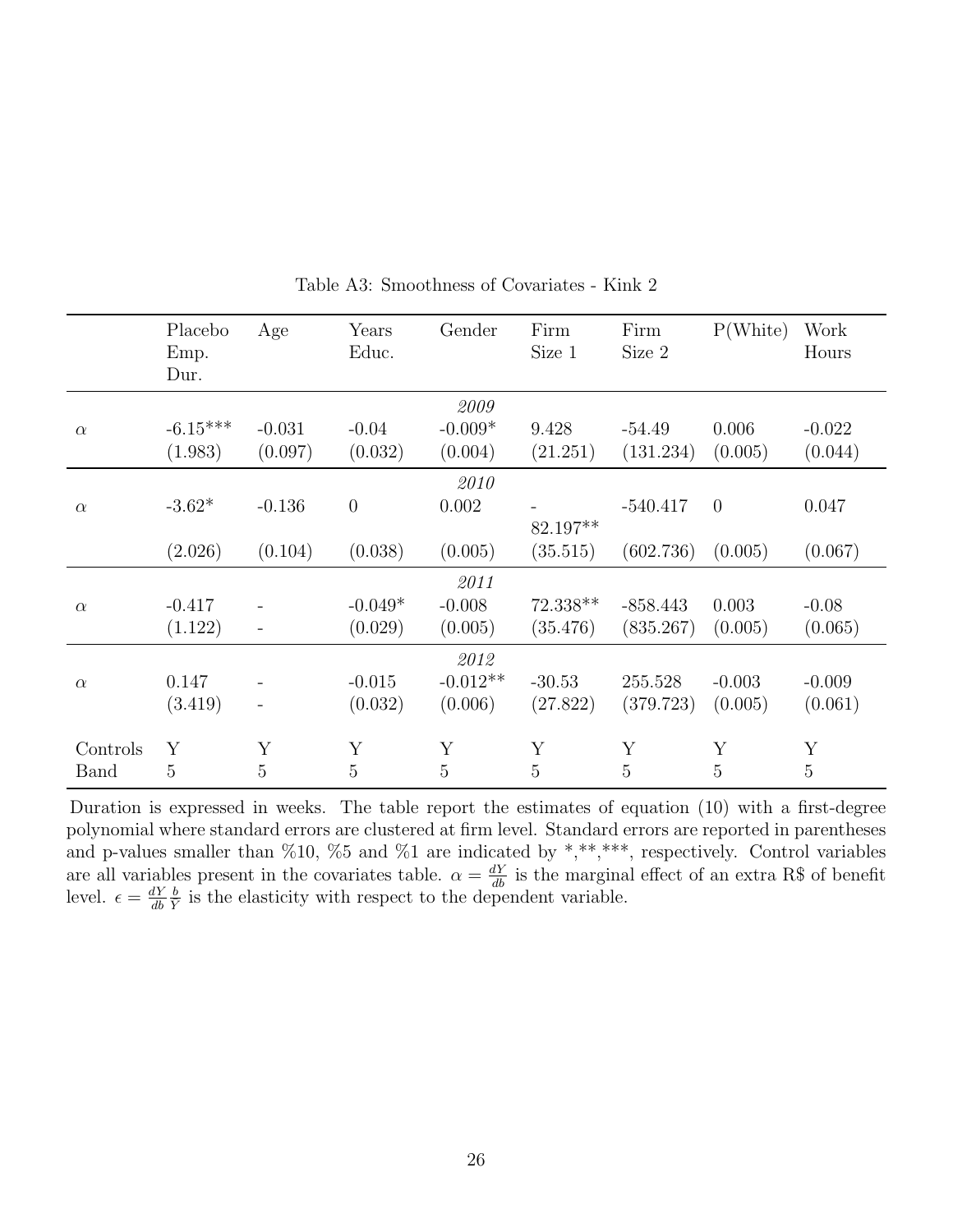|          | Placebo<br>Emp.<br>Dur. | Age                      | Years<br>Educ. | Gender   | Firm<br>Size 1 | Firm<br>Size 2 | P(White) | Work<br>Hours  |
|----------|-------------------------|--------------------------|----------------|----------|----------------|----------------|----------|----------------|
|          |                         |                          |                | 2009     |                |                |          |                |
| $\alpha$ | $-1.409$                | $-0.024$                 | $-0.07**$      | 0.002    | 1.807          | 478.322        | 0.007    | $-0.076$       |
|          | (2.686)                 | (0.101)                  | (0.03)         | (0.004)  | (15.239)       | (458.681)      | (0.004)  | (0.056)        |
|          |                         |                          |                | 2010     |                |                |          |                |
| $\alpha$ | $5.847**$               | $\theta$                 | 0.003          | $-0.006$ | 39.398         | $-494.371$     | $\theta$ | $-0.106*$      |
|          | (2.528)                 | (0.102)                  | (0.034)        | (0.004)  | (34.002)       | (423.812)      | (0.005)  | (0.062)        |
|          |                         |                          |                | 2011     |                |                |          |                |
| $\alpha$ | 0.077                   |                          | $-0.004$       | $-0.002$ | 3.259          | $-663.958$     | $0.009*$ | $0.132**$      |
|          | (1.306)                 |                          | (0.034)        | (0.004)  | (17.276)       | (677.446)      | (0.005)  | (0.063)        |
|          |                         |                          |                | 2012     |                |                |          |                |
| $\alpha$ | $-0.533$                |                          | $0.077**$      | 0.004    | $-16.321$      | 157.031        | $-0.002$ | $-0.009$       |
|          | (2.889)                 | $\overline{\phantom{a}}$ | (0.031)        | (0.004)  | (17.457)       | (124.082)      | (0.005)  | (0.052)        |
| Controls | Y                       | Y                        | Y              | Y        | Y              | Y              | Y        | Y              |
| Band     | 5                       | $\overline{5}$           | $\overline{5}$ | 5        | 5              | 5              | 5        | $\overline{5}$ |

Table A4: Smoothness of Covariates - Kink 3

Duration is expressed in weeks. The table report the estimates of equation (10) with a first-degree polynomial where standard errors are clustered at firm level. Standard errors are reported in parentheses and p-values smaller than  $\%10, \%5$  and  $\%1$  are indicated by \*,\*\*,\*\*\*, respectively. Control variables are all variables present in the covariates table.  $\alpha = \frac{dY}{db}$  is the marginal effect of an extra R\$ of benefit level.  $\epsilon = \frac{dY}{db}$ db  $\frac{b}{\tilde{Y}}$  is the elasticity with respect to the dependent variable.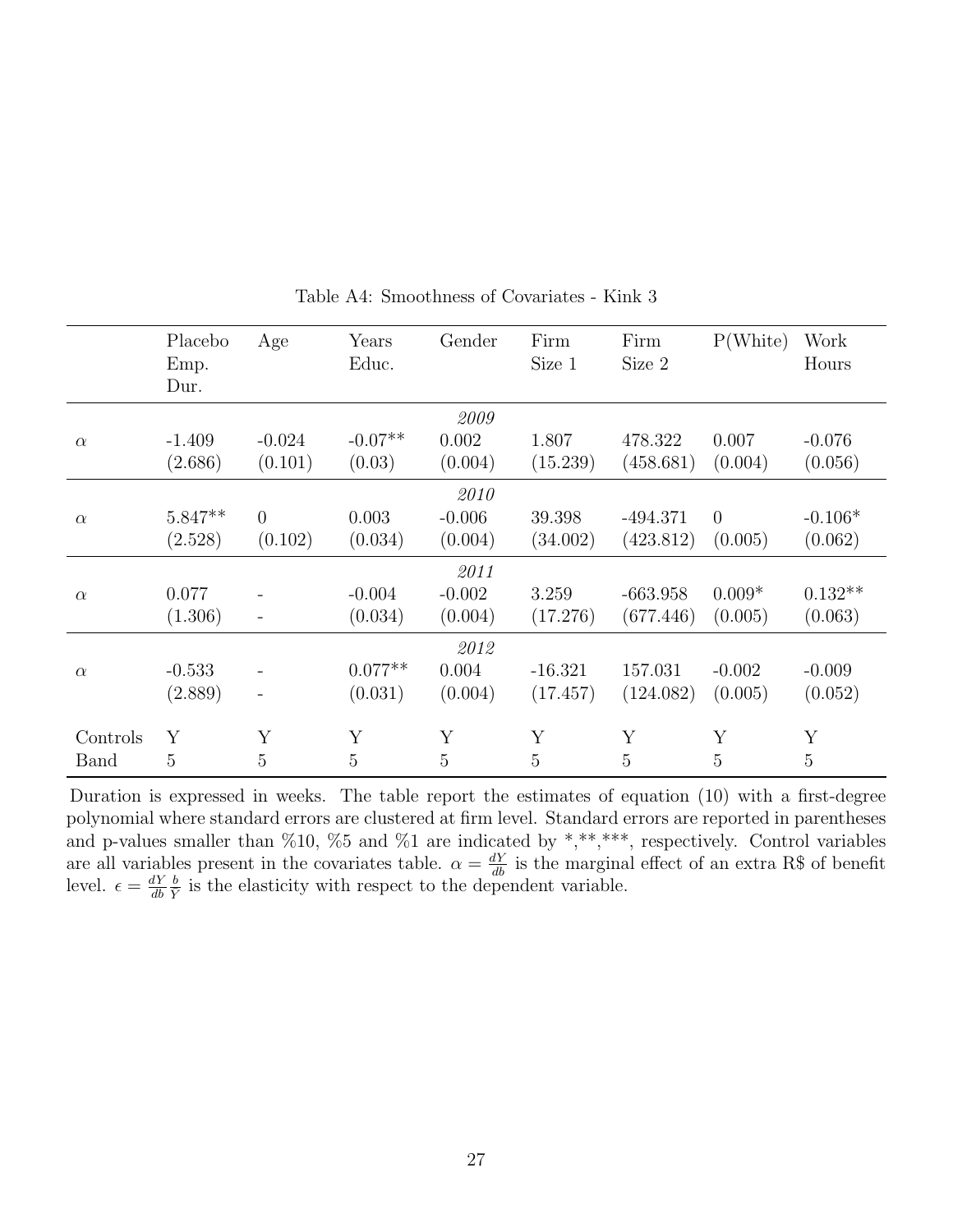|             | Employ. Duration | $Prob(Lay-off)$  | Prob(Quit) |
|-------------|------------------|------------------|------------|
|             |                  | 2010             |            |
| $\epsilon$  | $-0.106$         |                  |            |
|             | (0.605)          |                  |            |
| $\alpha$    | $-0.026$         | 0.004            | 0.001      |
|             | (0.152)          | (0.003)          | (0.001)    |
|             |                  | 2011             |            |
| $\epsilon$  | 0.469            |                  |            |
|             | (0.539)          |                  |            |
| $\alpha$    | 0.117            | $\boldsymbol{0}$ | $\theta$   |
|             | (0.135)          | (0.003)          | (0.001)    |
|             |                  | 2012             |            |
| $\epsilon$  | $-0.224$         |                  |            |
|             | (0.533)          |                  |            |
| $\alpha$    | $-0.049$         | $\boldsymbol{0}$ | 0.001      |
|             | (0.117)          | (0.002)          | (0.001)    |
| Controls    | Y                | Y                | Y          |
| <b>Band</b> | 10               | 10               | 10         |

Table A5: The Effects of Benefit Level - RKD in Triple Differences - Kink 2

Duration is expressed in weeks. The table report the estimates of equation (10) with a first-degree polynomial in triple differences with respect to the previous year and the average slope change of two placebo points R\$20 ahead and before the kink point, where standard errors are clustered at firm level. Standard errors are reported in parentheses and p-values smaller than %10, %5 and %1 are indicated by \*,\*\*,\*\*\*, respectively. Control variables are all variables present in the covariates table for each kink point (two placebos and one actual) and year.  $\alpha = \frac{dY}{db}$  is the marginal effect of an extra R\$ of benefit level.  $\epsilon = \frac{dY}{db}$ db  $\frac{b}{Y}$  is the elasticity with respect to the dependent variable.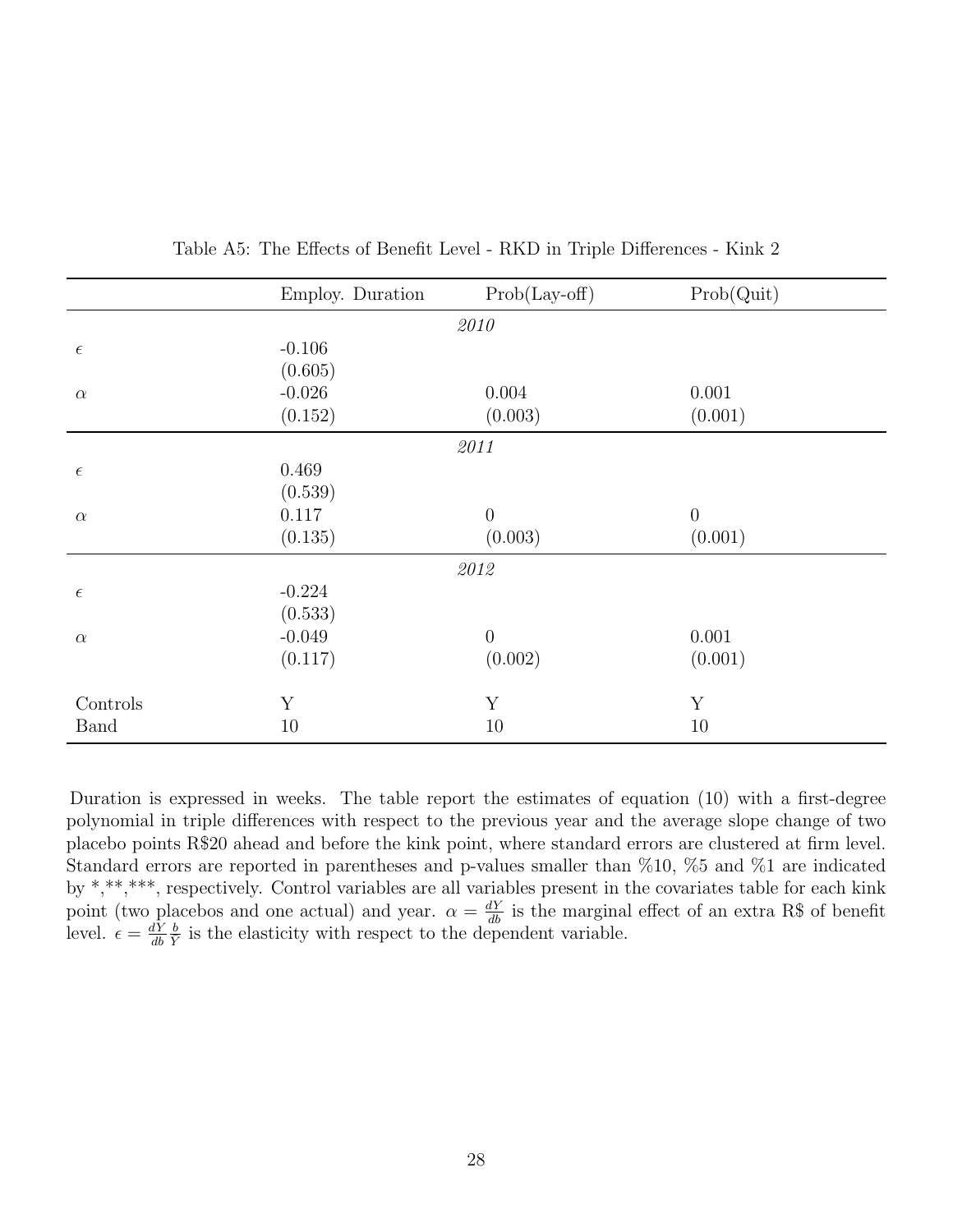|             | Employ. Duration | $Prob(Lay-off)$ | Prob(Quit) |  |  |  |  |  |
|-------------|------------------|-----------------|------------|--|--|--|--|--|
| 2010        |                  |                 |            |  |  |  |  |  |
| $\epsilon$  | $-1.48***$       |                 |            |  |  |  |  |  |
|             | (0.573)          |                 |            |  |  |  |  |  |
| $\alpha$    | $-0.278***$      | 0.002           | $\theta$   |  |  |  |  |  |
|             | (0.107)          | (0.002)         | (0.001)    |  |  |  |  |  |
|             |                  | 2011            |            |  |  |  |  |  |
| $\epsilon$  | 0.536            |                 |            |  |  |  |  |  |
|             | (0.649)          |                 |            |  |  |  |  |  |
| $\alpha$    | 0.099            | 0.001           | $-0.001$   |  |  |  |  |  |
|             | (0.12)           | (0.002)         | (0.001)    |  |  |  |  |  |
|             |                  | 2012            |            |  |  |  |  |  |
| $\epsilon$  | $-0.359$         |                 |            |  |  |  |  |  |
|             | (0.638)          |                 |            |  |  |  |  |  |
| $\alpha$    | $-0.058$         | 0.001           | $-0.001$   |  |  |  |  |  |
|             | (0.104)          | (0.002)         | (0.001)    |  |  |  |  |  |
| Controls    | Y                | Y               | Y          |  |  |  |  |  |
| <b>Band</b> | 10               | 10              | 10         |  |  |  |  |  |
|             |                  |                 |            |  |  |  |  |  |

Table A6: The Effects of Benefit Level - RKD in Triple Differences - Kink 3

Duration is expressed in weeks. The table report the estimates of equation (10) with a first-degree polynomial in triple differences with respect to the previous year and the average slope change of two placebo points R\$20 ahead and before the kink point, where standard errors are clustered at firm level. Standard errors are reported in parentheses and p-values smaller than %10, %5 and %1 are indicated by \*,\*\*,\*\*\*, respectively. Control variables are all variables present in the covariates table for each kink point (two placebos and one actual) and year.  $\alpha = \frac{dY}{db}$  is the marginal effect of an extra R\$ of benefit level.  $\epsilon = \frac{dY}{dh}$ db  $\frac{b}{\tilde{Y}}$  is the elasticity with respect to the dependent variable.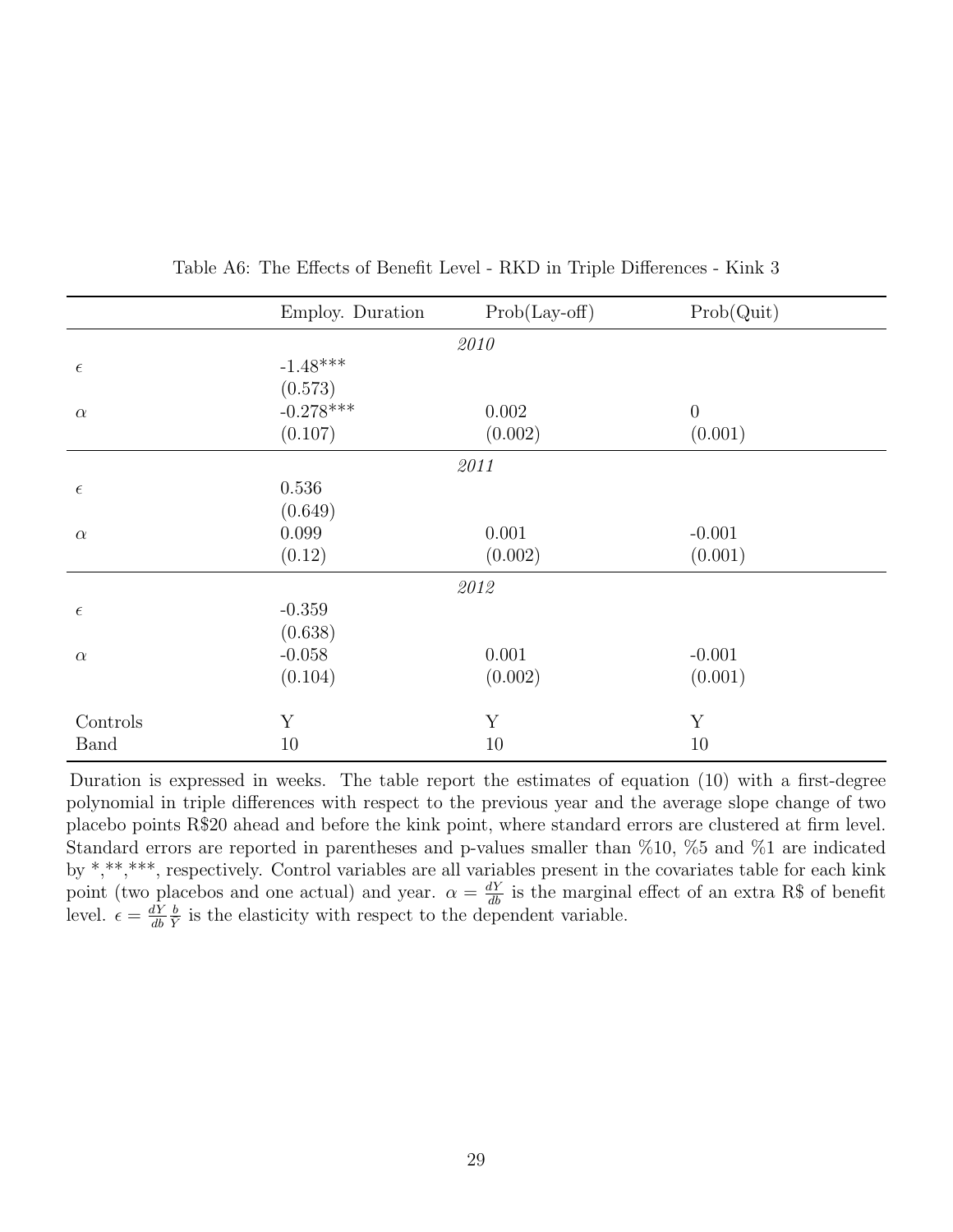|              | Placebo | Age                          | Years    | Gender   | Firm     | Firm                   | P(White) | Work        |
|--------------|---------|------------------------------|----------|----------|----------|------------------------|----------|-------------|
|              | Emp.    |                              | Educ.    |          | Size 1   | Size 2                 |          | Hours       |
|              | Dur.    |                              |          |          |          |                        |          |             |
|              |         |                              |          | 2010     |          |                        |          |             |
| $\alpha$     | 0.153   | 0.012                        | $0.031*$ | 0.001    | 6.713    |                        | 0.004    | $-0.006$    |
|              |         |                              |          |          |          | 2123.203               |          |             |
|              | (1.177) | (0.061)                      | (0.018)  | (0.003)  | (15.085) | $(2004.319)$ $(0.002)$ |          | (0.029)     |
|              |         |                              |          | 2011     |          |                        |          |             |
| $\alpha$     | 0.846   |                              | $-0.002$ | $-0.002$ | 1.783    | 62.315                 | $0.005*$ | 0.029       |
|              | (0.542) | $\qquad \qquad$              | (0.018)  | (0.003)  | (19.61)  | (133.351)              | (0.003)  | (0.027)     |
|              |         |                              |          | 2012     |          |                        |          |             |
| $\alpha$     | 0.598   |                              | $-0.013$ | $-0.001$ | $-5.284$ | $-133.388$             | $-0.001$ | $-0.011$    |
|              | (0.586) | $\qquad \qquad \blacksquare$ | (0.02)   | (0.003)  | (19.06)  | (170.414)              | (0.003)  | (0.025)     |
|              |         |                              |          |          |          |                        |          |             |
| Controls     | Y       | Y                            | Y        | Y        | Y        | Y                      | Y        | $\mathbf Y$ |
| <b>B</b> and | 10      | 10                           | 10       | 10       | 10       | 10                     | 10       | 10          |

Table A7: Smoothness of Covariates - RKD in Triple Differences - Kink 2

Duration is expressed in weeks. The table report the estimates of equation (10) with a first-degree polynomial in triple differences with respect to the previous year and the average slope change of two placebo points R\$20 ahead and before the kink point, where standard errors are clustered at firm level. Standard errors are reported in parentheses and p-values smaller than %10, %5 and %1 are indicated by \*,\*\*,\*\*\*, respectively. Control variables are all variables present in the covariates table for each kink point (two placebos and one actual) and year.  $\alpha = \frac{dY}{db}$  is the marginal effect of an extra R\$ of benefit level.  $\epsilon = \frac{dY}{db}$ db  $\frac{b}{\tilde{Y}}$  is the elasticity with respect to the dependent variable.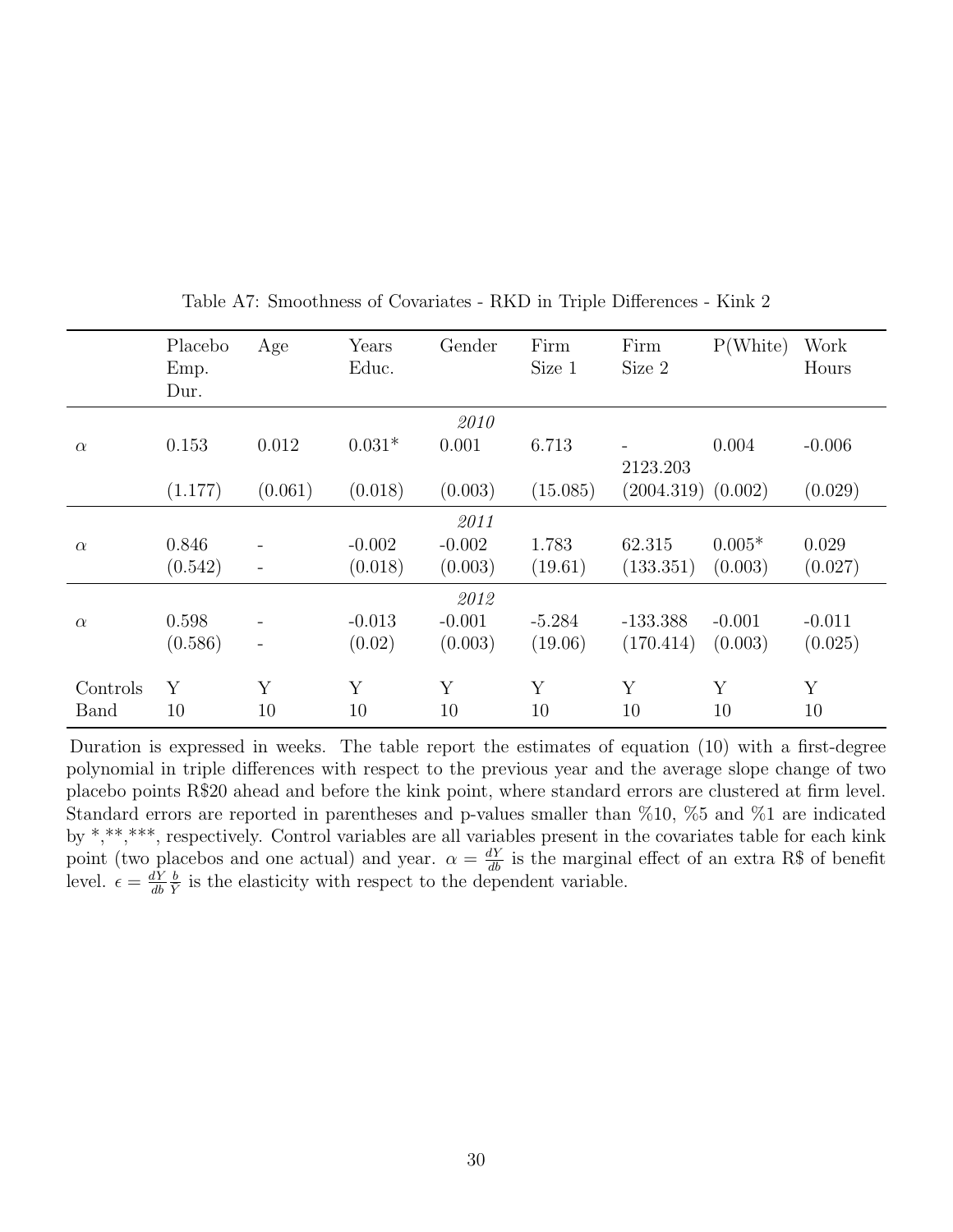| Smoothness   | of       | Covariates               | $\qquad \qquad -$ | in<br><b>RKD</b> | <b>Triple</b> | <b>Differences</b> |          | Kink<br>3  |
|--------------|----------|--------------------------|-------------------|------------------|---------------|--------------------|----------|------------|
|              | Placebo  | Age                      | Years             | Gender           | Firm          | Firm               | P(White) | Work       |
|              | Emp.     |                          | Educ.             |                  | Size 1        | Size 2             |          | Hours      |
|              | Dur.     |                          |                   |                  |               |                    |          |            |
|              |          |                          |                   | 2010             |               |                    |          |            |
| $\alpha$     | 0.304    | $-0.098*$                | 0.004             | 0.001            | $-22.878$     | 62.502             | $-0.001$ | 0.015      |
|              | (1.499)  | (0.057)                  | (0.018)           | (0.002)          | (23.217)      | (124.025)          | (0.002)  | (0.034)    |
|              |          |                          |                   | 2011             |               |                    |          |            |
| $\alpha$     | $-0.334$ |                          | 0.01              | $-0.004$         | $-4.138$      | 419.056            | $-0.001$ | $-0.065**$ |
|              | (0.625)  | $\qquad \qquad -$        | (0.018)           | (0.002)          | (11.398)      | (429.744)          | (0.003)  | (0.031)    |
|              |          |                          |                   | 2012             |               |                    |          |            |
| $\alpha$     | 0.152    |                          | 0.002             | 0.002            | $-33.19$      | 649.152            | $\theta$ | $-0.004$   |
|              | (0.669)  | $\overline{\phantom{a}}$ | (0.018)           | (0.002)          | (21.005)      | (587.049)          | (0.003)  | (0.036)    |
| Controls     | Y        | Y                        | Y                 | Y                | Y             | Y                  | Y        | Y          |
| <b>B</b> and | 10       | 10                       | 10                | 10               | 10            | 10                 | 10       | 10         |
|              |          |                          |                   |                  |               |                    |          |            |

Table A8: Smoothness of Covariates - RKD in Triple Differences - Kink 3

Duration is expressed in weeks. The table report the estimates of equation (10) with a first-degree polynomial in triple differences with respect to the previous year and the average slope change of two placebo points R\$20 ahead and before the kink point, where standard errors are clustered at firm level. Standard errors are reported in parentheses and p-values smaller than %10, %5 and %1 are indicated by \*,\*\*,\*\*\*, respectively. Control variables are all variables present in the covariates table for each kink point (two placebos and one actual) and year.  $\alpha = \frac{dY}{db}$  is the marginal effect of an extra R\$ of benefit level.  $\epsilon = \frac{dY}{db}$ db  $\frac{b}{Y}$  is the elasticity with respect to the dependent variable.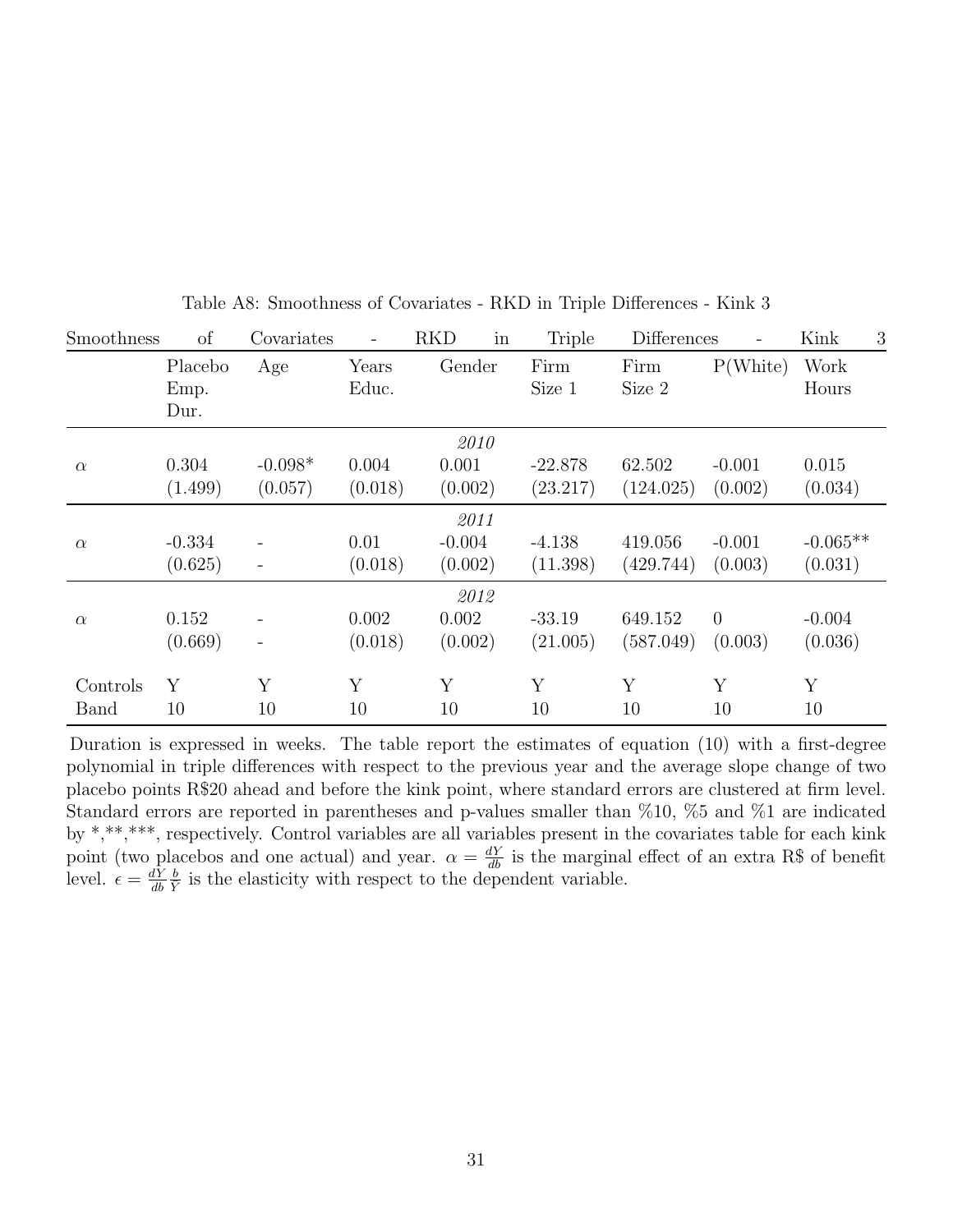

Figure A1: Density of Wages the Around Kink 2

Figure A2: Density of Wages the Around Kink 3

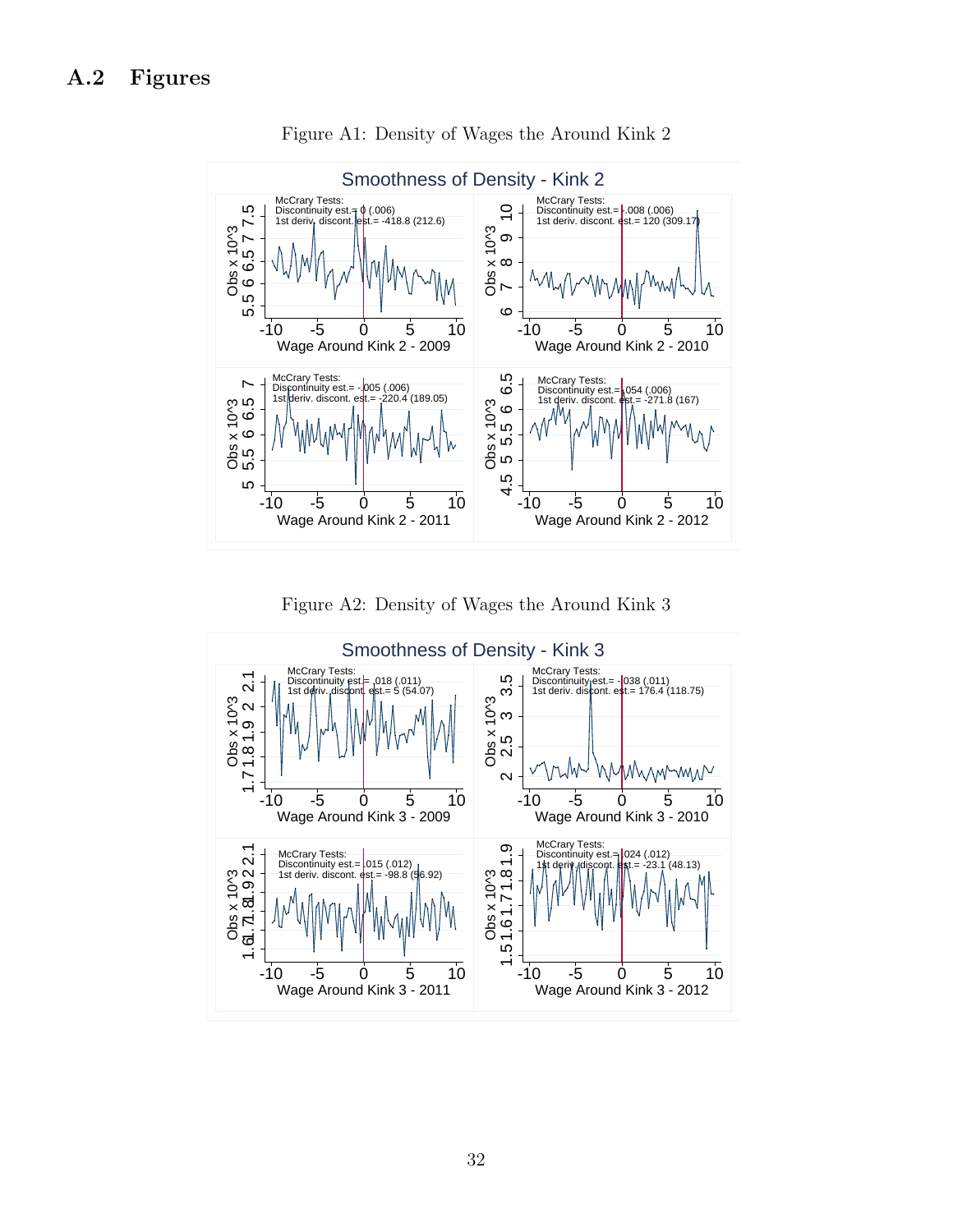

Figure A3: Employment Duration Around Kink 2

Figure A4: Employment Duration Around Kink 3

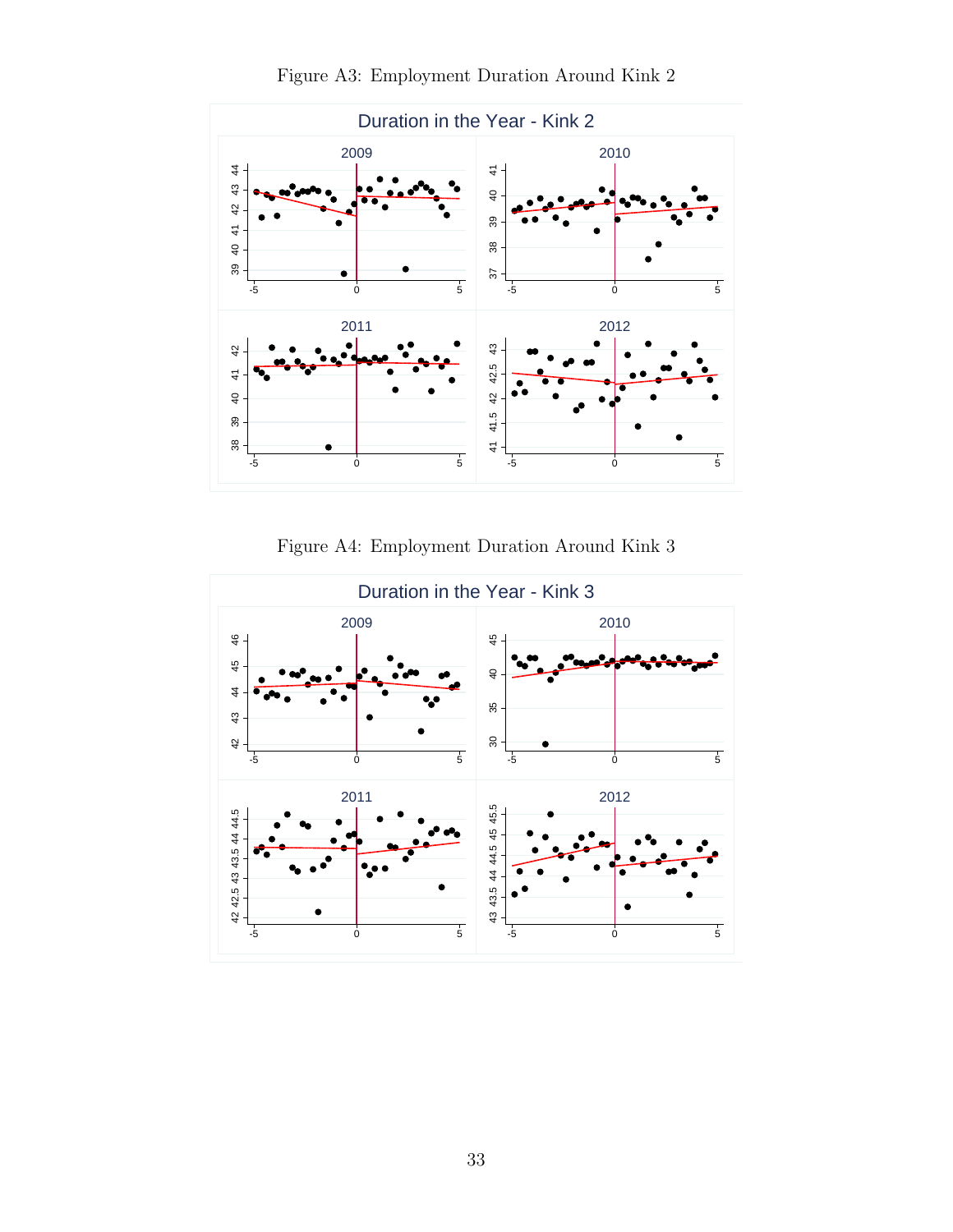Figure A5

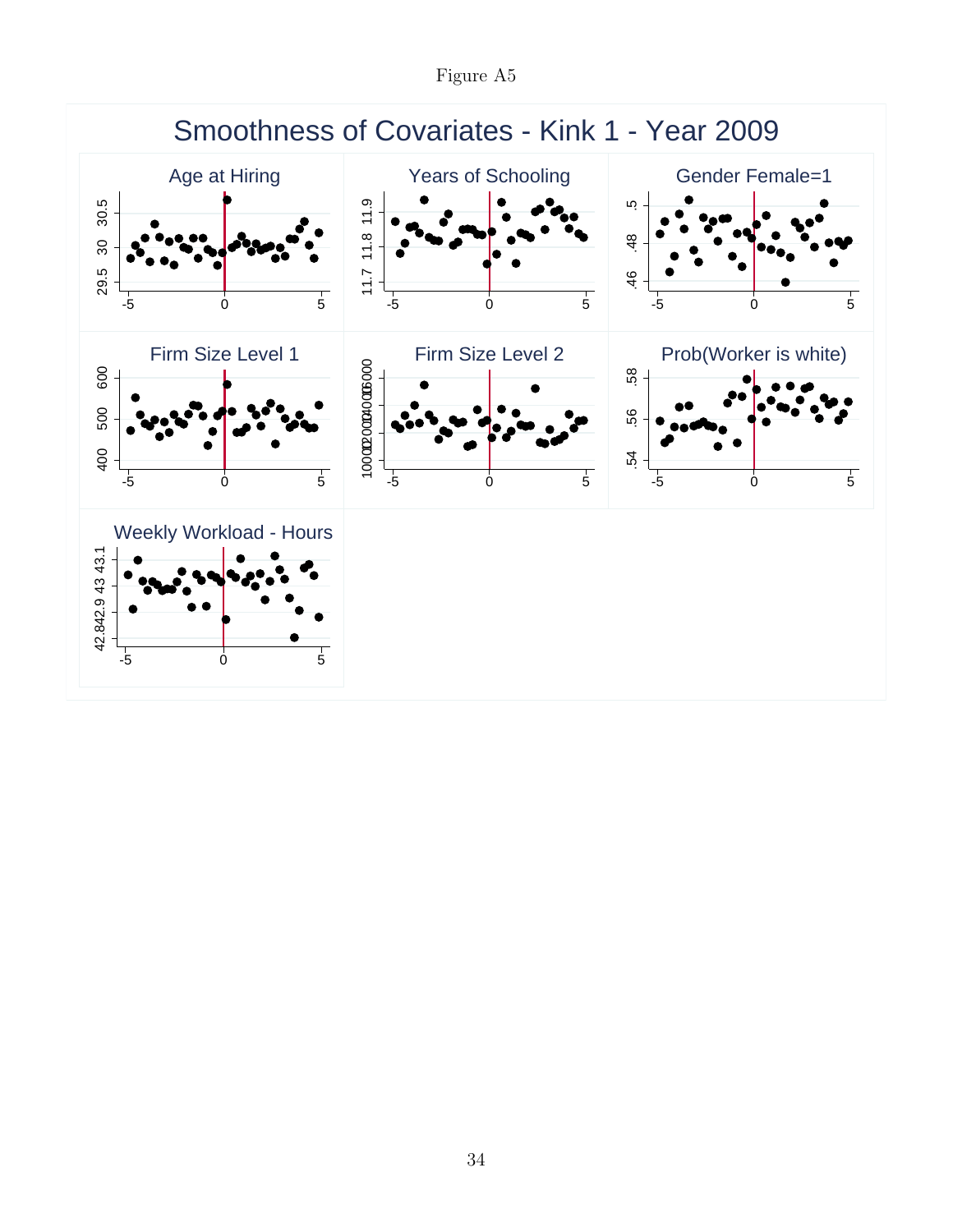Figure A6

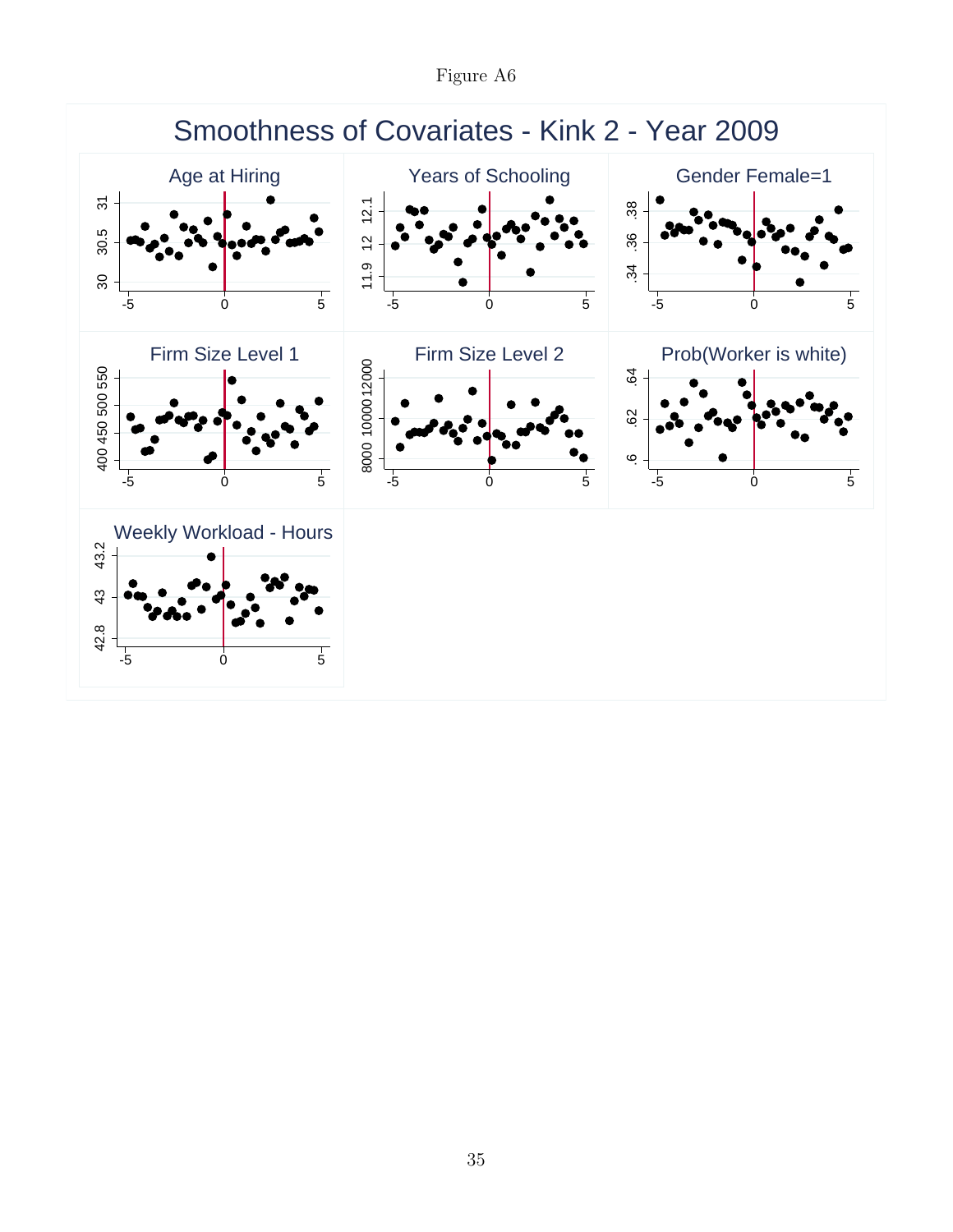Figure A7

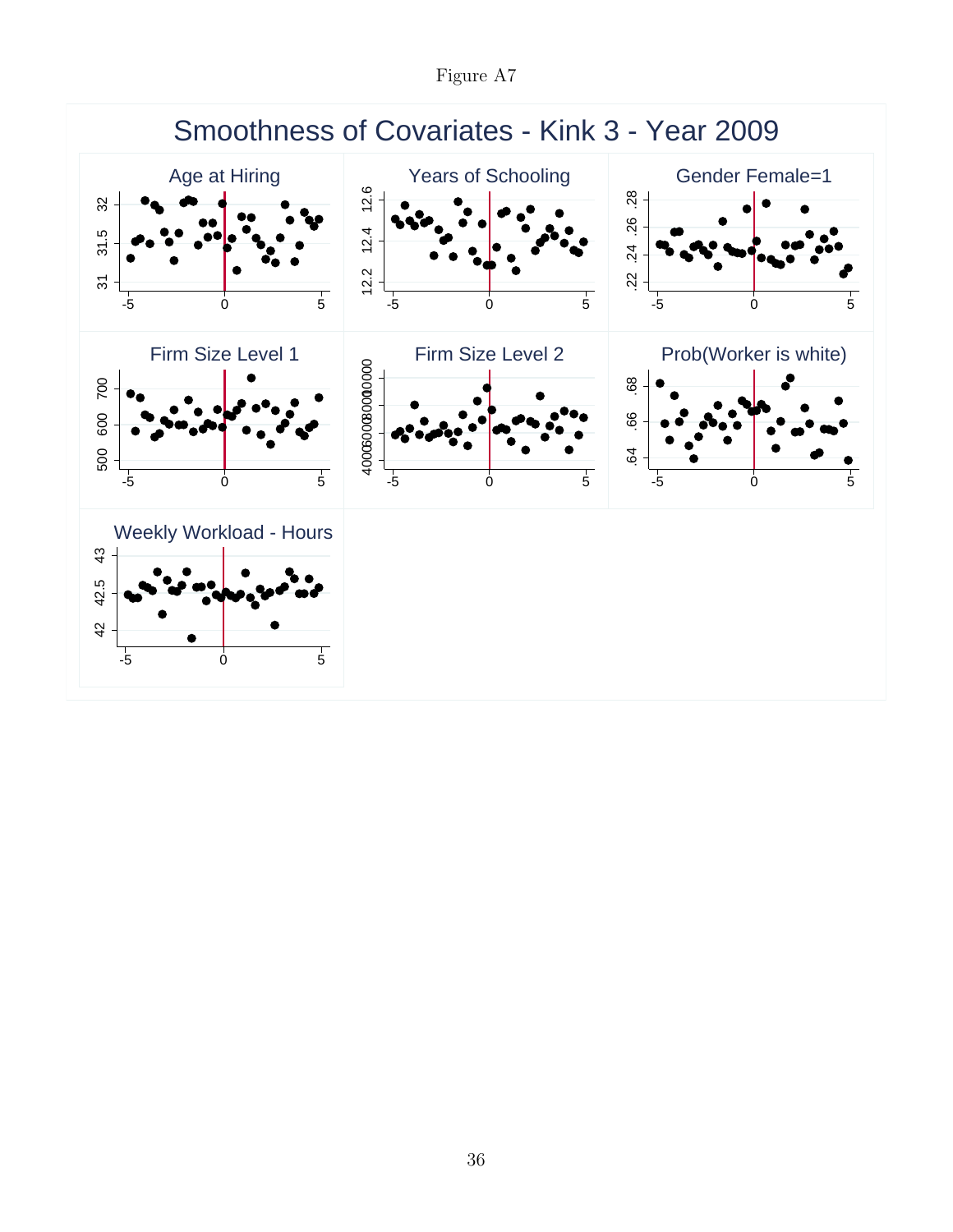Figure A8

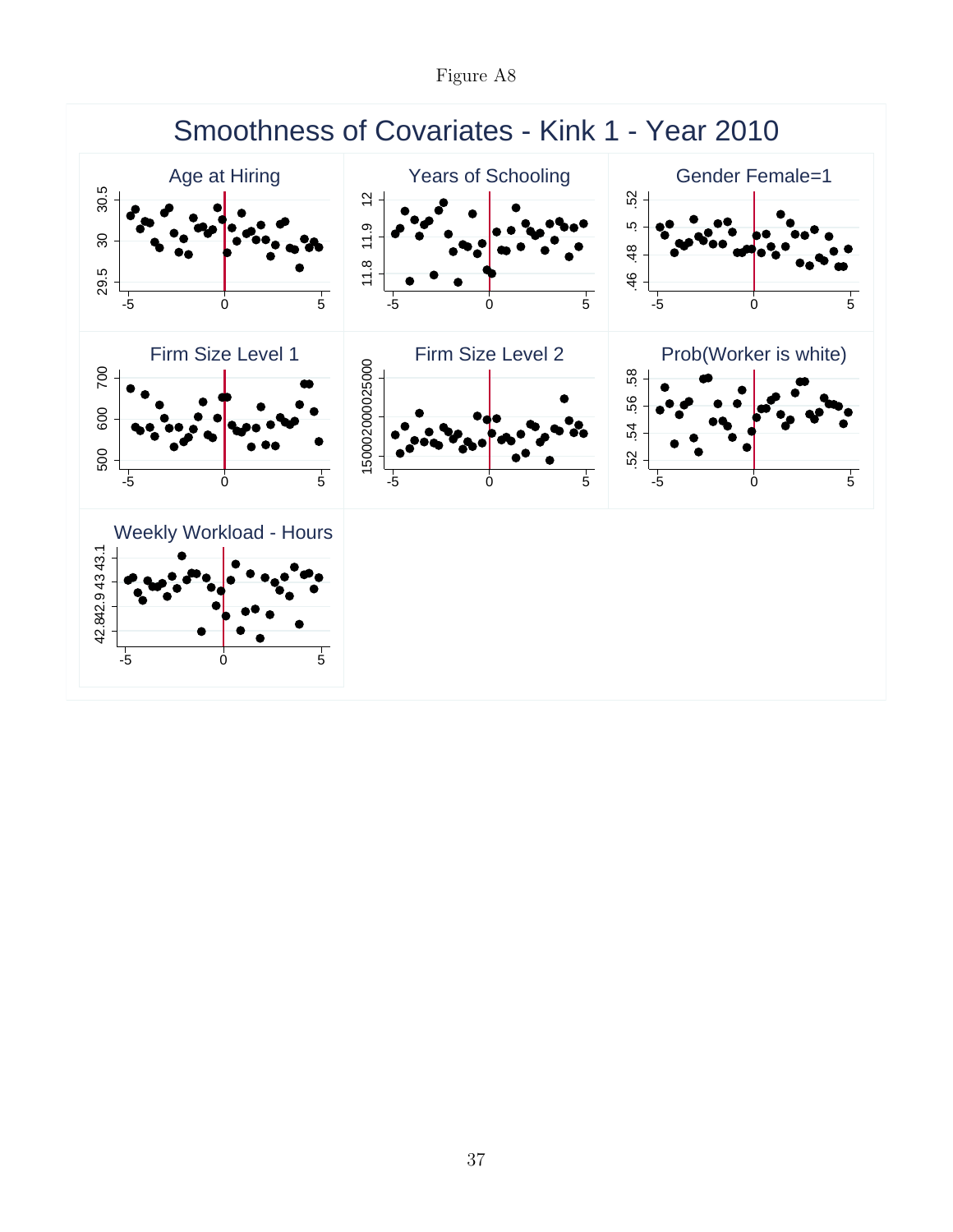Figure A9

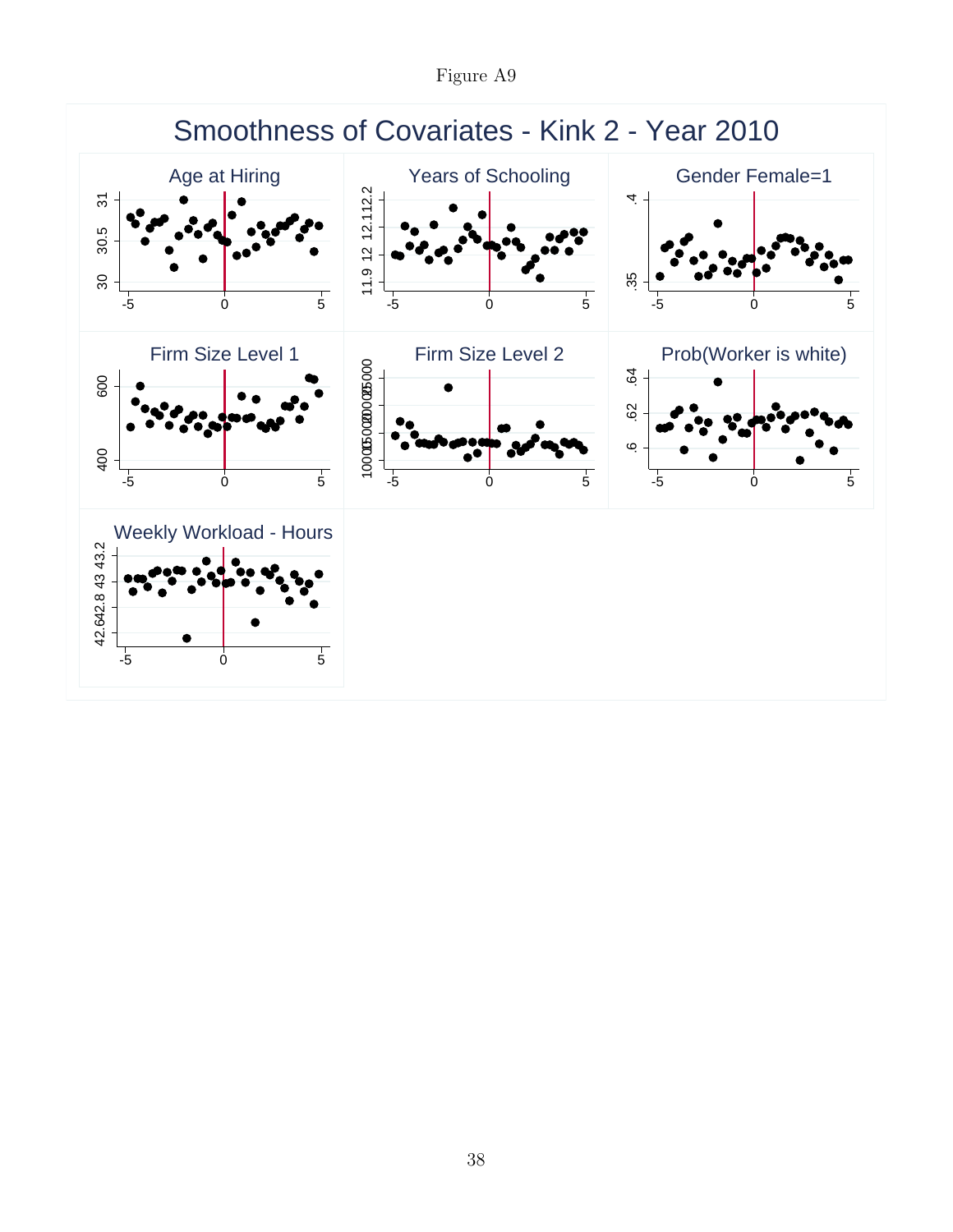Figure A10

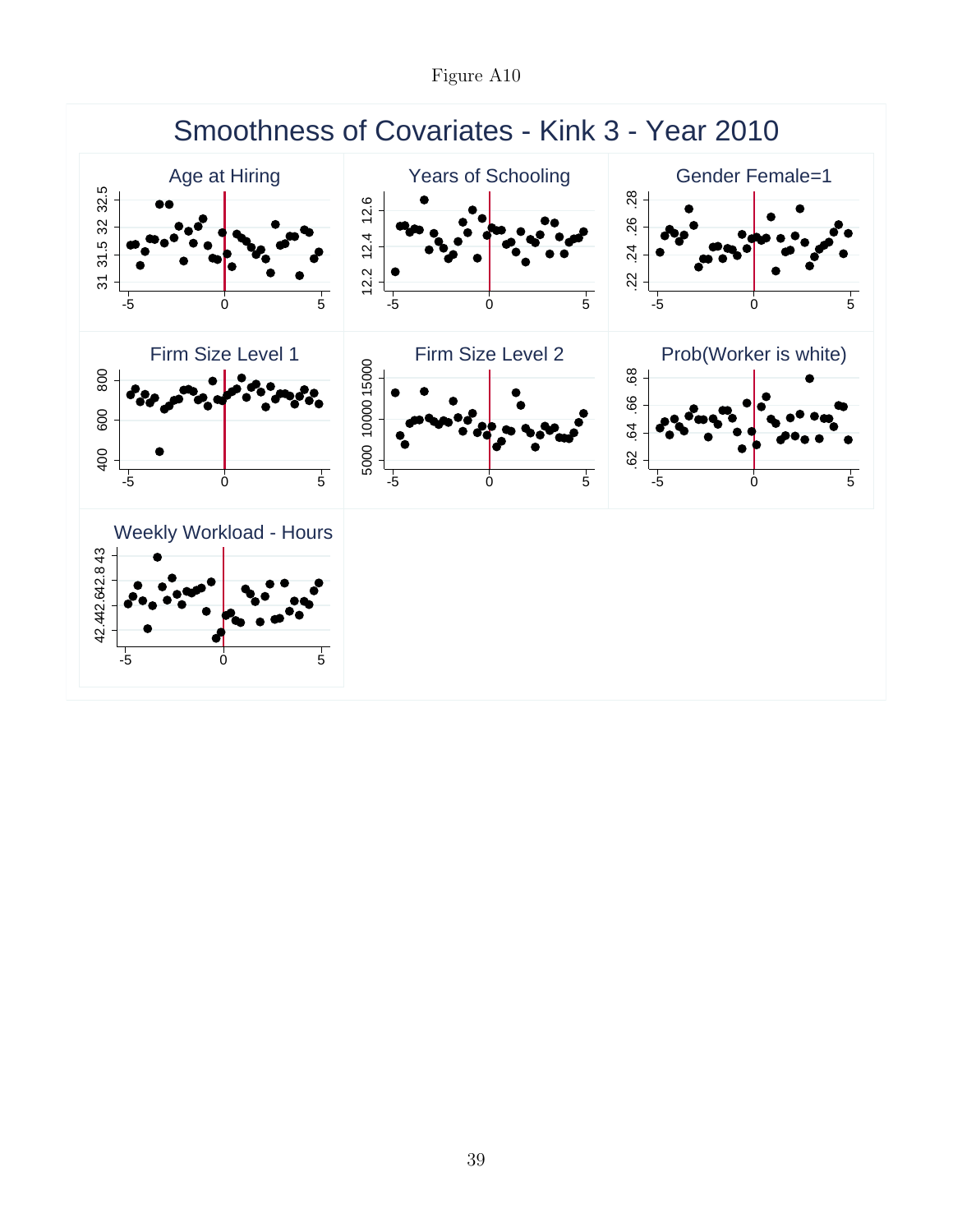Figure A11

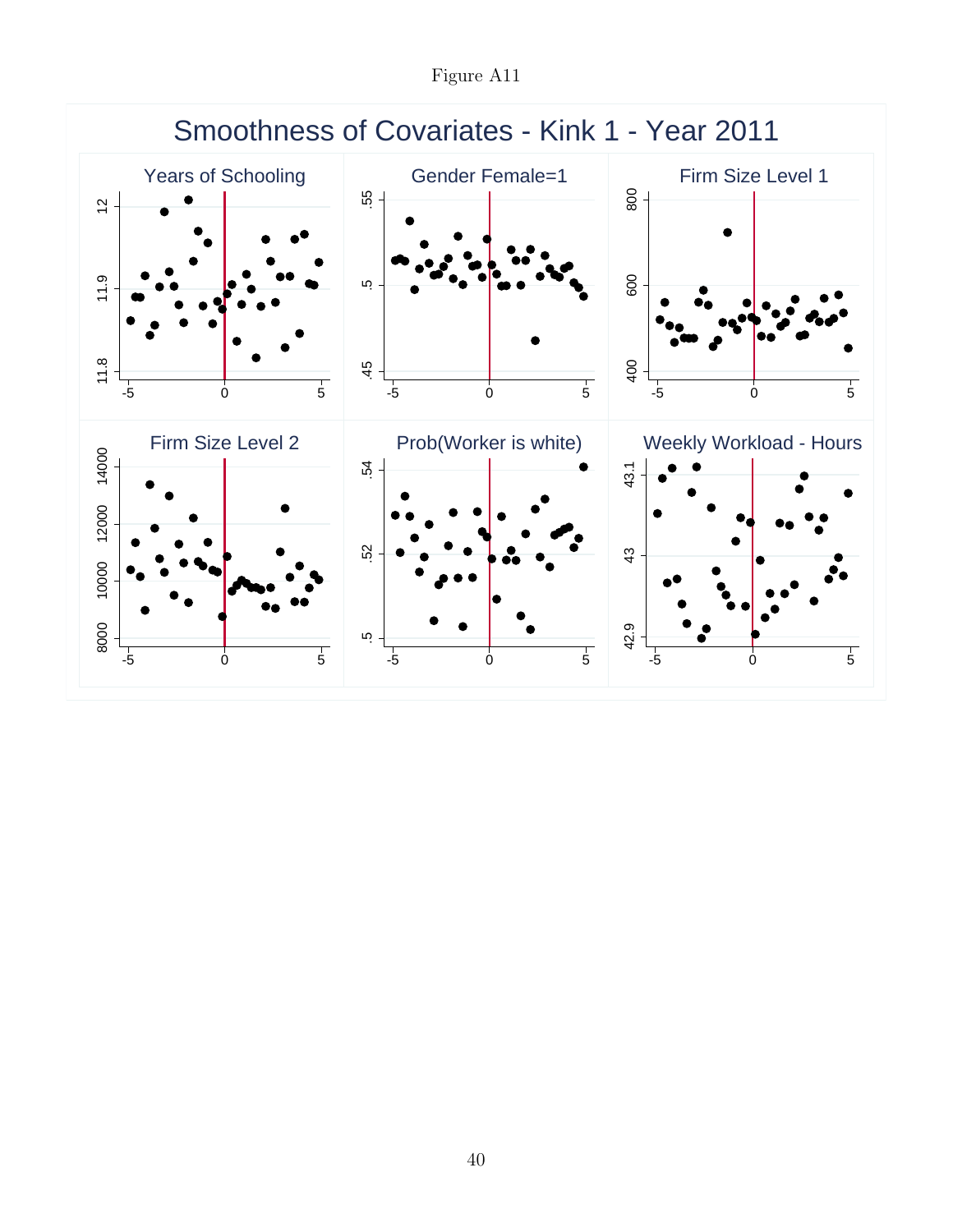Figure A12

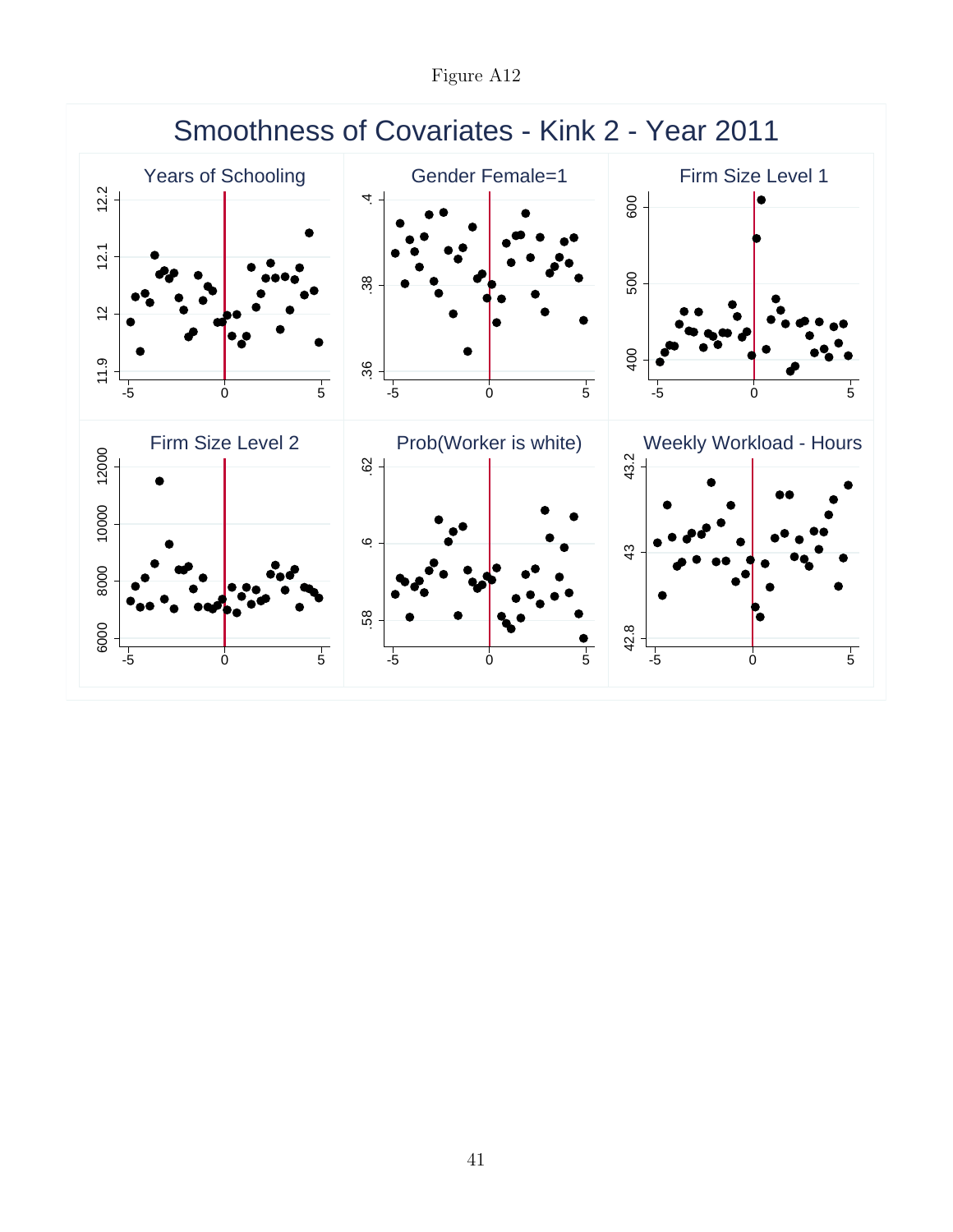Figure A13

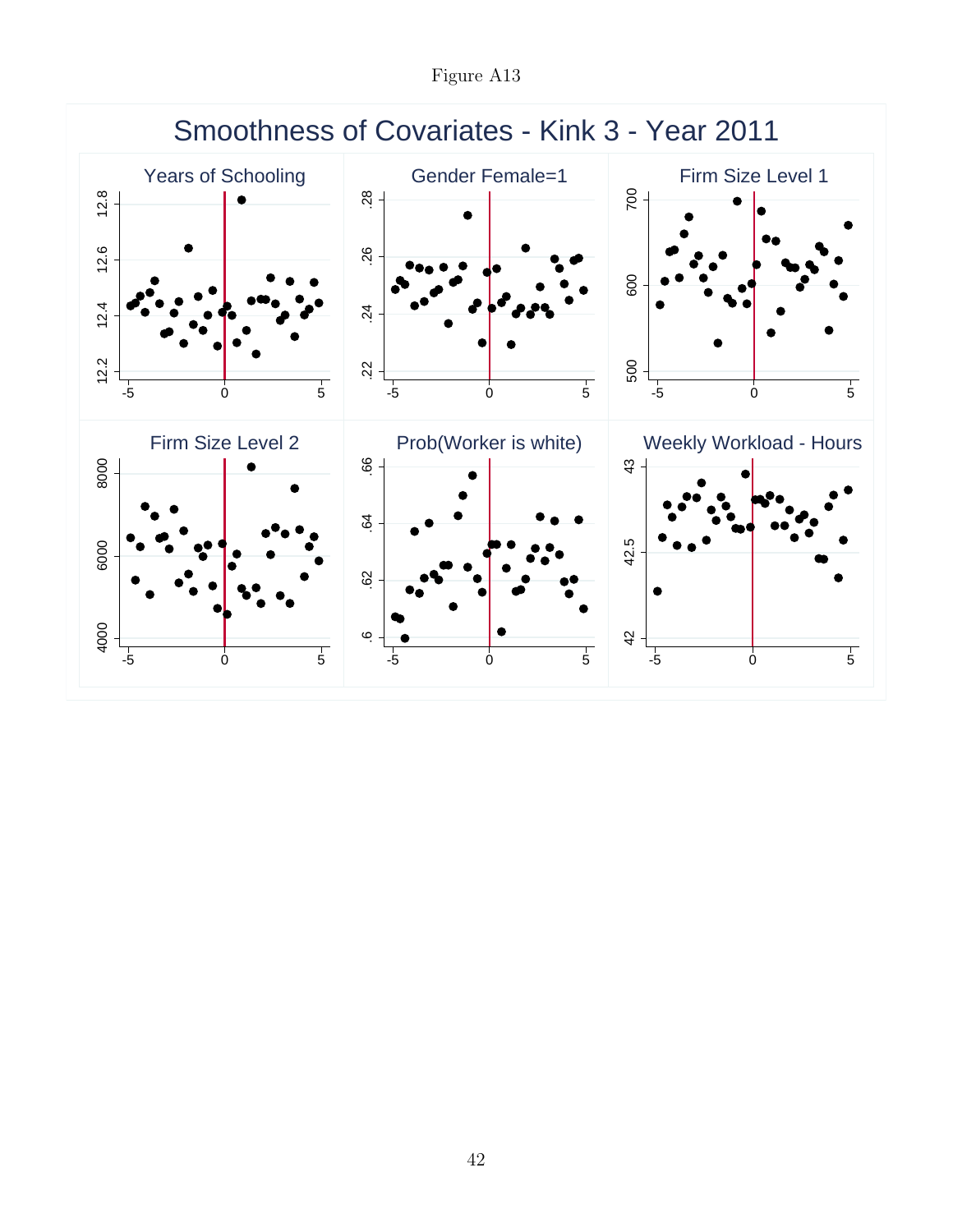Figure A14

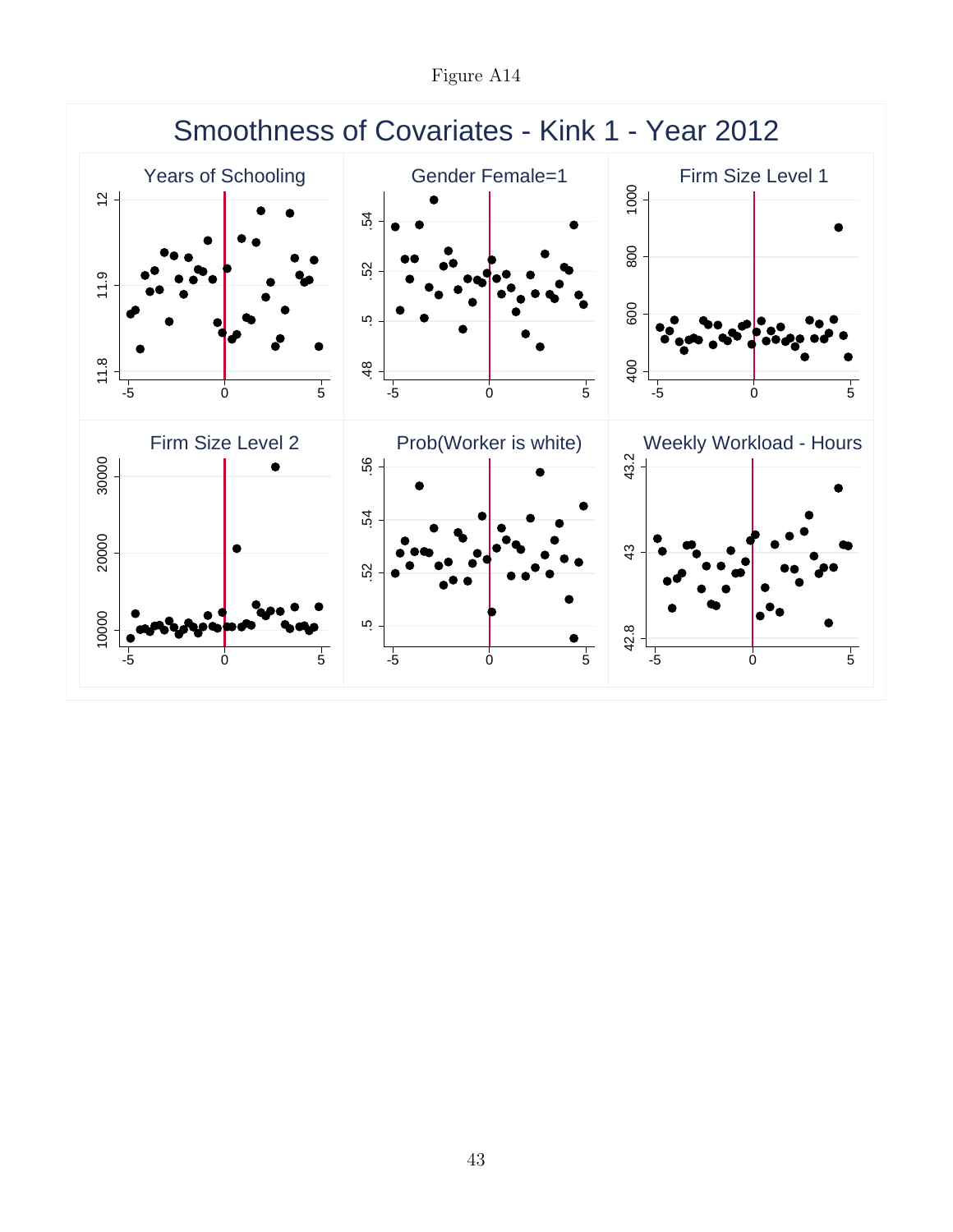Figure A15

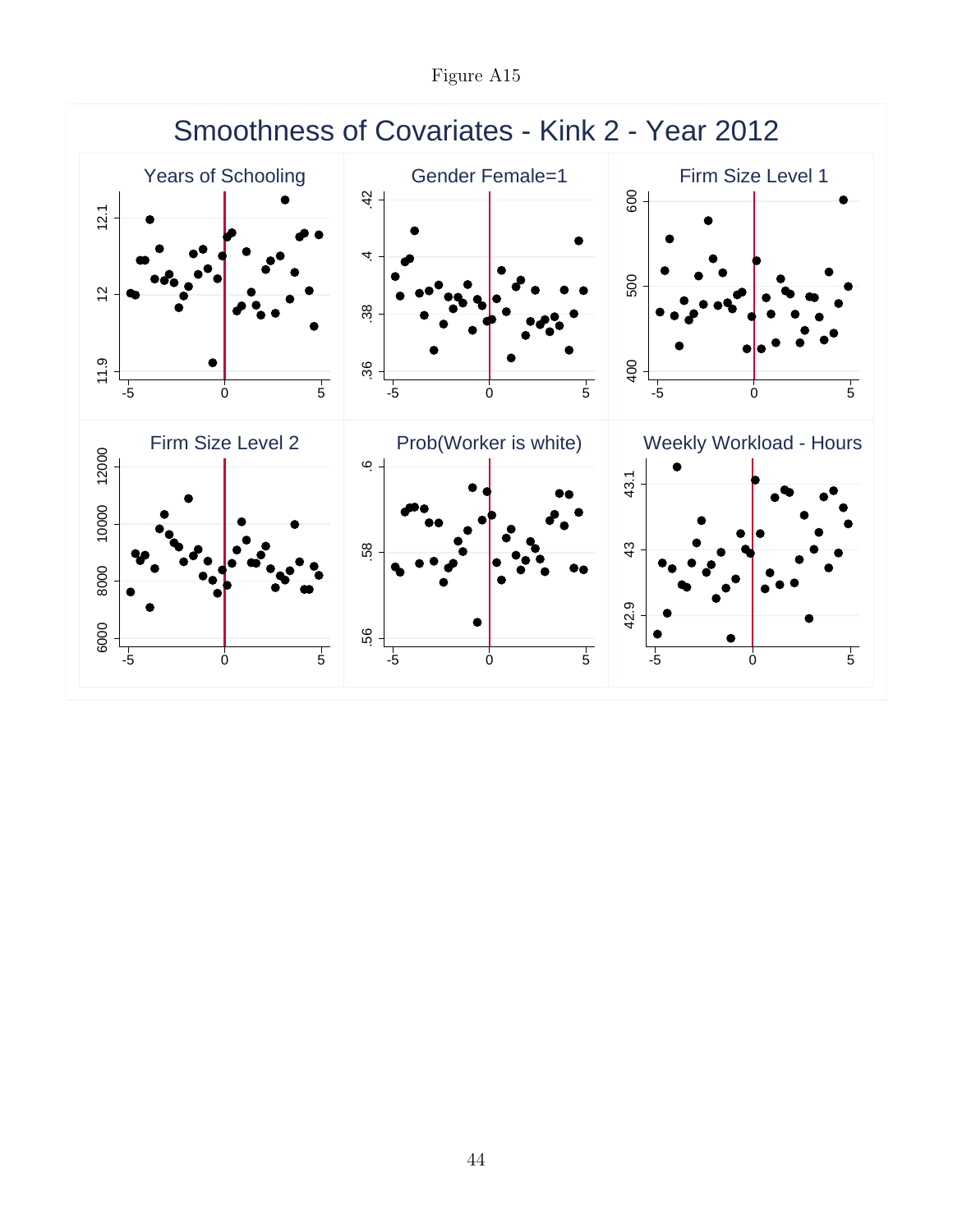Figure A16

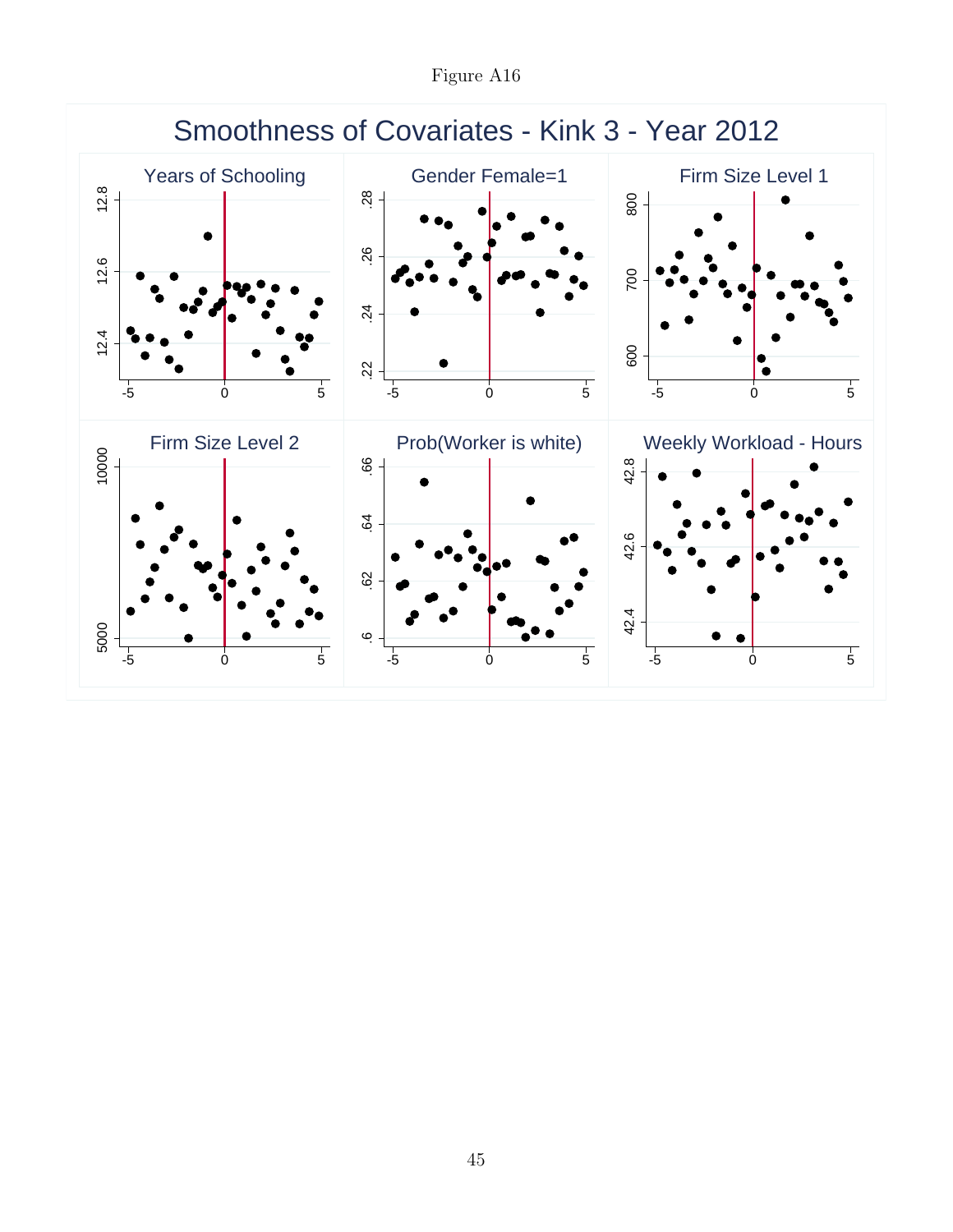### B Appendix

#### B.1 Benefit Level and the Choice of Search Effort by the Unemployed

I first characterize the agent's optimal choice of search effort and then analyze how this choice reacts to variations in the level of unemployment benefits. The analysis regards the case of unemployed workers who have to choose a level of search intensity for a given level of benefits as stated in equation (4). First-order conditions are given by: <sup>7</sup>

$$
\psi'(s_t) = E_t(A_t) - U_t(A_t) \tag{14}
$$

The optimal level of search intensity is simply the one where the marginal cost of search (left-handside of the equation) equals the net gain from finding a new job (right-hand-side of the equation). Such gains are given by the difference between the value of a new job  $E_t(A_t)$  and the value of unemployment  $U_t(A_t)$ . The larger the value of finding a new job *vis-a-vis* the value of remaining unemployed, the greater the incentive to search.

At this point, it is possible to approach the question of how a small change in the level of benefits affects the incentives to search. From the previous first-order condition and by applying the envelope theorem we have: <sup>8</sup>

$$
\frac{\partial s_t}{\partial b_t} = \frac{-u'(c_t^u)}{\psi''(s_t)} < 0\tag{15}
$$

It shows that an \$1 increase in UI benefits decreases search intensity by an amount which depends on the marginal utility of consumption of the unemployed worker adjusted by how the marginal cost of search is increasing at a given point. For instance, it means that if an unemployed worker is already enjoying a high level of consumption, his marginal utility of consumption is low and, thus, a small increase in benefits will not affect by much his level of search intensity.

As in Chetty (2008), it is possible to show that an increase in the level of benefits affects search through two distinct channels: a liquidity and a moral hazard effect. With this purpose, we notice that:

<sup>&</sup>lt;sup>7</sup>Here we adopt the so-called "first-order approach" and assume  $U_t(A_t)$  to be concave as in Chetty(2008), which shows that for plausible parameters non-concavity never arises.

<sup>&</sup>lt;sup>8</sup>The envelope theorem states that for small changes of parameter values in an optimization problem, the relevant effects on the function of interest are the direct effects. It means that indirect effects should be ignored. In our case,  $b_t$ is the changing parameters of the optimization problem. The envelope condition allows us to ignore the effects of  $b_t$  on both  $E_t(A_t)$  and  $U_t(A_t)$ . In other words,  $\frac{\partial E_t(A_t)}{\partial b_t} = 0$  and  $\frac{\partial U_t(A_t)}{\partial b_t} = 0$ .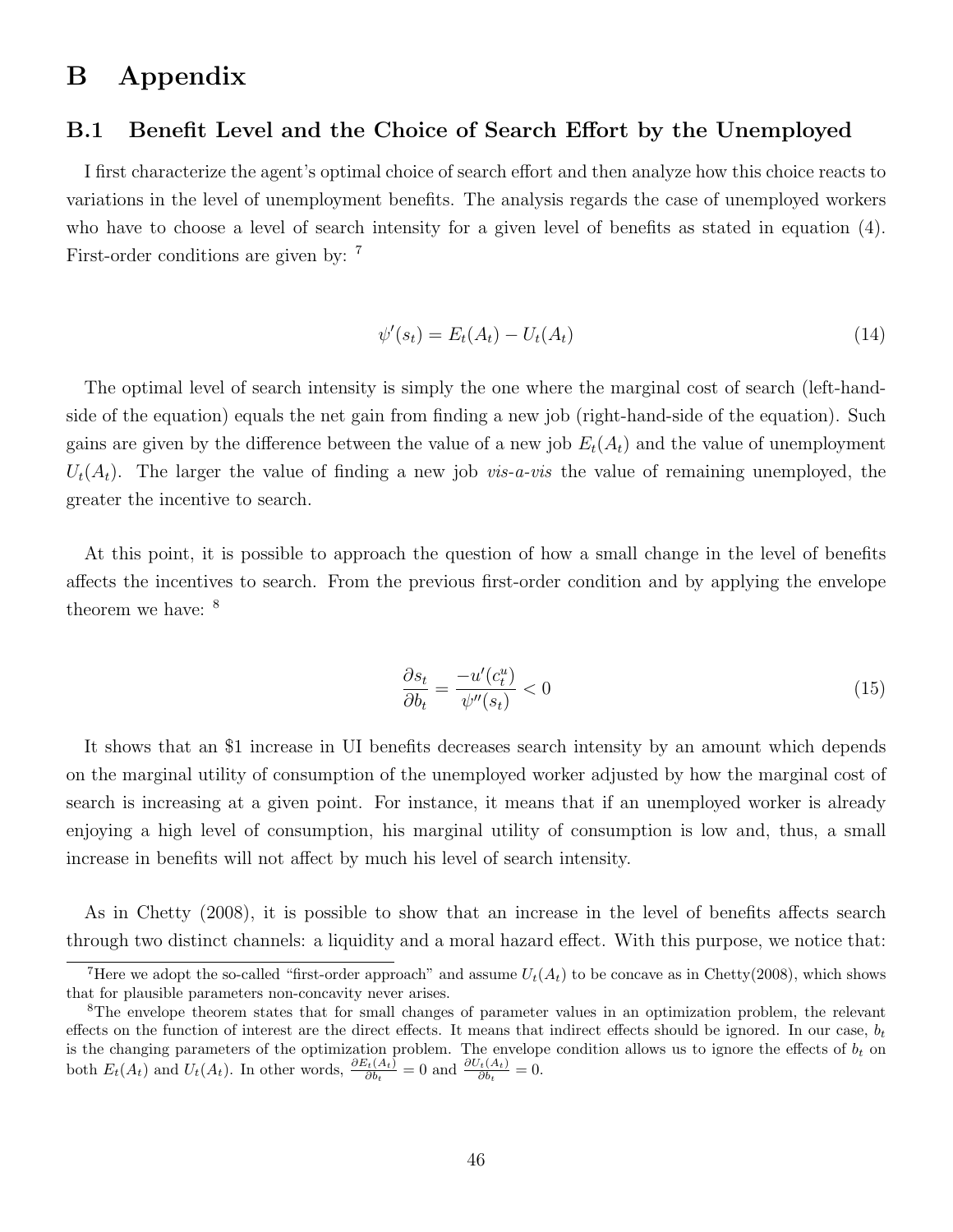$$
\frac{\partial s_t}{\partial A_t} = \frac{v'(c_t^e) - u'(c_t^u)}{\psi''(s_t)} \le 0
$$
\n(16)

$$
\frac{\partial s_t}{\partial w_t} = \frac{v'(c_t^e)}{\psi''(s_t)} \ge 0
$$
\n(17)

Equation (7) shows that the larger the gap between the marginal utilities of consumption when employed  $(v'(c_t^e))$  and unemployed  $(u'(c_t^u))$ , the larger the effect of an increase in the agent's asset level on search intensity. This means that when unemployed workers are significantly liquidity constrained, and so the gap in consumption between unemployment and employment is sizeable, providing an extra small amount of liquidity to this agent will lower his search intensity significantly. Equation (8), instead, shows that an increase in the pay-off of finding a new job (higher  $w_t$ ) positively affects search intensity. The magnitude of this effect depends on the marginal utility of consumption when employed adjusted by the slope of the marginal cost of search at a given point. The intuition is that if consumption when employed is already large, so marginal utility is low, an small increase of  $w_t$  does not change substantially the reward of finding a job and, thus, the change in search intensity is small.

By combining the results of (7) and (8) with (6), we can decompose the marginal distortion of unemployment benefits on search in two distinct elements: liquidity and moral hazard effect:

$$
\frac{\partial s_t}{\partial b_t} = \frac{\partial s_t}{\partial A_t} - \frac{\partial s_t}{\partial w_t} < 0 \tag{18}
$$

This is the core result provided by Chetty (2008). It highlights that the effect of UI benefits on search intensity is a mix between a moral hazard component  $(\frac{\partial s_t}{\partial w_t})$  and a liquidity effect  $(\frac{\partial s_t}{\partial A_t})$ . The moral hazard regards the that fact unemployment benefits distort the pay-off from leaving unemployment because as soon as the worker finds a new job, his benefits are ceased. Therefore, it directly decreases the net benefits of search which are given by  $(w_t - b_t)$  and characterizes a substitution effect.<sup>9</sup> The liquidity effect, on the other hand, has to do with the ability the agent has to smooth consumption across states. It means that when workers are liquidity constrained, they search more intensely than they would if credit markets were complete. Once you provide these workers with UI benefits, they decrease their search intensity because now they are less liquidity constrained and thus can better smooth consumption across states.

For example, suppose an unemployed worker has zero liquid assets, no access to credit markets and is not entitled to UI benefits in this model. This worker searches very intensely for a new job because he

<sup>9</sup>Technically, it also embodies a wealth effect as a variation in the net value of finding a job also affects life time wealth. However, in the context of unemployment benefits such effect is arguably very low since the total amount of benefits are only a very small fraction of lifetime earnings.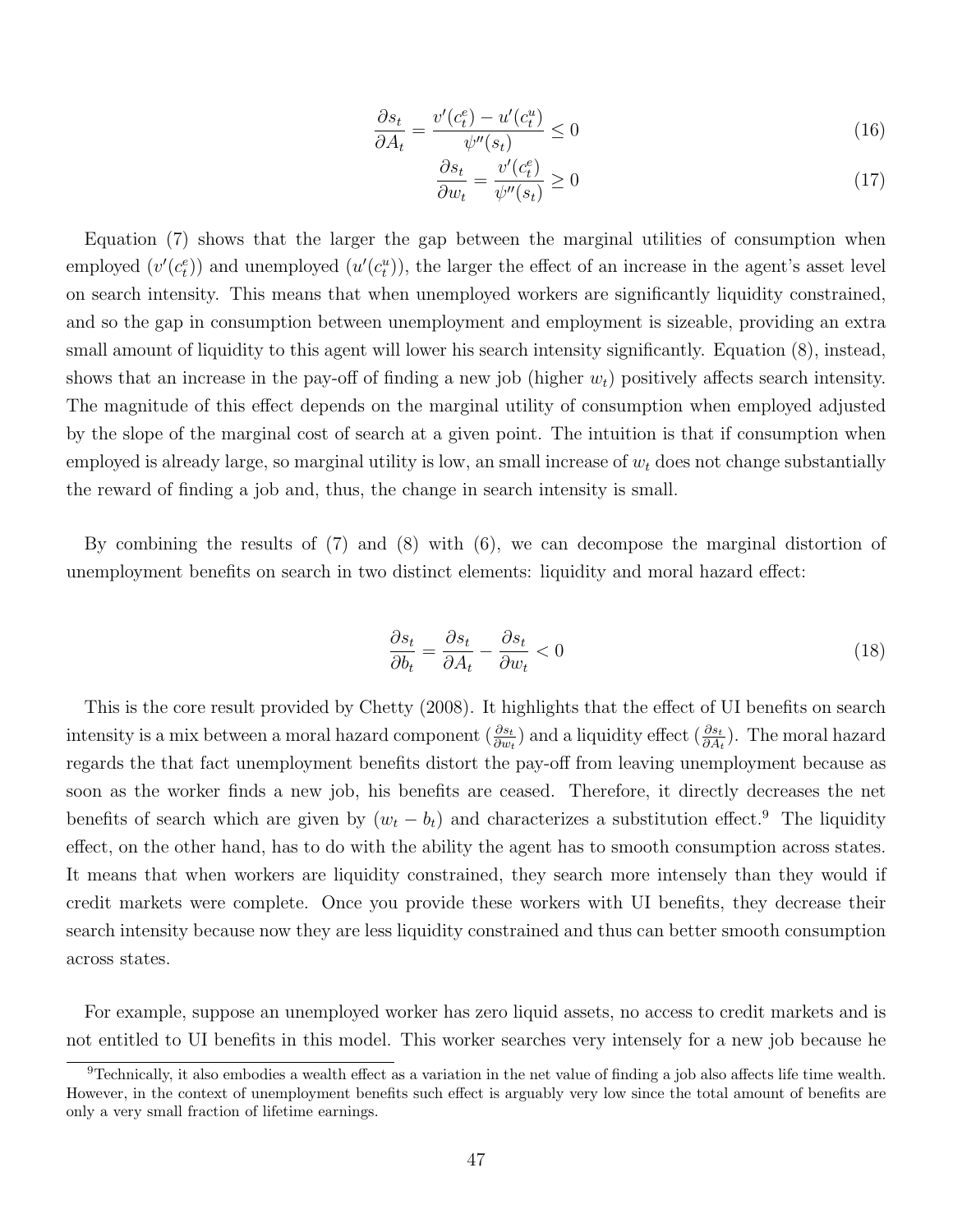cannot borrow against the future and, thus, he experiences a very low (zero) level of consumption while unemployed. If he is granted with a lump sum cash grant, he will decrease search effort not because the net benefit of finding a job changes (as is the case for UI benefits), but simply because he is less liquidity constrained and can now better smooth consumption across states. Therefore, a hypothetical cash grant unveils the liquidity effects on search. Such effect is embodied in the total distortion caused by UI benefits because it also provides more liquidity to workers.

The other part of the distortion relates to the fact that when such a worker is granted with UI, the net benefit of finding a new job decreases. This happens because, differently from the cash grant, benefits cease as soon as he comes back to employment, representing a decrease in the reward of finding a new job.

Equation (18), however, shows how the effect of an one period increase in UI benefits on search can be decomposed into a liquidity and a moral hazard effect. The expression bellow shows how the decomposition applies for a B-periods increase in the level of UI benefits, as shown in Appendix B.3:

$$
\frac{\partial s_t}{\partial b} = \frac{\partial s_t}{\partial a}|_B - \frac{\partial s_t}{\partial w}|_B \tag{19}
$$

where  $\frac{\partial s_t}{\partial b}$  denotes the effect on search at the initial period when the level of UI benefits increase for all the B periods.  $\frac{\partial s_t}{\partial a} |B = \sum_{i=t}^{t+B-1} \frac{\partial s_t}{\partial a_i}$  $\frac{\partial s_t}{\partial a_i}$  and  $\frac{\partial s_t}{\partial w}$  |  $B = \sum_{i=t}^{t+B-1} \frac{\partial s_t}{\partial w_i}$  $\frac{\partial s_t}{\partial w_i}$  describe, respectively, the liquidity and moral hazard effect on search in the first B periods of unemployment.

#### B.2 Benefit Level and the Choice of Work Effort by the Employed

Here I approach the problem of how variations in benefit levels affect the the choice of effort by the employed. This analysis is analytically symmetric to the one found in the previous subsection. Equation (2) states the problem faced by the employed worker. From there it is possible to derive the following first-order condition:<sup>10</sup>

$$
c'(e_t) = V_t(A_t) - U_t(A_t)
$$
\n(20)

It shows that employed workers decide their level of effort by adjusting the marginal cost of effort to keep his job (left-hand-side of the equation) to the net gain of keeping their jobs, which is given by the difference between the value of employment and unemployment.

<sup>&</sup>lt;sup>10</sup>As for the problem of the unemployed worker, I take the "first-order" approach and assume  $V_t(A_t)$  to be concave.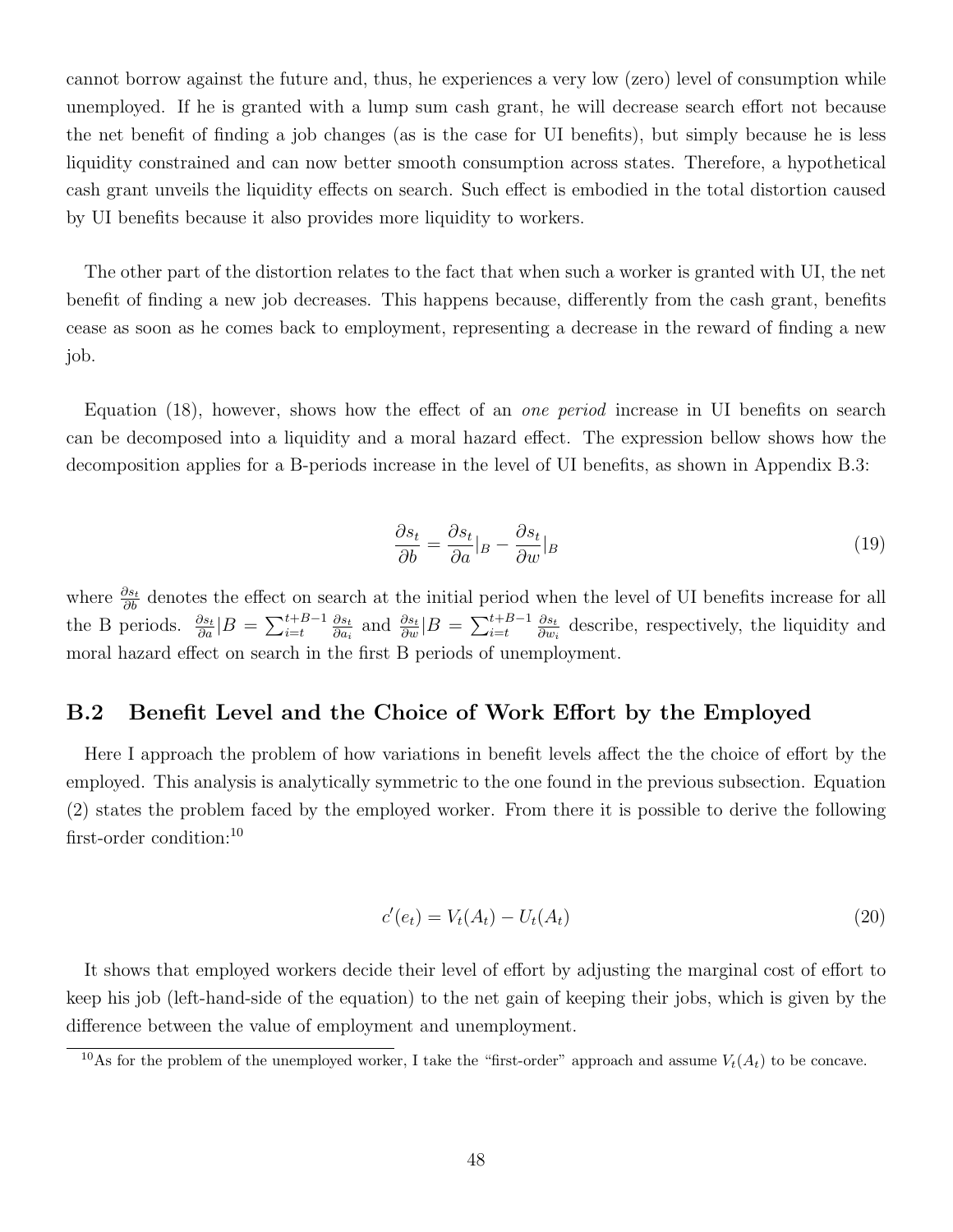From the first-order condition above, it is possible to assess how work effort reacts to a small variation in the level of benefits:

$$
\frac{\partial e_t}{\partial b_t} = \frac{-u'(c_t^u)}{c''(e_t)} < 0\tag{21}
$$

If the agent's level of consumption when unemployed is expected to be low, so that marginal utility is high, the distortion caused by a small variation in potential benefits will be large. Analogously to the case analyzed in the previous subsection, it is possible to decompose this distortion into a liquidity and a moral hazard problem. The derivatives below show how the level of work effort reacts to a small change in asset levels and wages, respectively:

$$
\frac{\partial e_t}{\partial A_t} = \frac{v'(c_t^v) - u'(c_t^u)}{c''(e_t)} \le 0
$$
\n
$$
(22)
$$

$$
\frac{\partial e_t}{\partial w_t} = \frac{v'(c_t^v)}{c''(e_t)} \ge 0\tag{23}
$$

By combining equation (12) and (13) with (11), we can decompose the effect of UI benefits on work effort as:

$$
\frac{\partial e_t}{\partial b_t} = \frac{\partial e_t}{\partial A_t} - \frac{\partial e_t}{\partial w_t} < 0 \tag{24}
$$

Similarly to the case of the unemployed, this equation shows that effects of benefits on work effort depends on two distinct factors: a liquidity  $(\frac{\partial e_t}{\partial A_t})$  and a moral hazard  $(\frac{\partial e_t}{\partial w_t})$  component. The moral hazard effect concerns the fact that UI benefits imply a decrease of the net loss caused by a lay-off. In other words, unemployment is less unattractive relatively to being employed. The liquidity effect, however, has to do with the fact that UI raises asset level and may help the worker to smooth consumption between employment and unemployment.

Once again, the decomposition above applies for a one period increase in benefit level. Below is the decomposition for a B periods increase in the level of benefits:

$$
\frac{\partial e_t}{\partial b}|_B = \frac{\partial e_t}{\partial a}|_B - \frac{\partial e_t}{\partial w}|_B \tag{25}
$$

where  $\frac{\partial e_t}{\partial a}|B = \sum_{i=t}^{t+B-1} \frac{\partial e_t}{\partial a_i}$  $\frac{\partial e_t}{\partial a_i}$  and  $\frac{\partial e_t}{\partial w}$  |  $B = \sum_{i=t}^{t+B-1} \frac{\partial e_t}{\partial w_i}$  $\frac{\partial e_t}{\partial w_i}$ .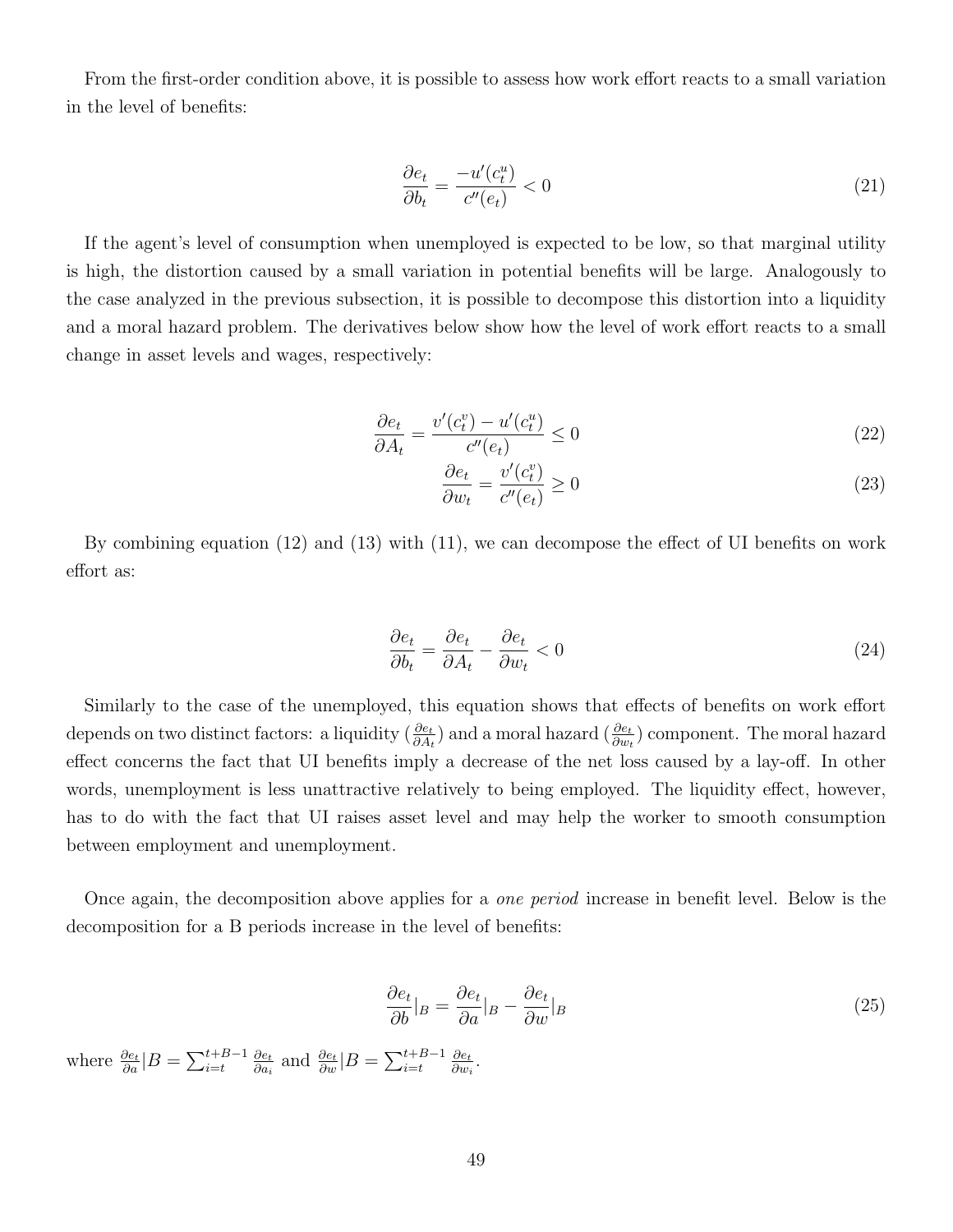### B.3 Liquidity and Moral Hazard in the T Periods Model

Let  $x \in \{a, b, w\}, s \in \{0, 1, ..., T - 1\}, \frac{\partial e_0}{\partial x} | s = \sum_{t=0}^{T-1} \frac{\partial e_0}{\partial x_t}$  $\frac{\partial e_0}{\partial x_t}$  and  $\frac{\partial s_0}{\partial x}|_s = \sum_{t=0}^{T-1} \frac{\partial s_0}{\partial x_t}$  $\frac{\partial s_0}{\partial x_t}$ . Exploiting the FOCs with envelope conditions, we have:

$$
\frac{\partial e_0}{\partial x}|s = \frac{1}{c''(e_0)} \left\{ \frac{\partial V_0}{\partial x}|s - \frac{\partial U_0}{\partial x}|s \right\} \tag{26}
$$

$$
\frac{\partial s_0}{\partial x}|s = \frac{1}{\psi''(s_0)} \left\{ \frac{\partial E_0}{\partial x}|s - \frac{\partial U_0}{\partial x}|s \right\} \tag{27}
$$

Notice that:

$$
\frac{\partial E_0}{\partial a}|_B = \frac{\partial E_0}{\partial w}|_B
$$

$$
\frac{\partial U_0}{\partial a}|_B = \frac{\partial U_0}{\partial w}|_B + \frac{\partial U_0}{\partial b}|_B
$$

$$
\frac{\partial V_0}{\partial a}|_B = \frac{\partial V_0}{\partial w}|_B + \frac{\partial V_0}{\partial b}|_B
$$

Combining these conditions, it follows that:

$$
\frac{\partial e_0}{\partial b}|_B = \frac{\partial e_0}{\partial a}|_B - \frac{\partial e_0}{\partial w}|_B \tag{28}
$$

$$
\frac{\partial s_0}{\partial b}|_B = \frac{\partial s_0}{\partial a}|_B - \frac{\partial s_0}{\partial w}|_B \tag{29}
$$

### B.4 The Welfare Formula in the T Periods Model

$$
\max_{b,\tau} J_0^V(b,\tau) = (1 - e_0)U_0(b,\tau) + e_0V_0(b,\tau) - c(e_0)
$$
\n(30)

$$
s.t. D_B b = D_E \tau \tag{31}
$$

Deriving with respect to the level of benefits:

$$
\frac{dJ_0}{db} = (1 - e_0) \frac{\partial U_0}{\partial b} + e_0 \frac{\partial V_0}{\partial b} - \frac{d\tau}{db} \left[ (1 - e_0) \frac{\partial U_0}{\partial w} + e_0 \frac{\partial V_0}{\partial w} \right]
$$
(32)

Notice that  $\frac{\partial U_0}{\partial b} = 0$  because workers laid-off in the first period are not eligible for UI. Let  $E_{0,T-1}v'(c_t^V)$ denote the unconditional average marginal utility while employed and  $D<sub>E</sub>$  the expected duration of (first) employment. Then: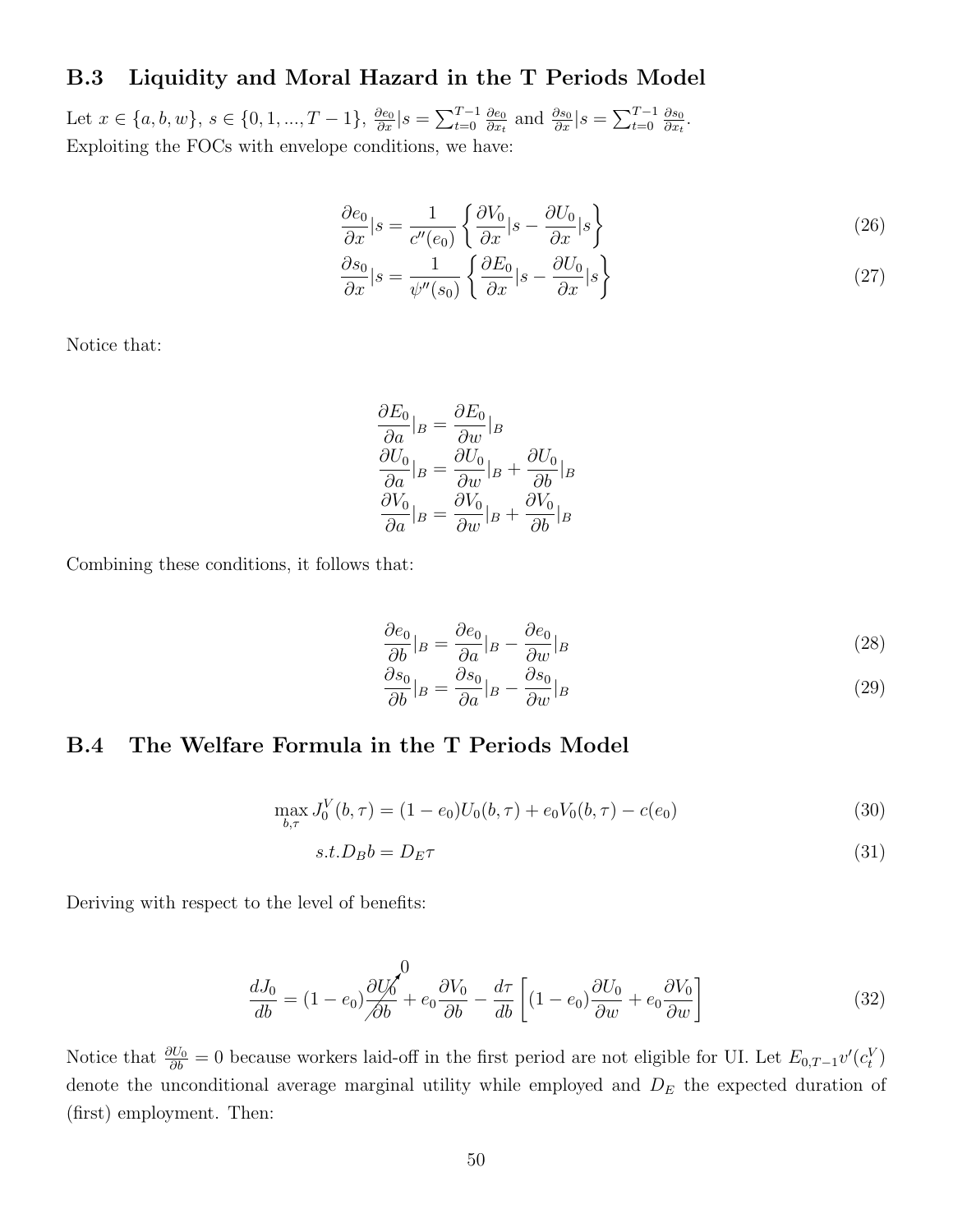$$
E_{0,T-1}v'(c_t^V) = \frac{1}{D_E} \left[ (1 - e_0) \frac{\partial U_0}{\partial w} + e_0 \frac{\partial V_0}{\partial w} \right]
$$
(33)

Also:

$$
e_0 \frac{\partial V_0}{\partial b} = \sum_{i=k}^{T-1} \left[ \Pi_{j=0}^{i-1} e_j \right] (1 - e_i) \frac{\partial U_i}{\partial B_i}
$$
 (34)

Where  $\frac{\partial U_i}{\partial B_i}$  is the effect of raising UI benefits for workers entering unemployment at period *i*. Then, it implies:

$$
\frac{dJ_0}{db} = \sum_{i=k}^{T-1} \left[ \Pi_{j=0}^{i-1} e_j \right] (1 - e_i) \frac{\partial U_i}{\partial B_i} - \frac{d\tau}{db} (D_E) E_{0,T-1} v'(c_t^V)
$$
(35)

Higher benefits increase the value of employment at  $t = 0$  by raising the value of subsequent unemployment after minimum eligibility requirement, at period k.

Normalize welfare by the gain from raising wages by \$ 1:

$$
\frac{dJ_0}{dw} = (1 - e_0)\frac{\partial U_0}{\partial w} + e_0 \frac{\partial V_0}{\partial w} = (D_E)E_{0,T-1}v'(c_t^V)
$$
\n(36)

Therefore:

$$
\frac{dW}{db} = \frac{\frac{dJ_0}{db}}{\frac{dJ_0}{dw}} = \frac{\sum_{i=k}^{T-1} \left[ \prod_{j=0}^{i-1} e_j \right] (1 - e_i) \frac{\partial U_i}{\partial B_i}}{(D_E) E_{0,T-1} v'(c_t^V)} - \frac{d\tau}{db}
$$
\n(37)

For workers becoming unemployed at period  $i$ , it is true that:

$$
\frac{\partial s_i}{\partial B_i} = \frac{1}{\psi''(s_i)} \left\{ \frac{\partial E'_i}{\partial B_i} - \frac{\partial U_i}{\partial B_i} \right\}
$$
(38)

$$
\implies \frac{\partial U_i}{\partial B_i} = -\psi''(s_i) \frac{\partial s_i}{\partial B_i} \tag{39}
$$

Then, it follows that: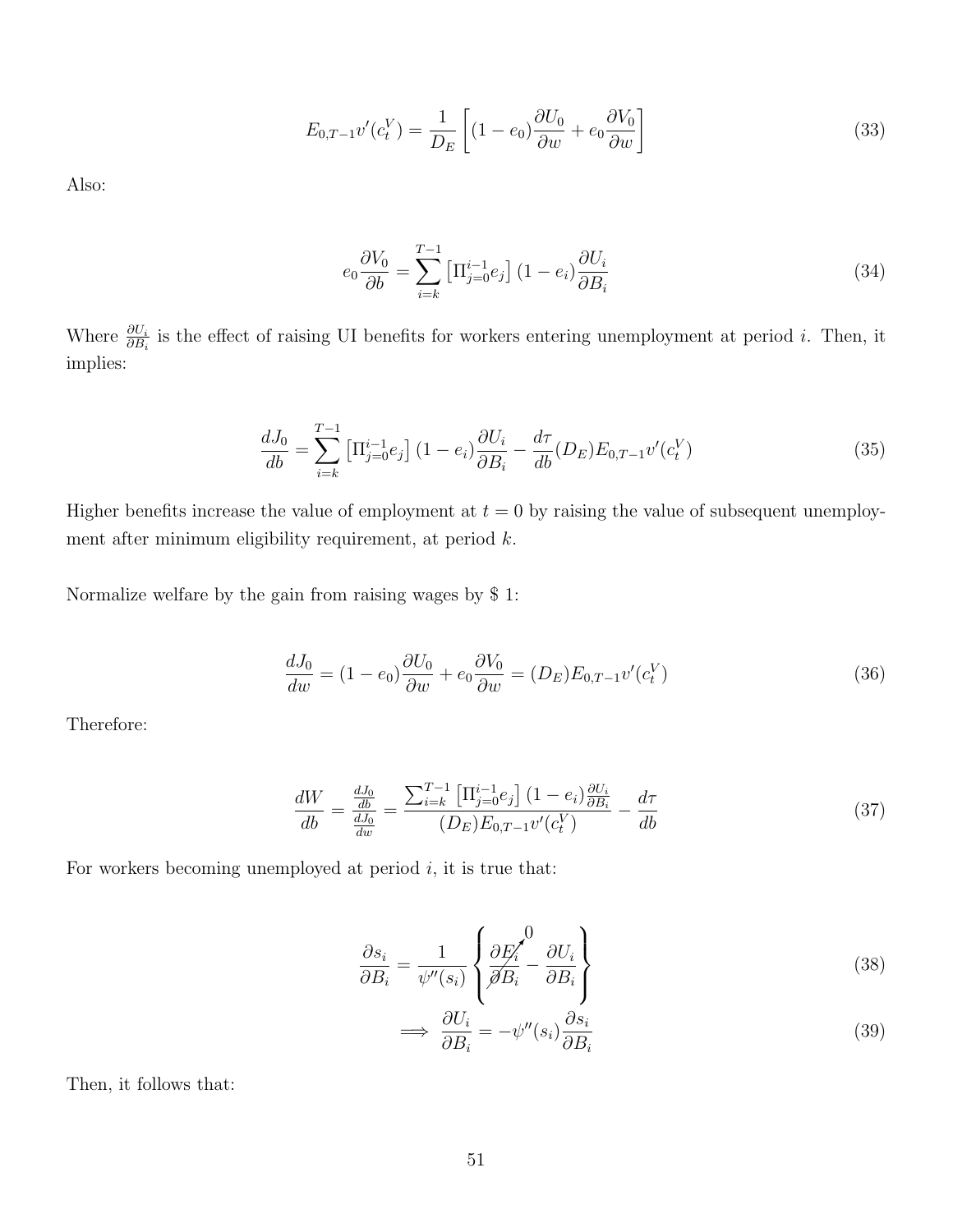$$
\frac{dW}{db} = \frac{\sum_{i=k}^{T-1} \left[ \prod_{j=0}^{i-1} e_j \right] (1 - e_i) \left( -\psi''(s_i) \frac{\partial s_i}{\partial B_i} \right)}{(D_E) E_{0, T-1} v'(c_t^V)} - \frac{d\tau}{db} \tag{40}
$$

Now since:

$$
\frac{\partial s_i}{\partial B_i} = \frac{\partial s_i}{\partial A_i} |B - \frac{\partial s_i}{\partial W_i}|B \tag{41}
$$

We have:

$$
\frac{dW}{db} = \frac{\sum_{i=k}^{T-1} \left[ \prod_{j=0}^{i-1} e_j \right] (1 - e_i) \left[ -\psi''(s_i) \frac{\partial s_i}{\partial W_i} \middle| B \left( \frac{\frac{\partial s_i}{\partial A_i} \middle| B}{\frac{\partial s_i}{\partial W_i} \middle| B} - 1 \right) \right]}{(D_E) E_{0,T-1} v'(c_t^V)} - \frac{d\tau}{db} \tag{42}
$$

Let  $E_{i,i+B-1}v'(c_i^E)$  be the average marginal utility over the first B periods while employed conditional on becoming unemployed at  $t = i$ , and notice that:

$$
E_{i,i+B-1}v'(c_i^E) = \frac{1}{B-D_B} \left( s_i \frac{\partial E_i}{\partial W_i} |_{B} + (1-s_i) \frac{\partial U_i}{\partial W_i} |_{B} \right)
$$
(43)

From (26) and (27), after some manipulation, it follows that:

$$
\frac{\partial s_i}{\partial W_i} | B = \frac{1}{\psi''(s_i)} \frac{1}{1 - s_i} \left\{ \frac{\partial E_i}{\partial W_i} |_{B} - \left( s_i \frac{\partial E_i}{\partial W_i} |_{B} + (1 - s_i) \frac{\partial U_i}{\partial W_i} |_{B} \right) \right\}
$$
(44)

$$
= \frac{1}{\psi''(s_i)} \frac{1}{1 - s_i} \left\{ Bv'(c_i^E) - (B - D_B)E_{i,i+B-1}v'(c_i^E) \right\}
$$
(45)

(46)

These results in  $\frac{dW}{db}$  imply:

$$
\frac{dW}{db} = \frac{\sum_{i=k}^{T-1} \left[ \prod_{j=0}^{i-1} e_j \right] (1 - e_i) \left[ \frac{1}{1 - s_i} \left\{ Bv'(c_i^E) - (B - D_B) E_{i,i+B-1} v'(c_i^E) \right\} (-\rho_i - 1) \right]}{(D_E) E_{0,T-1} v'(c_i^V)} - \frac{d\tau}{db}
$$
(47)

where  $\rho_i = \frac{\partial s_i}{\partial A_i}$ |B  $\frac{\partial A_i}{\partial s_i} \frac{\partial S_i}{\partial w_i}$  is the liquidity to moral hazard ratio at period *i*.